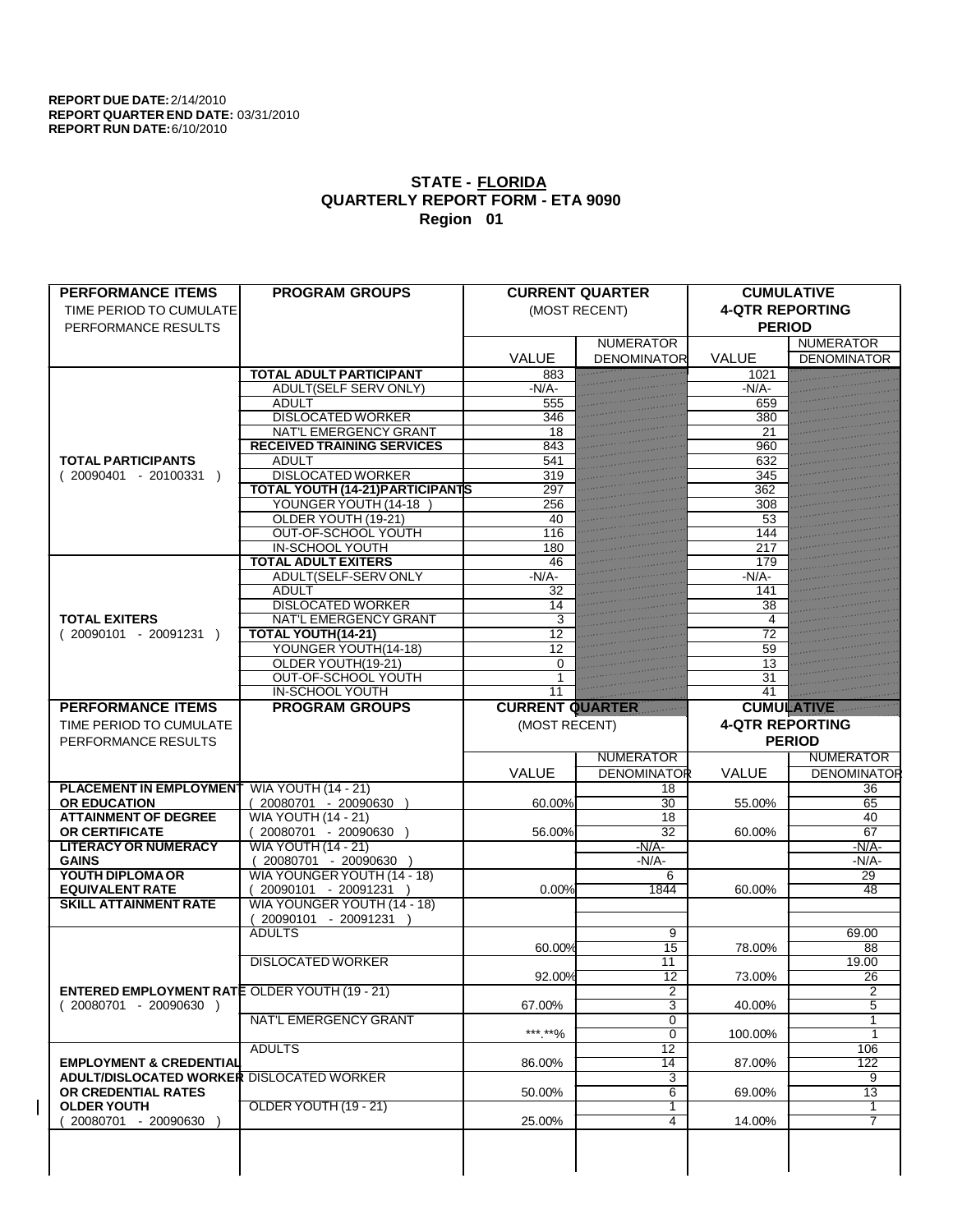|                            | <b>ADULTS</b>            |                          | 68           |                     | 160            |
|----------------------------|--------------------------|--------------------------|--------------|---------------------|----------------|
|                            |                          | 88.00%                   | 77           | 90.00%              | 177            |
|                            | <b>DISLOCATED WORKER</b> |                          |              |                     | 16             |
| <b>RETENTION RATE</b>      |                          | 100.00%                  |              | 94.00%              | 17             |
| 20080101<br>- 20081231     | OLDER YOUTH (19 - 21)    |                          |              |                     | 3              |
|                            |                          | 100.00%                  |              | 100.00%             | 3              |
|                            | YOUNGER YOUTH (14 - 18)  |                          |              |                     | 28             |
|                            |                          | 100.00%                  |              | 53.00%              | 53             |
|                            | NAT'L EMERGENCY GRANT    |                          |              |                     | 0              |
|                            |                          | *** **%                  |              | ***.**%             | 0              |
|                            | <b>ADULTS</b>            |                          | \$670,814.28 |                     | \$1,513,606.25 |
|                            |                          | \$14,582.92              | 46           | \$14,986.20         | 101            |
| <b>SIX MONTHS EARNINGS</b> | <b>DISLOCATED WORKER</b> |                          | \$58,718.40  |                     | \$148,540.40   |
| <b>INCREASE</b>            |                          | \$11.743.68              |              | \$9,902.69          | 15             |
| $-20081231$<br>20080101    | OLDER YOUTH (19 - 21)    |                          | \$0.00       |                     | \$4,267.00     |
|                            |                          | $\mathbb{S}^{*********}$ |              | \$4,267.00          |                |
|                            | NAT'L EMERGENCY GRANT    |                          | \$0.00       |                     | \$0.00         |
|                            |                          | $S*********$             |              | $S^{**}$ *** *** ** | 0              |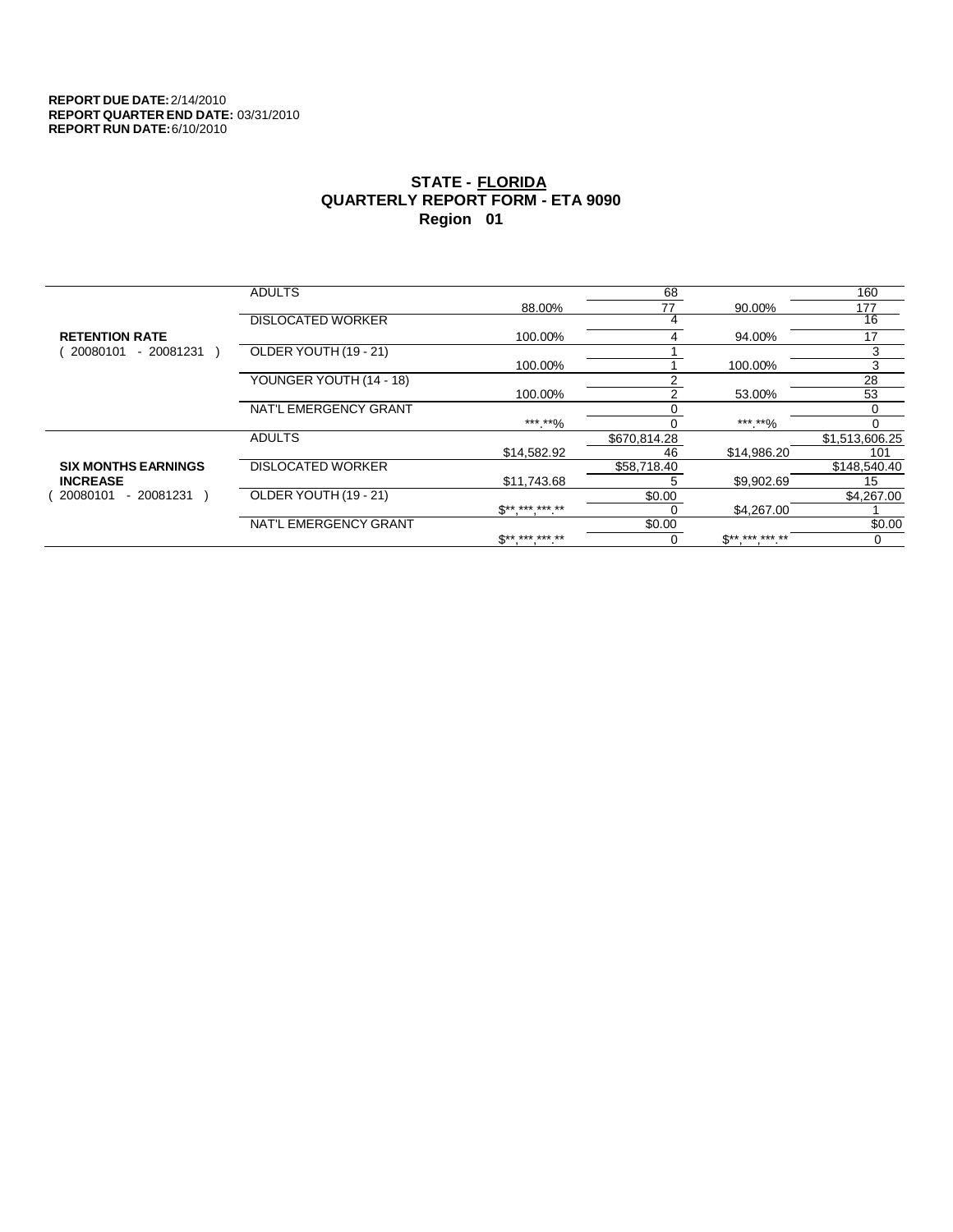| <b>PERFORMANCE ITEMS</b>                                                        | <b>PROGRAM GROUPS</b>                                               |                        | <b>CURRENT QUARTER</b>           | <b>CUMULATIVE</b>      |                    |
|---------------------------------------------------------------------------------|---------------------------------------------------------------------|------------------------|----------------------------------|------------------------|--------------------|
| TIME PERIOD TO CUMULATE                                                         |                                                                     |                        | (MOST RECENT)                    | <b>4-QTR REPORTING</b> |                    |
| PERFORMANCE RESULTS                                                             |                                                                     |                        |                                  | <b>PERIOD</b>          |                    |
|                                                                                 |                                                                     |                        | <b>NUMERATOR</b>                 |                        | <b>NUMERATOR</b>   |
|                                                                                 |                                                                     | <b>VALUE</b>           | <b>DENOMINATOR</b>               | <b>VALUE</b>           | <b>DENOMINATOR</b> |
|                                                                                 | <b>TOTAL ADULT PARTICIPANT</b>                                      | 252                    |                                  | 591                    |                    |
|                                                                                 | <b>ADULT(SELF SERV ONLY)</b>                                        | $-N/A$ -               |                                  | $-N/A$                 |                    |
|                                                                                 | <b>ADULT</b>                                                        | 181                    |                                  | 520                    |                    |
|                                                                                 | <b>DISLOCATED WORKER</b>                                            | 78                     |                                  | 81                     |                    |
|                                                                                 | NAT'L EMERGENCY GRANT                                               | $\overline{20}$        |                                  | 50                     |                    |
|                                                                                 | <b>RECEIVED TRAINING SERVICES</b>                                   | 221                    |                                  | 551                    |                    |
| <b>TOTAL PARTICIPANTS</b>                                                       | <b>ADULT</b>                                                        | 164                    |                                  | 494                    |                    |
| $(20090401 - 20100331)$                                                         | <b>DISLOCATED WORKER</b><br><b>TOTAL YOUTH (14-21) PARTICIPANTS</b> | 63<br>14               |                                  | 63<br>90               |                    |
|                                                                                 | YOUNGER YOUTH (14-18                                                |                        |                                  | 74                     |                    |
|                                                                                 | OLDER YOUTH (19-21)                                                 | 7                      |                                  | 16                     |                    |
|                                                                                 | OUT-OF-SCHOOL YOUTH                                                 | $\overline{11}$        |                                  | 30                     |                    |
|                                                                                 | <b>IN-SCHOOL YOUTH</b>                                              | 3                      |                                  | 60                     |                    |
|                                                                                 | <b>TOTAL ADULT EXITERS</b>                                          | 45                     |                                  | 372                    |                    |
|                                                                                 | ADULT(SELF-SERV ONLY                                                | $-N/A$                 |                                  | $-N/A$                 |                    |
|                                                                                 | <b>ADULT</b>                                                        | 45                     |                                  | 371                    |                    |
|                                                                                 | <b>DISLOCATED WORKER</b>                                            | 0                      |                                  | 5                      |                    |
| <b>TOTAL EXITERS</b>                                                            | NAT'L EMERGENCY GRANT                                               |                        |                                  | 38                     |                    |
| $(20090101 - 20091231)$                                                         | <b>TOTAL YOUTH(14-21)</b>                                           |                        |                                  | 119                    |                    |
|                                                                                 | YOUNGER YOUTH(14-18)                                                | $\Omega$               |                                  | 110                    |                    |
|                                                                                 | OLDER YOUTH(19-21)                                                  |                        |                                  | 9                      |                    |
|                                                                                 | OUT-OF-SCHOOL YOUTH                                                 |                        |                                  | 29                     |                    |
|                                                                                 | IN-SCHOOL YOUTH                                                     | $\Omega$               |                                  | 90                     |                    |
| <b>PERFORMANCE ITEMS</b>                                                        | <b>PROGRAM GROUPS</b>                                               | <b>CURRENT QUARTER</b> |                                  | <b>CUMULATIVE</b>      |                    |
| TIME PERIOD TO CUMULATE                                                         |                                                                     | (MOST RECENT)          |                                  | <b>4-QTR REPORTING</b> |                    |
|                                                                                 |                                                                     |                        |                                  |                        |                    |
| PERFORMANCE RESULTS                                                             |                                                                     |                        |                                  |                        | <b>PERIOD</b>      |
|                                                                                 |                                                                     |                        | <b>NUMERATOR</b>                 |                        | <b>NUMERATOR</b>   |
|                                                                                 |                                                                     | VALUE                  | <b>DENOMINATOR</b>               | VALUE                  | <b>DENOMINATOR</b> |
| <b>PLACEMENT IN EMPLOYMENT</b>                                                  | <b>WIA YOUTH (14 - 21)</b>                                          |                        | 17                               |                        | 48                 |
| <b>OR EDUCATION</b>                                                             | (20080701 - 20090630                                                | 40.00%                 | 43                               | 52.00%                 | 93                 |
| <b>ATTAINMENT OF DEGREE</b>                                                     | <b>WIA YOUTH (14 - 21)</b>                                          |                        | 26                               |                        | 47                 |
| <b>OR CERTIFICATE</b>                                                           | $(20080701 - 20090630)$                                             | 63.00%                 | 41                               | 53.00%                 | $\overline{88}$    |
| <b>LITERACY OR NUMERACY</b>                                                     | <b>WIA YOUTH (14 - 21)</b>                                          |                        | $-N/A$ -                         |                        | $-N/A$ -           |
| <b>GAINS</b>                                                                    | $(20080701 - 20090630)$                                             |                        | $-N/A-$                          |                        | $-N/A$ -           |
| YOUTH DIPLOMA OR                                                                | WIA YOUNGER YOUTH (14 - 18)                                         |                        | 0                                |                        | 26                 |
| <b>EQUIVALENT RATE</b>                                                          | 20090101 - 20091231 )                                               | 0.00%                  | 994                              | 62.00%                 | $\overline{42}$    |
| <b>SKILL ATTAINMENT RATE</b>                                                    | WIA YOUNGER YOUTH (14 - 18)                                         |                        |                                  |                        |                    |
|                                                                                 | 20090101 - 20091231                                                 |                        |                                  |                        |                    |
|                                                                                 | <b>ADULTS</b>                                                       |                        | 14                               |                        | 45.00              |
|                                                                                 |                                                                     | 74.00%                 | $\overline{19}$                  | 83.00%                 | 54                 |
|                                                                                 | <b>DISLOCATED WORKER</b>                                            |                        | 2                                |                        | 9.00               |
|                                                                                 |                                                                     | 100.00%                | $\overline{2}$<br>$\overline{2}$ | 100.00%                | 9<br>4             |
| <b>ENTERED EMPLOYMENT RATE OLDER YOUTH (19 - 21)</b><br>$(20080701 - 20090630)$ |                                                                     | 29.00%                 | 7                                | 44.00%                 | 9                  |
|                                                                                 | <b>NAT'L EMERGENCY GRANT</b>                                        |                        | 3                                |                        | 3                  |
|                                                                                 |                                                                     | 50.00%                 | 6                                | 33.00%                 | 9                  |
|                                                                                 | <b>ADULTS</b>                                                       |                        | 229                              |                        | 272                |
| <b>EMPLOYMENT &amp; CREDENTIAL</b>                                              |                                                                     | 95.00%                 | 241                              | 93.00%                 | 291                |
| <b>ADULT/DISLOCATED WORKER DISLOCATED WORKER</b>                                |                                                                     |                        | 0                                |                        | 2                  |
| OR CREDENTIAL RATES                                                             |                                                                     | ***.**%                | 0                                | 67.00%                 | 3                  |
| <b>OLDER YOUTH</b>                                                              | OLDER YOUTH (19 - 21)                                               |                        | $\overline{0}$                   |                        | 1                  |
| 20080701 - 20090630                                                             |                                                                     | 0.00%                  | $\overline{8}$                   | 10.00%                 | $\overline{10}$    |
|                                                                                 |                                                                     |                        |                                  |                        |                    |
|                                                                                 |                                                                     |                        |                                  |                        |                    |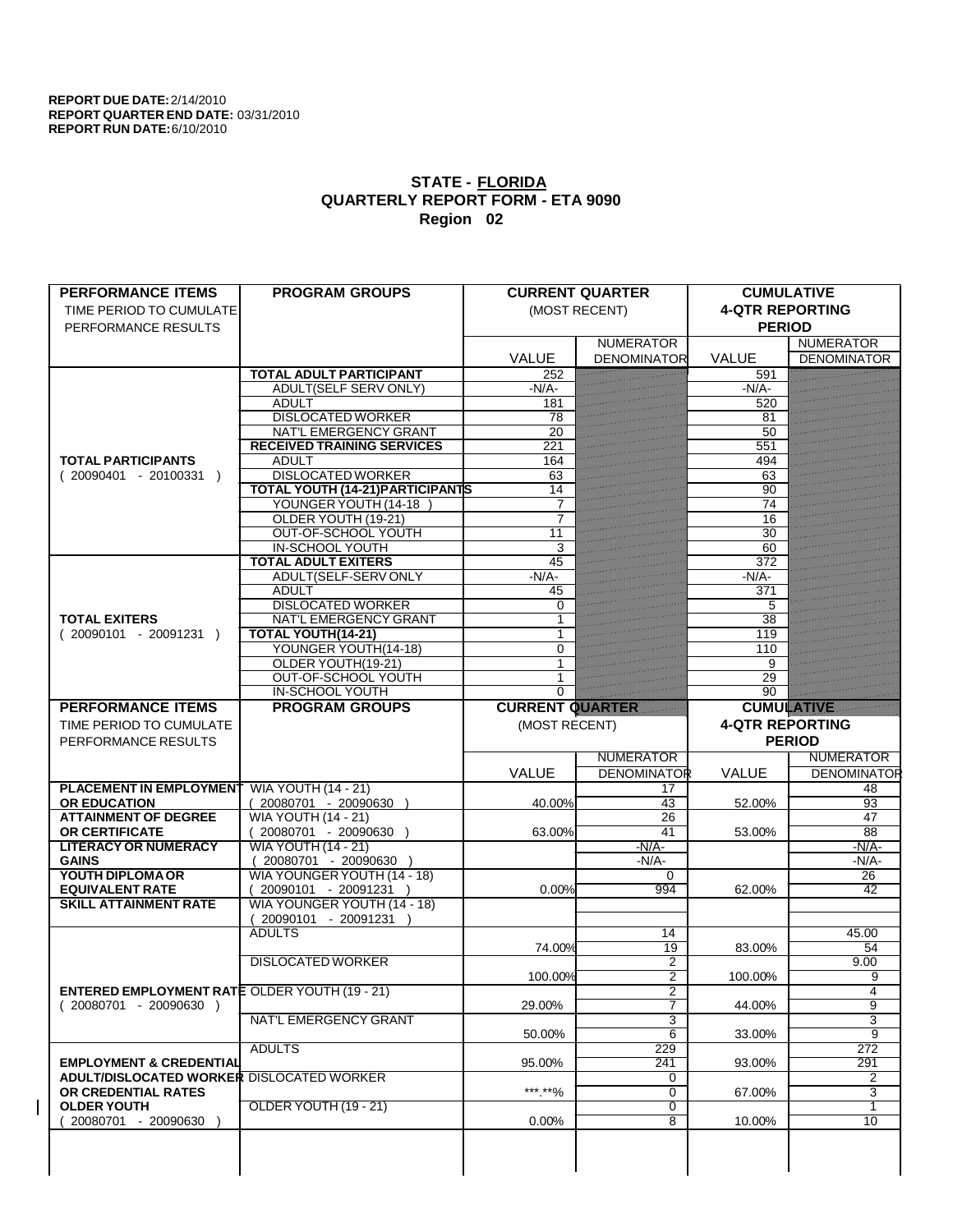|                            | <b>ADULTS</b>            |                          | 18            |                          | 159            |
|----------------------------|--------------------------|--------------------------|---------------|--------------------------|----------------|
|                            |                          | 100.00%                  | 18            | 98.00%                   | 163            |
|                            | <b>DISLOCATED WORKER</b> |                          | 2             |                          |                |
| <b>RETENTION RATE</b>      |                          | 100.00%                  | $\mathcal{P}$ | 100.00%                  |                |
| 20080101<br>- 20081231     | OLDER YOUTH (19 - 21)    |                          |               |                          | っ              |
|                            |                          | $0.00\%$                 |               | 50.00%                   | 4              |
|                            | YOUNGER YOUTH (14 - 18)  |                          |               |                          | 13             |
|                            |                          | 67.00%                   | 3             | 62.00%                   | 21             |
|                            | NAT'L EMERGENCY GRANT    |                          |               |                          | $\Omega$       |
|                            |                          | *** **%                  |               | ***.**%                  | 0              |
|                            | <b>ADULTS</b>            |                          | \$110,017.00  |                          | \$2,413,247.26 |
|                            |                          | \$13,752.13              |               | \$18,144.72              | 133            |
| <b>SIX MONTHS EARNINGS</b> | <b>DISLOCATED WORKER</b> |                          | \$20,516.00   |                          | \$76,036.00    |
| <b>INCREASE</b>            |                          | \$20,516.00              |               | \$15,207.20              | 5.             |
| - 20081231<br>20080101     | OLDER YOUTH (19 - 21)    |                          | \$0.00        |                          | \$5,533.00     |
|                            |                          | $S^{******}$             |               | \$2,766.50               |                |
|                            | NAT'L EMERGENCY GRANT    |                          | \$0.00        |                          | \$0.00         |
|                            |                          | $\mathbb{S}^{*********}$ |               | $\mathbb{S}^{*********}$ |                |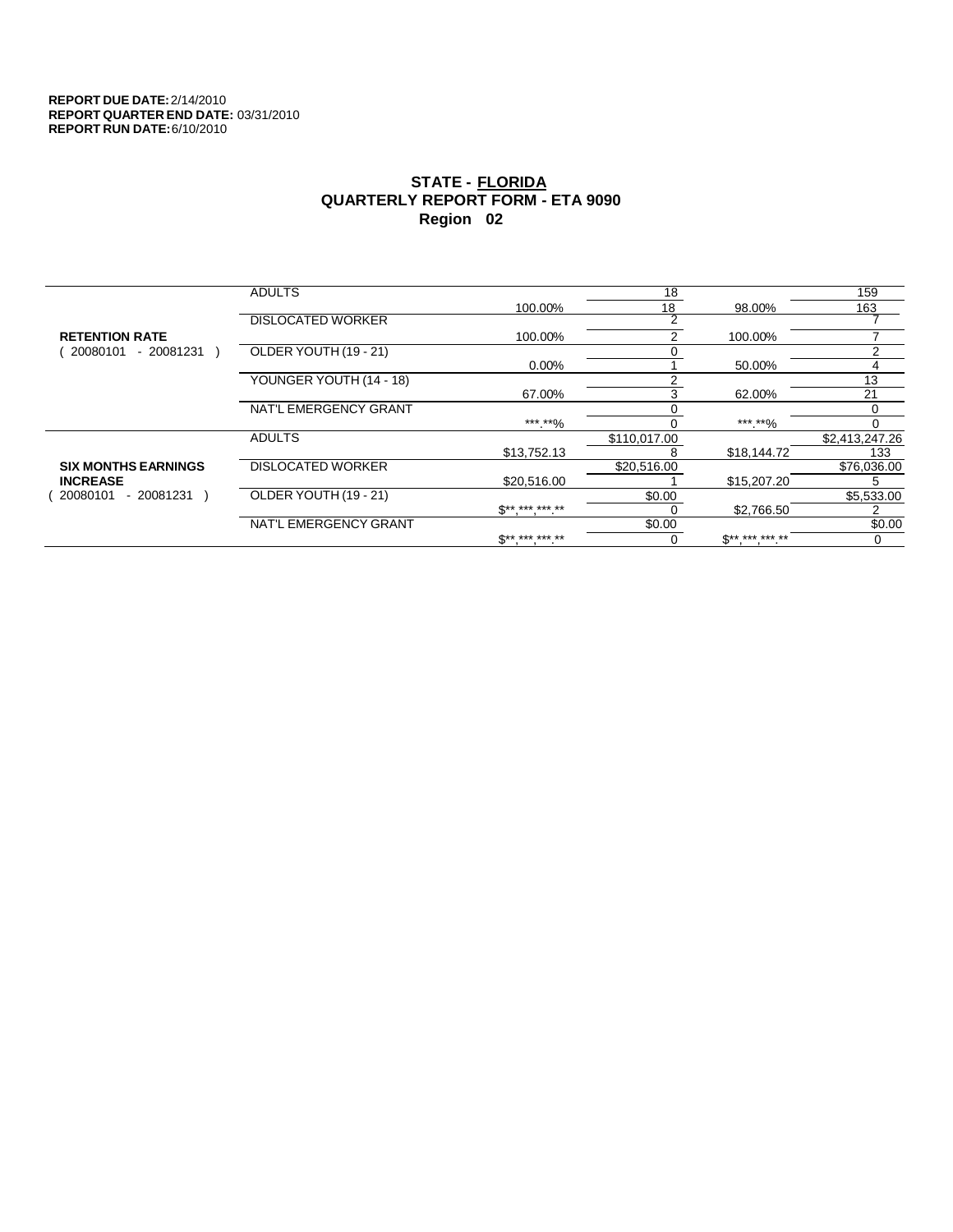| <b>PERFORMANCE ITEMS</b>                             | <b>PROGRAM GROUPS</b>                   |                        | <b>CURRENT QUARTER</b> | <b>CUMULATIVE</b>      |                    |
|------------------------------------------------------|-----------------------------------------|------------------------|------------------------|------------------------|--------------------|
| TIME PERIOD TO CUMULATE                              |                                         |                        | (MOST RECENT)          | <b>4-QTR REPORTING</b> |                    |
| PERFORMANCE RESULTS                                  |                                         |                        |                        | <b>PERIOD</b>          |                    |
|                                                      |                                         |                        | <b>NUMERATOR</b>       |                        | <b>NUMERATOR</b>   |
|                                                      |                                         | <b>VALUE</b>           | <b>DENOMINATOR</b>     | <b>VALUE</b>           | <b>DENOMINATOR</b> |
|                                                      | <b>TOTAL ADULT PARTICIPANT</b>          | 205                    |                        | 257                    |                    |
|                                                      | <b>ADULT(SELF SERV ONLY)</b>            | $-N/A$ -               |                        | $-N/A$ -               |                    |
|                                                      | <b>ADULT</b>                            | 138                    |                        | 178                    |                    |
|                                                      | <b>DISLOCATED WORKER</b>                | 70                     |                        | 82                     |                    |
|                                                      | NAT'L EMERGENCY GRANT                   | $\Omega$               |                        | $\Omega$               |                    |
|                                                      | <b>RECEIVED TRAINING SERVICES</b>       | 166                    |                        | 210                    |                    |
| <b>TOTAL PARTICIPANTS</b>                            | <b>ADULT</b>                            | 113                    |                        | 143                    |                    |
| $(20090401 - 20100331)$                              | <b>DISLOCATED WORKER</b>                | 56                     |                        | 70                     |                    |
|                                                      | <b>TOTAL YOUTH (14-21) PARTICIPANTS</b> | 156                    |                        | 275                    |                    |
|                                                      | YOUNGER YOUTH (14-18                    | 121                    |                        | 236                    |                    |
|                                                      | OLDER YOUTH (19-21)                     | 35                     |                        | 39                     |                    |
|                                                      | OUT-OF-SCHOOL YOUTH                     | 48                     |                        | 57                     |                    |
|                                                      | <b>IN-SCHOOL YOUTH</b>                  | 108                    |                        | 218                    |                    |
|                                                      | <b>TOTAL ADULT EXITERS</b>              | 19                     |                        | 63                     |                    |
|                                                      | ADULT(SELF-SERV ONLY                    | $-N/A$                 |                        | $-N/A$ -               |                    |
|                                                      | <b>ADULT</b>                            | 15                     |                        | 47                     |                    |
|                                                      | <b>DISLOCATED WORKER</b>                | 4                      |                        | 16                     |                    |
| <b>TOTAL EXITERS</b>                                 | <b>NAT'L EMERGENCY GRANT</b>            | $\Omega$               |                        | 0                      |                    |
| $(20090101 - 20091231)$                              | <b>TOTAL YOUTH(14-21)</b>               | 28                     |                        | 165                    |                    |
|                                                      | YOUNGER YOUTH(14-18)                    | 27                     |                        | 160                    |                    |
|                                                      | OLDER YOUTH(19-21)                      |                        |                        | 5                      |                    |
|                                                      | OUT-OF-SCHOOL YOUTH                     | 4                      |                        | 13                     |                    |
|                                                      | <b>IN-SCHOOL YOUTH</b>                  | 24                     |                        | 152                    |                    |
| <b>PERFORMANCE ITEMS</b>                             | <b>PROGRAM GROUPS</b>                   | <b>CURRENT QUARTER</b> |                        | <b>CUMULATIVE</b>      |                    |
|                                                      |                                         |                        |                        |                        |                    |
| TIME PERIOD TO CUMULATE                              |                                         | (MOST RECENT)          |                        | <b>4-QTR REPORTING</b> |                    |
|                                                      |                                         |                        |                        |                        |                    |
| PERFORMANCE RESULTS                                  |                                         |                        |                        |                        | <b>PERIOD</b>      |
|                                                      |                                         |                        | <b>NUMERATOR</b>       |                        | <b>NUMERATOR</b>   |
|                                                      |                                         | VALUE                  | <b>DENOMINATOR</b>     | <b>VALUE</b>           | <b>DENOMINATOR</b> |
| <b>PLACEMENT IN EMPLOYMENT</b>                       | <b>WIA YOUTH (14 - 21)</b>              |                        | 14                     |                        | 39                 |
| <b>OR EDUCATION</b>                                  | (20080701 - 20090630                    | 64.00%                 | $\overline{22}$        | 47.00%                 | 83                 |
| <b>ATTAINMENT OF DEGREE</b>                          | <b>WIA YOUTH (14 - 21)</b>              |                        | 16                     |                        | 53                 |
| <b>OR CERTIFICATE</b>                                | $(20080701 - 20090630)$                 | 70.00%                 | $\overline{23}$        | 62.00%                 | $\overline{85}$    |
| <b>LITERACY OR NUMERACY</b>                          | <b>WIA YOUTH (14 - 21)</b>              |                        | $-N/A$                 |                        | $-N/A$ -           |
| <b>GAINS</b>                                         | 20080701 - 20090630                     |                        | $-N/A$ -               |                        | -N/A-              |
| YOUTH DIPLOMA OR                                     | WIA YOUNGER YOUTH (14 - 18)             |                        | 6                      |                        | 39                 |
| <b>EQUIVALENT RATE</b>                               | 20090101 - 20091231 )                   | 1.00%                  | 768                    | 59.00%                 | 66                 |
| <b>SKILL ATTAINMENT RATE</b>                         | WIA YOUNGER YOUTH (14 - 18)             |                        |                        |                        |                    |
|                                                      | 20090101 - 20091231                     |                        |                        |                        |                    |
|                                                      | <b>ADULTS</b>                           |                        | 7                      |                        | 25.00              |
|                                                      |                                         | 88.00%                 | $\overline{8}$         | 89.00%                 | 28                 |
|                                                      | <b>DISLOCATED WORKER</b>                |                        | $\overline{2}$         |                        | 11.00              |
|                                                      |                                         | 100.00%                | $\overline{2}$         | 92.00%                 | 12                 |
| <b>ENTERED EMPLOYMENT RATE OLDER YOUTH (19 - 21)</b> |                                         |                        | $\mathbf{1}$           |                        | 1                  |
| $(20080701 - 20090630)$                              |                                         | 100.00%                | $\overline{1}$         | 100.00%                | 1                  |
|                                                      | <b>NAT'L EMERGENCY GRANT</b>            |                        | 0                      |                        | $\overline{0}$     |
|                                                      |                                         | ***.**%                | $\overline{0}$         | ***.**%                | $\overline{0}$     |
|                                                      | <b>ADULTS</b>                           |                        | 9                      |                        | 29                 |
| <b>EMPLOYMENT &amp; CREDENTIAL</b>                   |                                         | 100.00%                | 9                      | 100.00%                | $\overline{29}$    |
| ADULT/DISLOCATED WORKER DISLOCATED WORKER            |                                         |                        | 2                      |                        | 9                  |
| OR CREDENTIAL RATES                                  |                                         | 100.00%                | 2                      | 90.00%                 | 10                 |
| <b>OLDER YOUTH</b>                                   | OLDER YOUTH (19 - 21)                   |                        | $\overline{1}$         |                        | $\overline{2}$     |
| 20080701 - 20090630                                  |                                         | 100.00%                | 1                      | 100.00%                | $\overline{2}$     |
|                                                      |                                         |                        |                        |                        |                    |
|                                                      |                                         |                        |                        |                        |                    |
|                                                      |                                         |                        |                        |                        |                    |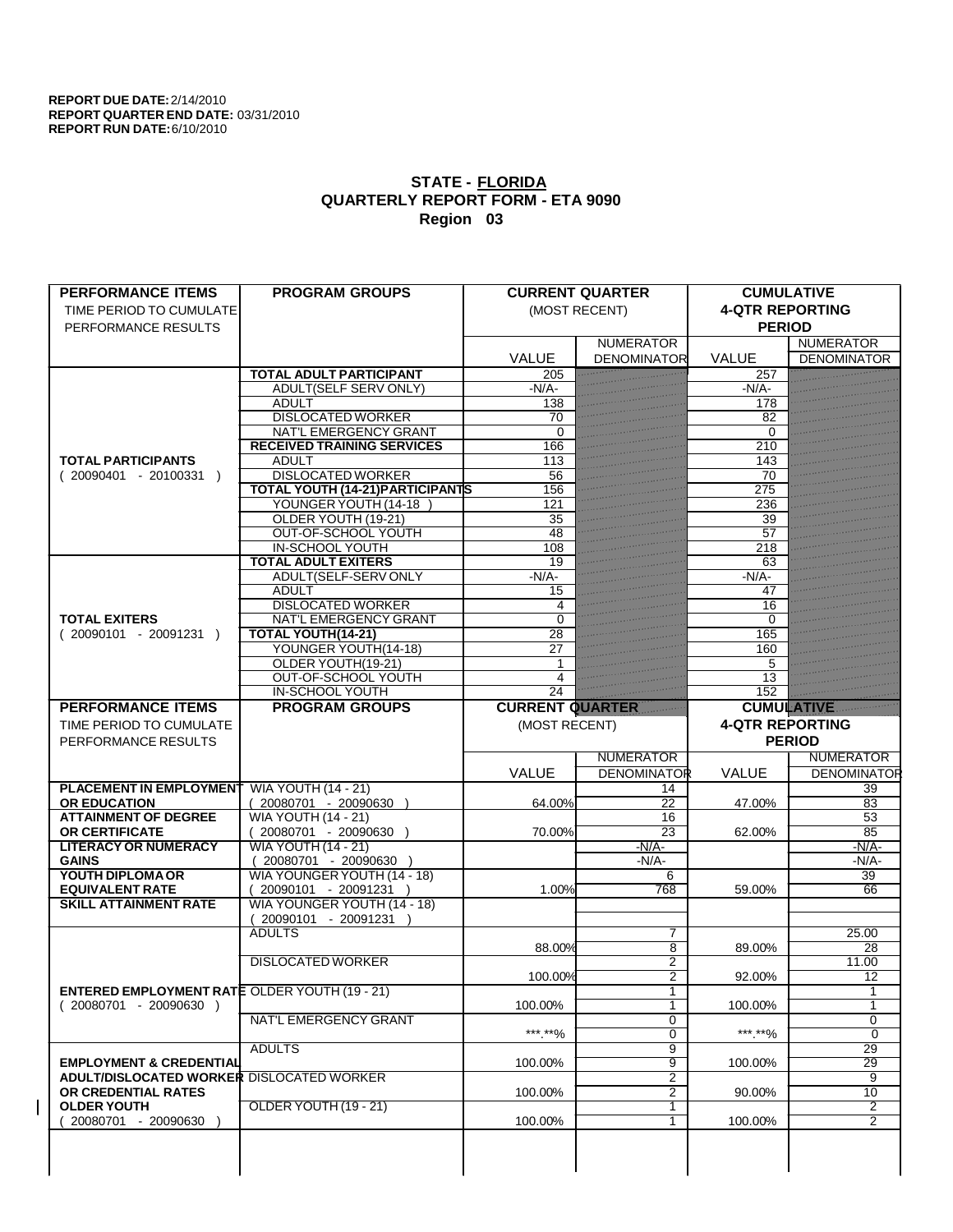|                            | <b>ADULTS</b>            |                          | 10          |                          | 43               |
|----------------------------|--------------------------|--------------------------|-------------|--------------------------|------------------|
|                            |                          | 77.00%                   | 13          | 84.00%                   | 51               |
|                            | <b>DISLOCATED WORKER</b> |                          | っ           |                          | 12               |
| <b>RETENTION RATE</b>      |                          | 100.00%                  | 2           | 92.00%                   | 13               |
| 20080101<br>- 20081231     | OLDER YOUTH (19 - 21)    |                          |             |                          |                  |
|                            |                          | ***.**%                  | 0           | $0.00\%$                 | 3                |
|                            | YOUNGER YOUTH (14 - 18)  |                          |             |                          | 23               |
|                            |                          | 57.00%                   |             | 74.00%                   | 31               |
|                            | NAT'L EMERGENCY GRANT    |                          |             |                          |                  |
|                            |                          | *** **%                  |             | *** **%                  |                  |
|                            | <b>ADULTS</b>            |                          | \$73,368.62 |                          | \$310,763.62     |
|                            |                          | \$12,228.10              | 6           | \$11,509.76              | 27               |
| <b>SIX MONTHS EARNINGS</b> | <b>DISLOCATED WORKER</b> |                          | \$32,211.00 |                          | \$171,142.97     |
| <b>INCREASE</b>            |                          | \$10.737.00              |             | \$12,224.50              | 14               |
| - 20081231<br>20080101     | OLDER YOUTH (19 - 21)    |                          | \$0.00      |                          | (\$2,004,209.98) |
|                            |                          | $\mathbb{S}^{*********}$ | 0           | (\$1,002,104.99)         |                  |
|                            | NAT'L EMERGENCY GRANT    |                          | \$0.00      |                          | \$0.00           |
|                            |                          | <b>C** *** *** **</b>    |             | $\mathbb{S}^{*********}$ |                  |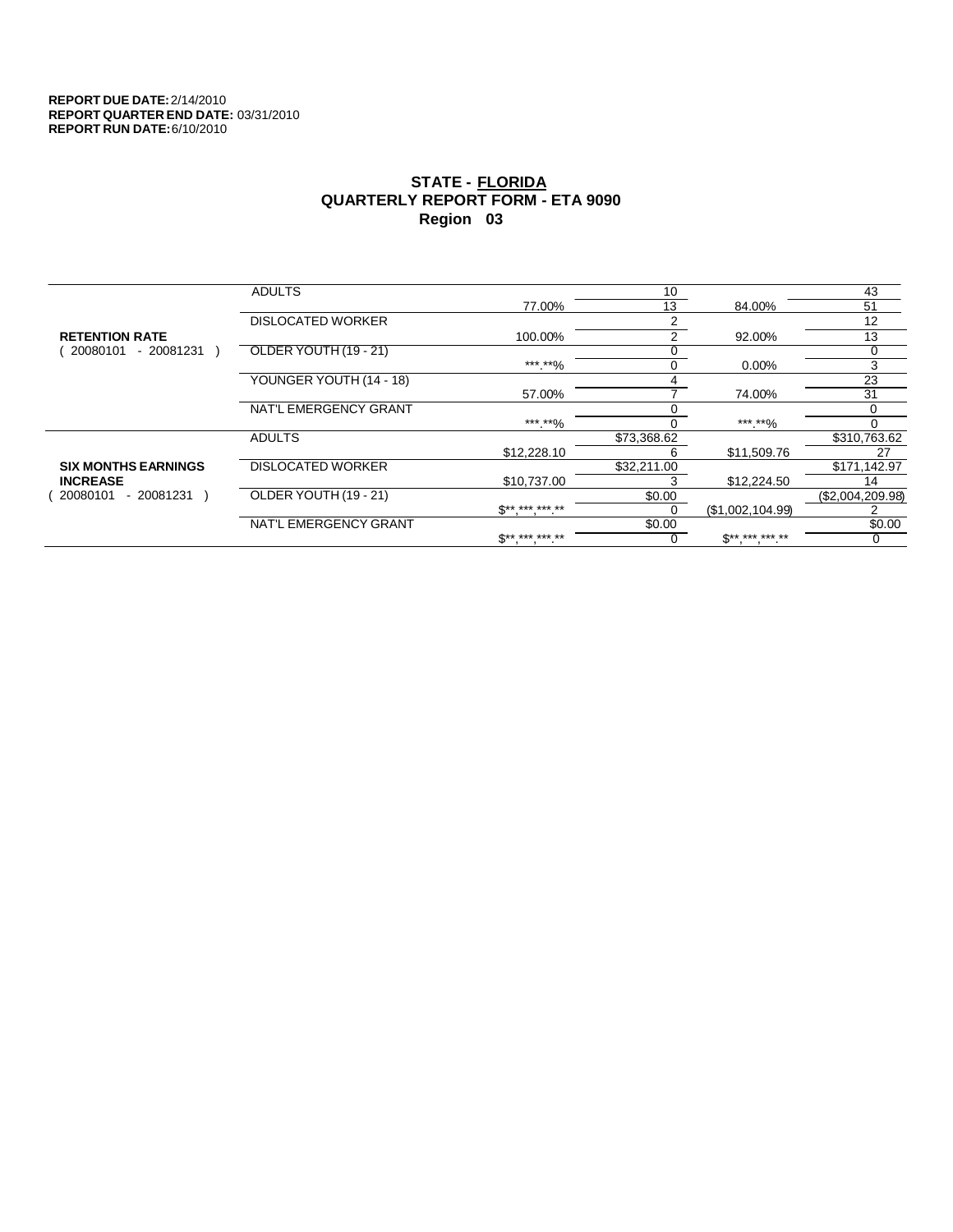| <b>PERFORMANCE ITEMS</b>                             | <b>PROGRAM GROUPS</b>                                  |                         | <b>CURRENT QUARTER</b> | <b>CUMULATIVE</b>      |                       |
|------------------------------------------------------|--------------------------------------------------------|-------------------------|------------------------|------------------------|-----------------------|
| TIME PERIOD TO CUMULATE                              |                                                        |                         | (MOST RECENT)          | <b>4-QTR REPORTING</b> |                       |
| PERFORMANCE RESULTS                                  |                                                        |                         |                        | <b>PERIOD</b>          |                       |
|                                                      |                                                        |                         | <b>NUMERATOR</b>       |                        | <b>NUMERATOR</b>      |
|                                                      |                                                        | <b>VALUE</b>            | <b>DENOMINATOR</b>     | <b>VALUE</b>           | <b>DENOMINATOR</b>    |
|                                                      | <b>TOTAL ADULT PARTICIPANT</b>                         | 827                     |                        | 1205                   |                       |
|                                                      | ADULT(SELF SERV ONLY)                                  | $-N/A$                  |                        | $-N/A$ -               |                       |
|                                                      | <b>ADULT</b><br><b>DISLOCATED WORKER</b>               | 579<br>$\overline{256}$ |                        | 919<br>294             |                       |
|                                                      | NAT'L EMERGENCY GRANT                                  | 0                       |                        | 0                      |                       |
|                                                      | <b>RECEIVED TRAINING SERVICES</b>                      | 635                     |                        | 832                    |                       |
| <b>TOTAL PARTICIPANTS</b>                            | <b>ADULT</b>                                           | 461                     |                        | 651                    |                       |
| $(20090401 - 20100331)$                              | <b>DISLOCATED WORKER</b>                               | 182                     |                        | 189                    |                       |
|                                                      | <b>TOTAL YOUTH (14-21) PARTICIPANTS</b>                | 247                     |                        | 357                    |                       |
|                                                      | YOUNGER YOUTH (14-18                                   | 216                     |                        | 297                    |                       |
|                                                      | OLDER YOUTH (19-21)                                    | 31                      |                        | 59                     |                       |
|                                                      | OUT-OF-SCHOOL YOUTH                                    | $\overline{34}$         |                        | 64                     |                       |
|                                                      | <b>IN-SCHOOL YOUTH</b><br><b>TOTAL ADULT EXITERS</b>   | 213                     |                        | 292                    |                       |
|                                                      | ADULT(SELF-SERV ONLY                                   | 134<br>$-N/A$ -         |                        | 449<br>$-N/A$ -        |                       |
|                                                      | <b>ADULT</b>                                           | 114                     |                        | 409                    |                       |
|                                                      | <b>DISLOCATED WORKER</b>                               | 20                      |                        | 40                     |                       |
| <b>TOTAL EXITERS</b>                                 | <b>NAT'L EMERGENCY GRANT</b>                           | $\Omega$                |                        | $\Omega$               |                       |
| $(20090101 - 20091231)$                              | <b>TOTAL YOUTH(14-21)</b>                              | 31                      |                        | 114                    |                       |
|                                                      | YOUNGER YOUTH(14-18)                                   | 16                      |                        | 83                     |                       |
|                                                      | OLDER YOUTH(19-21)                                     | 14                      |                        | $\overline{30}$        |                       |
|                                                      | OUT-OF-SCHOOL YOUTH                                    | 17                      |                        | 31                     |                       |
|                                                      | <b>IN-SCHOOL YOUTH</b>                                 | $\overline{13}$         |                        | 82                     |                       |
| <b>PERFORMANCE ITEMS</b>                             | <b>PROGRAM GROUPS</b>                                  | <b>CURRENT QUARTER</b>  |                        | <b>CUMULATIVE</b>      |                       |
| TIME PERIOD TO CUMULATE                              |                                                        | (MOST RECENT)           |                        | <b>4-QTR REPORTING</b> |                       |
|                                                      |                                                        |                         |                        |                        |                       |
| PERFORMANCE RESULTS                                  |                                                        |                         |                        |                        | <b>PERIOD</b>         |
|                                                      |                                                        |                         | <b>NUMERATOR</b>       |                        | <b>NUMERATOR</b>      |
|                                                      |                                                        | VALUE                   | <b>DENOMINATOR</b>     | <b>VALUE</b>           |                       |
| <b>PLACEMENT IN EMPLOYMENT</b>                       | <b>WIA YOUTH (14 - 21)</b>                             |                         | 4                      |                        | 60                    |
| <b>OR EDUCATION</b>                                  | (20080701 - 20090630                                   | 40.00%                  | 10                     | 73.00%                 | $\overline{82}$       |
| <b>ATTAINMENT OF DEGREE</b>                          | <b>WIA YOUTH (14 - 21)</b>                             |                         | 7                      |                        | 71                    |
| <b>OR CERTIFICATE</b>                                | $(20080701 - 20090630)$                                | 64.00%                  | 11                     | 82.00%                 | $\overline{87}$       |
| <b>LITERACY OR NUMERACY</b>                          | <b>WIA YOUTH (14 - 21)</b>                             |                         | $-N/A$                 |                        | $-N/A$ -              |
| <b>GAINS</b>                                         | 20080701 - 20090630 )                                  |                         | -N/A-<br>1             |                        | $-N/A$ -              |
| YOUTH DIPLOMA OR<br><b>EQUIVALENT RATE</b>           | WIA YOUNGER YOUTH (14 - 18)                            | 0.00%                   | 2477                   | 76.00%                 | $\overline{35}$<br>46 |
| <b>SKILL ATTAINMENT RATE</b>                         | $(20090101 - 20091231)$<br>WIA YOUNGER YOUTH (14 - 18) |                         |                        |                        |                       |
|                                                      | (20090101 - 20091231                                   |                         |                        |                        |                       |
|                                                      | <b>ADULTS</b>                                          |                         | 45                     |                        | 167.00                |
|                                                      |                                                        | 94.00%                  | 48                     | 93.00%                 | 180                   |
|                                                      | <b>DISLOCATED WORKER</b>                               |                         | 1                      |                        | 13.00                 |
|                                                      |                                                        | 100.00%                 | $\overline{1}$         | 100.00%                | 13                    |
| <b>ENTERED EMPLOYMENT RATE OLDER YOUTH (19 - 21)</b> |                                                        |                         | $\mathbf{1}$           |                        | 8                     |
| $(20080701 - 20090630)$                              |                                                        | 100.00%                 | 1                      | 80.00%                 | 10                    |
|                                                      | <b>NAT'L EMERGENCY GRANT</b>                           |                         | 0<br>$\overline{0}$    |                        | 0<br>$\overline{0}$   |
|                                                      | <b>ADULTS</b>                                          | ***.**%                 |                        | ***.**%                | 103                   |
| <b>EMPLOYMENT &amp; CREDENTIAL</b>                   |                                                        | 100.00%                 | 32<br>32               | 98.00%                 | 105                   |
| <b>ADULT/DISLOCATED WORKER DISLOCATED WORKER</b>     |                                                        |                         | 0                      |                        | 3                     |
| OR CREDENTIAL RATES                                  |                                                        | ***.**%                 | 0                      | 100.00%                | 3                     |
| <b>OLDER YOUTH</b>                                   | OLDER YOUTH (19 - 21)                                  |                         | 1                      |                        | $\overline{11}$       |
| 20080701 - 20090630                                  |                                                        | 100.00%                 | 1                      | 85.00%                 | $\overline{13}$       |
|                                                      |                                                        |                         |                        |                        |                       |
|                                                      |                                                        |                         |                        |                        | <b>DENOMINATOR</b>    |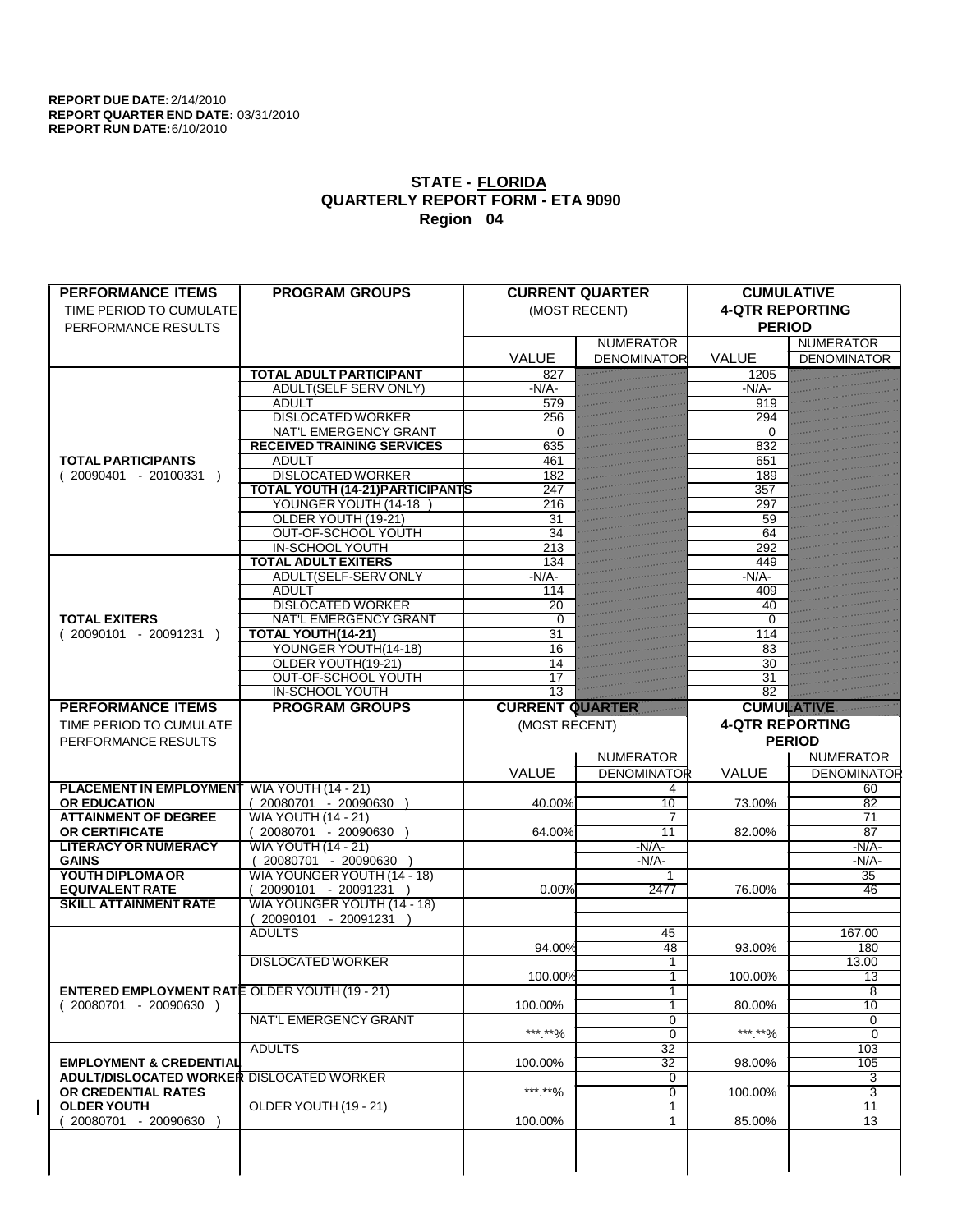|                            | <b>ADULTS</b>            |                  | 57               |                | 533               |
|----------------------------|--------------------------|------------------|------------------|----------------|-------------------|
|                            |                          | 90.00%           | 63               | 96.00%         | 554               |
|                            | <b>DISLOCATED WORKER</b> |                  |                  |                | 19                |
| <b>RETENTION RATE</b>      |                          | *** **%          | 0                | 95.00%         | 20                |
| - 20081231<br>20080101     | OLDER YOUTH (19 - 21)    |                  | 3                |                | 24                |
|                            |                          | 100.00%          | 3                | 86.00%         | 28                |
|                            | YOUNGER YOUTH (14 - 18)  |                  | 3                |                | 32                |
|                            |                          | 75.00%           | 4                | 65.00%         | 49                |
|                            | NAT'L EMERGENCY GRANT    |                  |                  |                |                   |
|                            |                          | ***.**%          |                  | ***.**%        |                   |
|                            | <b>ADULTS</b>            |                  | \$557,312.58     |                | \$8,638,575.66    |
|                            |                          | \$12,384.72      | 45               | \$19,813.25    | 436               |
| <b>SIX MONTHS EARNINGS</b> | <b>DISLOCATED WORKER</b> |                  | \$0.00           |                | \$227,172.70      |
| <b>INCREASE</b>            |                          | $S^{*********}$  |                  | \$14,198.29    | 16                |
| 20080101<br>- 20081231     | OLDER YOUTH (19 - 21)    |                  | (\$4,967,085.95) |                | (\$13,829,550.11) |
|                            |                          | (\$1,655,695.32) |                  | (\$512,205.56) | 27                |
|                            | NAT'L EMERGENCY GRANT    |                  | \$0.00           |                | \$0.00            |
|                            |                          | $S^{*********}$  | 0                | $S*********$   | 0                 |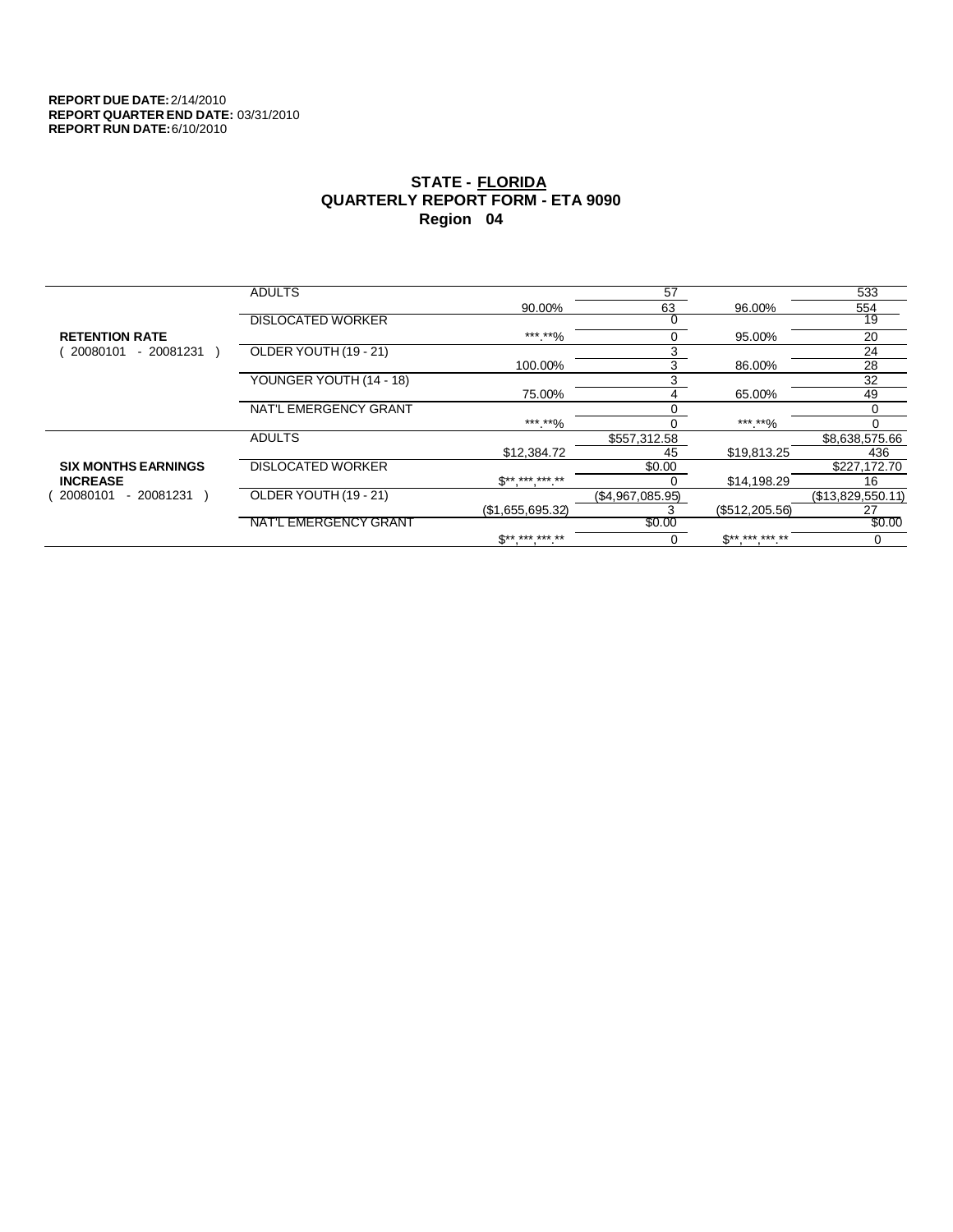| <b>PERFORMANCE ITEMS</b>                              | <b>PROGRAM GROUPS</b>                                 |                        | <b>CURRENT QUARTER</b> | <b>CUMULATIVE</b>      |                                   |
|-------------------------------------------------------|-------------------------------------------------------|------------------------|------------------------|------------------------|-----------------------------------|
| TIME PERIOD TO CUMULATE                               |                                                       |                        | (MOST RECENT)          | <b>4-QTR REPORTING</b> |                                   |
| PERFORMANCE RESULTS                                   |                                                       |                        |                        | <b>PERIOD</b>          |                                   |
|                                                       |                                                       |                        | <b>NUMERATOR</b>       |                        | <b>NUMERATOR</b>                  |
|                                                       | <b>TOTAL ADULT PARTICIPANT</b>                        | <b>VALUE</b>           | <b>DENOMINATOR</b>     | <b>VALUE</b><br>382    | <b>DENOMINATOR</b>                |
|                                                       | ADULT(SELF SERV ONLY)                                 | 316<br>$-N/A$          |                        | $-N/A$ -               |                                   |
|                                                       | <b>ADULT</b>                                          | 246                    |                        | 306                    |                                   |
|                                                       | <b>DISLOCATED WORKER</b>                              | 73                     |                        | 80                     |                                   |
|                                                       | NAT'L EMERGENCY GRANT                                 | $\Omega$               |                        | 0                      |                                   |
|                                                       | <b>RECEIVED TRAINING SERVICES</b>                     | 201                    |                        | 239                    |                                   |
| <b>TOTAL PARTICIPANTS</b>                             | <b>ADULT</b>                                          | 184                    |                        | 218                    |                                   |
| $(20090401 - 20100331)$                               | <b>DISLOCATED WORKER</b>                              | 20                     |                        | 24                     |                                   |
|                                                       | <b>TOTAL YOUTH (14-21) PARTICIPANTS</b>               | 181                    |                        | 291                    |                                   |
|                                                       | YOUNGER YOUTH (14-18                                  | 82                     |                        | 153                    |                                   |
|                                                       | OLDER YOUTH (19-21)                                   | 99                     |                        | 138                    |                                   |
|                                                       | OUT-OF-SCHOOL YOUTH                                   | 139                    |                        | 196                    |                                   |
|                                                       | <b>IN-SCHOOL YOUTH</b>                                | 42                     |                        | 95                     |                                   |
|                                                       | <b>TOTAL ADULT EXITERS</b>                            | $\overline{33}$        |                        | 78                     |                                   |
|                                                       | ADULT(SELF-SERV ONLY                                  | $-N/A$ -               |                        | $-N/A$ -               |                                   |
|                                                       | <b>ADULT</b><br><b>DISLOCATED WORKER</b>              | 31<br>$\overline{2}$   |                        | 70                     |                                   |
| <b>TOTAL EXITERS</b>                                  | <b>NAT'L EMERGENCY GRANT</b>                          | $\Omega$               |                        | 9<br>0                 |                                   |
| $(20090101 - 20091231)$                               | <b>TOTAL YOUTH(14-21)</b>                             | 43                     |                        | 123                    |                                   |
|                                                       | YOUNGER YOUTH(14-18)                                  | 27                     |                        | 81                     |                                   |
|                                                       | OLDER YOUTH(19-21)                                    | 16                     |                        | 42                     |                                   |
|                                                       | OUT-OF-SCHOOL YOUTH                                   | 24                     |                        | 64                     |                                   |
|                                                       | <b>IN-SCHOOL YOUTH</b>                                | 19                     |                        | 59                     |                                   |
| <b>PERFORMANCE ITEMS</b>                              | <b>PROGRAM GROUPS</b>                                 | <b>CURRENT QUARTER</b> |                        | <b>CUMULATIVE</b>      |                                   |
| TIME PERIOD TO CUMULATE                               |                                                       | (MOST RECENT)          |                        | <b>4-QTR REPORTING</b> |                                   |
|                                                       |                                                       |                        |                        |                        |                                   |
|                                                       |                                                       |                        |                        |                        |                                   |
| PERFORMANCE RESULTS                                   |                                                       |                        |                        |                        | <b>PERIOD</b>                     |
|                                                       |                                                       |                        | <b>NUMERATOR</b>       |                        | <b>NUMERATOR</b>                  |
|                                                       |                                                       | VALUE                  | <b>DENOMINATOR</b>     | <b>VALUE</b>           | <b>DENOMINATOR</b>                |
| <b>PLACEMENT IN EMPLOYMENT</b><br><b>OR EDUCATION</b> | <b>WIA YOUTH (14 - 21)</b><br>(20080701 - 20090630    | 40.00%                 | 4<br>10                | 52.00%                 | 15<br>29                          |
| <b>ATTAINMENT OF DEGREE</b>                           |                                                       |                        | 7                      |                        | 22                                |
| <b>OR CERTIFICATE</b>                                 | <b>WIA YOUTH (14 - 21)</b><br>$(20080701 - 20090630)$ | 88.00%                 | $\overline{8}$         | 76.00%                 | $\overline{29}$                   |
| <b>LITERACY OR NUMERACY</b>                           | <b>WIA YOUTH (14 - 21)</b>                            |                        | $-N/A$ -               |                        | $-N/A$ -                          |
| <b>GAINS</b>                                          | 20080701 - 20090630 )                                 |                        | -N/A-                  |                        | $-N/A$ -                          |
| YOUTH DIPLOMA OR                                      | WIA YOUNGER YOUTH (14 - 18)                           |                        | 16                     |                        | 26                                |
| <b>EQUIVALENT RATE</b>                                | $(20090101 - 20091231)$                               | 2.00%                  | 792                    | 74.00%                 | 35                                |
| <b>SKILL ATTAINMENT RATE</b>                          | WIA YOUNGER YOUTH (14 - 18)                           |                        |                        |                        |                                   |
|                                                       | (20090101 - 20091231                                  |                        |                        |                        |                                   |
|                                                       | <b>ADULTS</b>                                         |                        | 7                      |                        | 20.00                             |
|                                                       |                                                       | 88.00%                 | $\overline{8}$         | 91.00%                 | 22                                |
|                                                       | <b>DISLOCATED WORKER</b>                              |                        | 3                      |                        | 8.00                              |
|                                                       |                                                       | 100.00%                | 3                      | 100.00%                | 8                                 |
| <b>ENTERED EMPLOYMENT RATE OLDER YOUTH (19 - 21)</b>  |                                                       |                        | 2                      |                        | 8                                 |
| $(20080701 - 20090630)$                               |                                                       | 100.00%                | $\overline{2}$         | 89.00%                 | $\overline{9}$                    |
|                                                       | <b>NAT'L EMERGENCY GRANT</b>                          |                        | 0                      |                        | 0                                 |
|                                                       |                                                       | ***.**%                | $\overline{0}$         | ***.**%                | $\mathbf 0$                       |
| <b>EMPLOYMENT &amp; CREDENTIAL</b>                    | <b>ADULTS</b>                                         | 100.00%                | 10<br>10               | 100.00%                | $\overline{27}$                   |
| <b>ADULT/DISLOCATED WORKER DISLOCATED WORKER</b>      |                                                       |                        | 1                      |                        | $\overline{27}$<br>$\overline{5}$ |
| OR CREDENTIAL RATES                                   |                                                       | 100.00%                | 1                      | 100.00%                | 5                                 |
| <b>OLDER YOUTH</b>                                    | OLDER YOUTH (19 - 21)                                 |                        | $\overline{2}$         |                        | 7                                 |
| 20080701 - 20090630                                   |                                                       | 100.00%                | $\overline{2}$         | 54.00%                 | 13                                |
|                                                       |                                                       |                        |                        |                        |                                   |
|                                                       |                                                       |                        |                        |                        |                                   |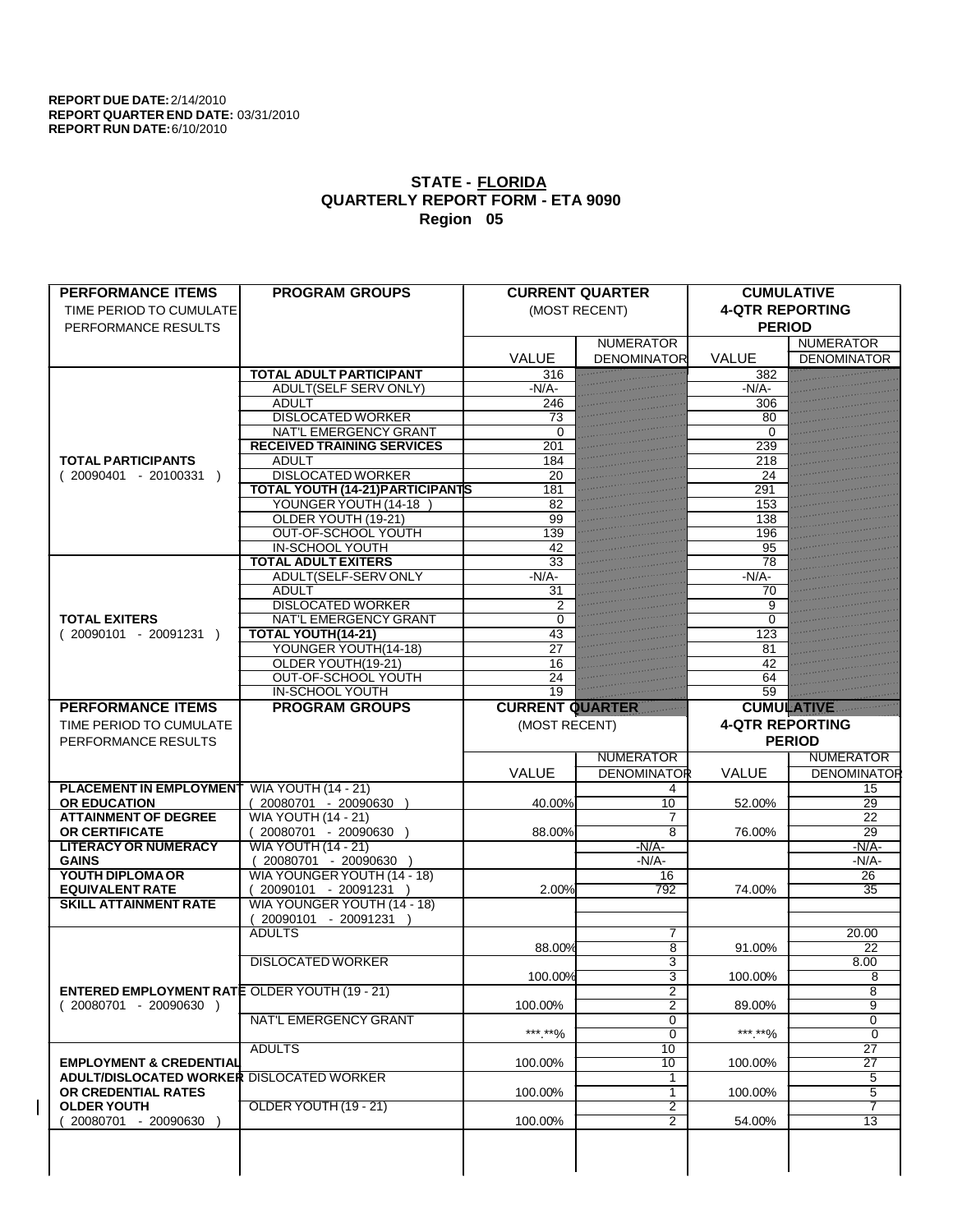|                            | <b>ADULTS</b>            |                               | 9               |                | 24               |
|----------------------------|--------------------------|-------------------------------|-----------------|----------------|------------------|
|                            |                          | 100.00%                       | 9               | 96.00%         | 25               |
|                            | <b>DISLOCATED WORKER</b> |                               |                 |                | 5                |
| <b>RETENTION RATE</b>      |                          | 100.00%                       |                 | 100.00%        | 5                |
| 20080101<br>$-20081231$    | OLDER YOUTH (19 - 21)    |                               | b               |                | $10^{-}$         |
|                            |                          | 100.00%                       | 6               | 83.00%         | 12               |
|                            | YOUNGER YOUTH (14 - 18)  |                               |                 |                | 9                |
|                            |                          | 100.00%                       | 2               | 64.00%         | 14               |
|                            | NAT'L EMERGENCY GRANT    |                               |                 |                |                  |
|                            |                          | ***.**%                       |                 | ***.**%        |                  |
|                            | <b>ADULTS</b>            |                               | \$113,261.00    |                | \$261,487.00     |
|                            |                          | \$18,876.83                   | ь               | \$17,432.47    | 15               |
| <b>SIX MONTHS EARNINGS</b> | <b>DISLOCATED WORKER</b> |                               | \$13,359.00     |                | \$47,894.00      |
| <b>INCREASE</b>            |                          | \$13,359.00                   |                 | \$15,964.67    |                  |
| - 20081231<br>20080101     | OLDER YOUTH (19 - 21)    |                               | (S3.978.868.96) |                | (\$5,940,858.12) |
|                            |                          | (\$795,773.79)                |                 | (\$540,078.01) |                  |
|                            | NAT'L EMERGENCY GRANT    |                               | \$0.00          |                | \$0.00           |
|                            |                          | $\mathbb{S}^{***}$ *** *** ** |                 | $S*********$   |                  |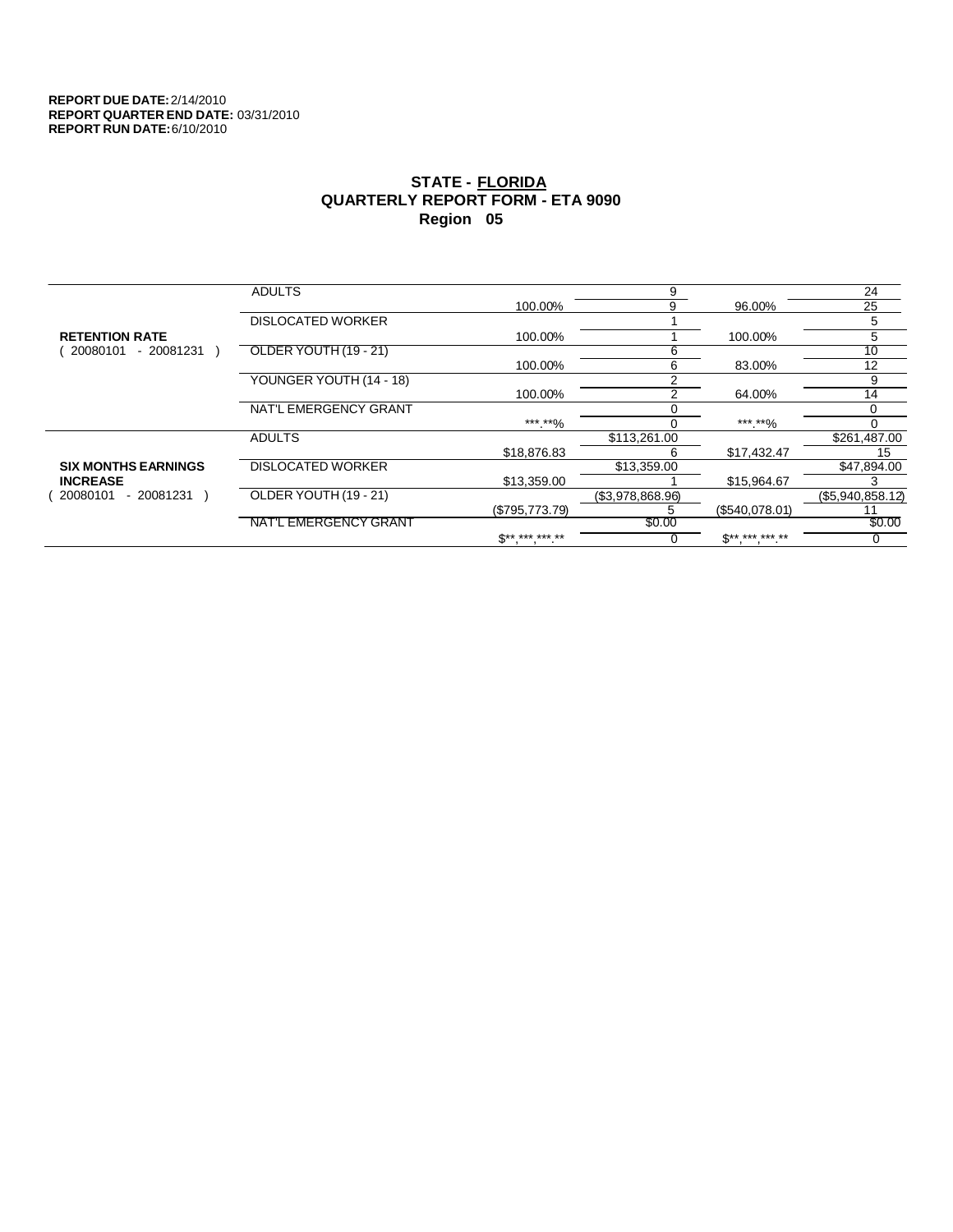| <b>PERFORMANCE ITEMS</b>                             | <b>PROGRAM GROUPS</b>                                           |                        | <b>CURRENT QUARTER</b> | <b>CUMULATIVE</b>      |                     |
|------------------------------------------------------|-----------------------------------------------------------------|------------------------|------------------------|------------------------|---------------------|
| TIME PERIOD TO CUMULATE                              |                                                                 |                        | (MOST RECENT)          | <b>4-QTR REPORTING</b> |                     |
| PERFORMANCE RESULTS                                  |                                                                 |                        |                        | <b>PERIOD</b>          |                     |
|                                                      |                                                                 |                        | <b>NUMERATOR</b>       |                        | <b>NUMERATOR</b>    |
|                                                      |                                                                 | <b>VALUE</b>           | <b>DENOMINATOR</b>     | <b>VALUE</b>           | <b>DENOMINATOR</b>  |
|                                                      | <b>TOTAL ADULT PARTICIPANT</b>                                  | 95                     |                        | 129                    |                     |
|                                                      | <b>ADULT(SELF SERV ONLY)</b>                                    | $-N/A$                 |                        | $-N/A$ -               |                     |
|                                                      | <b>ADULT</b>                                                    | 70                     |                        | 102                    |                     |
|                                                      | <b>DISLOCATED WORKER</b>                                        | 33                     |                        | 37                     |                     |
|                                                      | NAT'L EMERGENCY GRANT                                           | $\Omega$               |                        | $\Omega$               |                     |
|                                                      | <b>RECEIVED TRAINING SERVICES</b>                               | 79                     |                        | 104                    |                     |
| <b>TOTAL PARTICIPANTS</b>                            | <b>ADULT</b>                                                    | 58                     |                        | 81                     |                     |
| $(20090401 - 20100331)$                              | <b>DISLOCATED WORKER</b>                                        | 26                     |                        | 30                     |                     |
|                                                      | <b>TOTAL YOUTH (14-21) PARTICIPANTS</b><br>YOUNGER YOUTH (14-18 | 46<br>34               |                        | 63                     |                     |
|                                                      | OLDER YOUTH (19-21)                                             | 12                     |                        | 48<br>15               |                     |
|                                                      | OUT-OF-SCHOOL YOUTH                                             | $\overline{11}$        |                        | 17                     |                     |
|                                                      | <b>IN-SCHOOL YOUTH</b>                                          | 35                     |                        | 46                     |                     |
|                                                      | <b>TOTAL ADULT EXITERS</b>                                      | 13                     |                        | 39                     |                     |
|                                                      | ADULT(SELF-SERV ONLY                                            | $-N/A$ -               |                        | $-N/A$                 |                     |
|                                                      | <b>ADULT</b>                                                    | 12                     |                        | 37                     |                     |
|                                                      | <b>DISLOCATED WORKER</b>                                        | 2                      |                        | 4                      |                     |
| <b>TOTAL EXITERS</b>                                 | <b>NAT'L EMERGENCY GRANT</b>                                    | $\Omega$               |                        | 0                      |                     |
| $(20090101 - 20091231)$                              | <b>TOTAL YOUTH(14-21)</b>                                       | 4                      |                        | 19                     |                     |
|                                                      | YOUNGER YOUTH(14-18)                                            | 4                      |                        | 14                     |                     |
|                                                      | OLDER YOUTH(19-21)                                              | $\Omega$               |                        | 5                      |                     |
|                                                      | OUT-OF-SCHOOL YOUTH                                             | $\overline{2}$         |                        |                        |                     |
|                                                      | <b>IN-SCHOOL YOUTH</b>                                          | $\overline{2}$         |                        | $\overline{12}$        |                     |
| <b>PERFORMANCE ITEMS</b>                             | <b>PROGRAM GROUPS</b>                                           | <b>CURRENT QUARTER</b> |                        | <b>CUMULATIVE</b>      |                     |
| TIME PERIOD TO CUMULATE                              |                                                                 | (MOST RECENT)          |                        | <b>4-QTR REPORTING</b> |                     |
|                                                      |                                                                 |                        |                        |                        | <b>PERIOD</b>       |
| PERFORMANCE RESULTS                                  |                                                                 |                        |                        |                        |                     |
|                                                      |                                                                 |                        | <b>NUMERATOR</b>       |                        | <b>NUMERATOR</b>    |
|                                                      |                                                                 | VALUE                  | <b>DENOMINATOR</b>     | <b>VALUE</b>           | <b>DENOMINATOR</b>  |
| <b>PLACEMENT IN EMPLOYMENT</b>                       | <b>WIA YOUTH (14 - 21)</b>                                      |                        | 1                      |                        | 6                   |
| <b>OR EDUCATION</b>                                  | (20080701 - 20090630                                            | 100.00%                | 1                      | 50.00%                 | $\overline{12}$     |
| <b>ATTAINMENT OF DEGREE</b>                          | <b>WIA YOUTH (14 - 21)</b>                                      |                        | $\Omega$               |                        | 5                   |
| <b>OR CERTIFICATE</b>                                | $(20080701 - 20090630)$                                         | 0.00%                  | $\overline{1}$         | 50.00%                 | 10                  |
| <b>LITERACY OR NUMERACY</b>                          | <b>WIA YOUTH (14 - 21)</b>                                      |                        | $-N/A$ -               |                        | $-N/A$              |
| <b>GAINS</b>                                         | 20080701 - 20090630                                             |                        | $-N/A$ -               |                        | $-N/A$              |
| YOUTH DIPLOMA OR                                     | WIA YOUNGER YOUTH (14 - 18)                                     |                        | 2                      |                        | 7                   |
| <b>EQUIVALENT RATE</b>                               | 20090101 - 20091231 )                                           | 1.00%                  | 292                    | 58.00%                 | $\overline{12}$     |
| <b>SKILL ATTAINMENT RATE</b>                         | WIA YOUNGER YOUTH (14 - 18)                                     |                        |                        |                        |                     |
|                                                      | 20090101 - 20091231                                             |                        |                        |                        |                     |
|                                                      | <b>ADULTS</b>                                                   |                        | 0                      |                        | 11.00               |
|                                                      |                                                                 | *** **0/               | $\overline{0}$         | 92.00%                 | 12                  |
|                                                      | <b>DISLOCATED WORKER</b>                                        |                        | $\overline{0}$         |                        | 0.00                |
|                                                      |                                                                 | 0.00%                  | $\overline{1}$         | 0.00%                  |                     |
| <b>ENTERED EMPLOYMENT RATE OLDER YOUTH (19 - 21)</b> |                                                                 |                        | 0<br>$\overline{0}$    | 50.00%                 | 1<br>$\overline{2}$ |
| $(20080701 - 20090630)$                              | <b>NAT'L EMERGENCY GRANT</b>                                    | ***.**%                | 0                      |                        | 0                   |
|                                                      |                                                                 | ***.**%                | $\overline{0}$         | ***.**%                | $\overline{0}$      |
|                                                      | <b>ADULTS</b>                                                   |                        | 1                      |                        | 10                  |
| <b>EMPLOYMENT &amp; CREDENTIAL</b>                   |                                                                 | 100.00%                | 1                      | 91.00%                 | $\overline{11}$     |
| ADULT/DISLOCATED WORKER DISLOCATED WORKER            |                                                                 |                        | 1                      |                        | 1                   |
| OR CREDENTIAL RATES                                  |                                                                 | 50.00%                 | 2                      | 50.00%                 | $\overline{2}$      |
| <b>OLDER YOUTH</b>                                   | OLDER YOUTH (19 - 21)                                           |                        | $\overline{0}$         |                        | $\overline{0}$      |
| 20080701 - 20090630                                  |                                                                 | *** **%                | $\overline{0}$         | 0.00%                  | 3                   |
|                                                      |                                                                 |                        |                        |                        |                     |
|                                                      |                                                                 |                        |                        |                        |                     |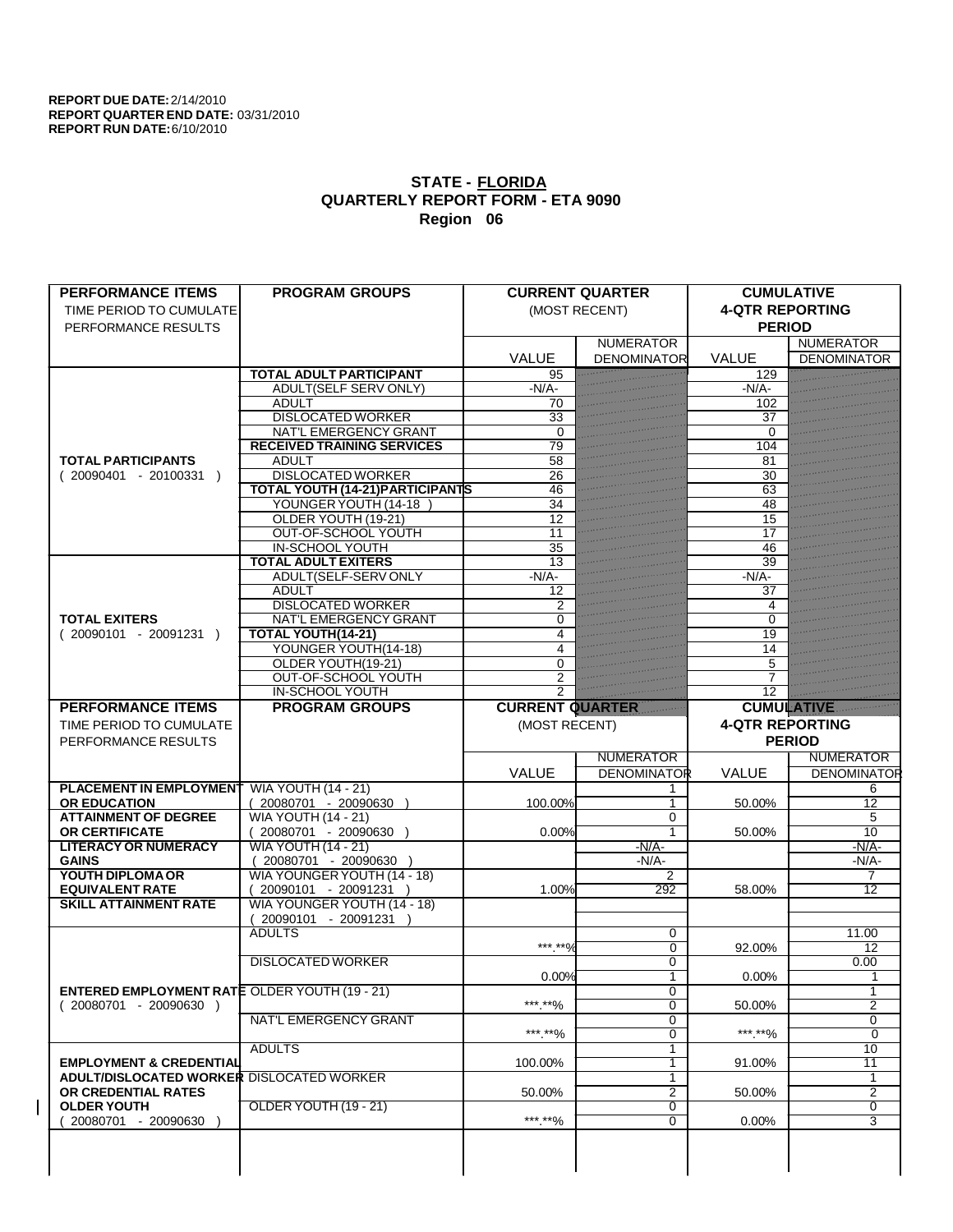|                            | <b>ADULTS</b>            |                          |             |                          | 35               |
|----------------------------|--------------------------|--------------------------|-------------|--------------------------|------------------|
|                            |                          | 88.00%                   | 8           | 92.00%                   | 38               |
|                            | <b>DISLOCATED WORKER</b> |                          |             |                          | 5                |
| <b>RETENTION RATE</b>      |                          | ***.**%                  | 0           | 100.00%                  | 5                |
| 20080101<br>- 20081231     | OLDER YOUTH (19 - 21)    |                          |             |                          | 3                |
|                            |                          | *** **%                  | 0           | 75.00%                   | 4                |
|                            | YOUNGER YOUTH (14 - 18)  |                          |             |                          | 9                |
|                            |                          | 100.00%                  | 2           | 56.00%                   | 16               |
|                            | NAT'L EMERGENCY GRANT    |                          |             |                          |                  |
|                            |                          | ***.**%                  |             | ***.**%                  |                  |
|                            | <b>ADULTS</b>            |                          | \$43,214.00 |                          | \$286,201.00     |
|                            |                          | \$8,642.80               | :           | \$13,628.62              | 21               |
| <b>SIX MONTHS EARNINGS</b> | <b>DISLOCATED WORKER</b> |                          | \$0.00      |                          | \$28,536.00      |
| <b>INCREASE</b>            |                          | $\mathbb{S}^{*********}$ |             | \$9,512.00               |                  |
| - 20081231<br>20080101     | OLDER YOUTH (19 - 21)    |                          | \$0.00      |                          | (\$1,992,415.98) |
|                            |                          | $S*********$             |             | (\$498,104.00)           |                  |
|                            | NAT'L EMERGENCY GRANT    |                          | \$0.00      |                          | \$0.00           |
|                            |                          | <b>C** *** *** **</b>    |             | $\mathbb{S}^{*********}$ |                  |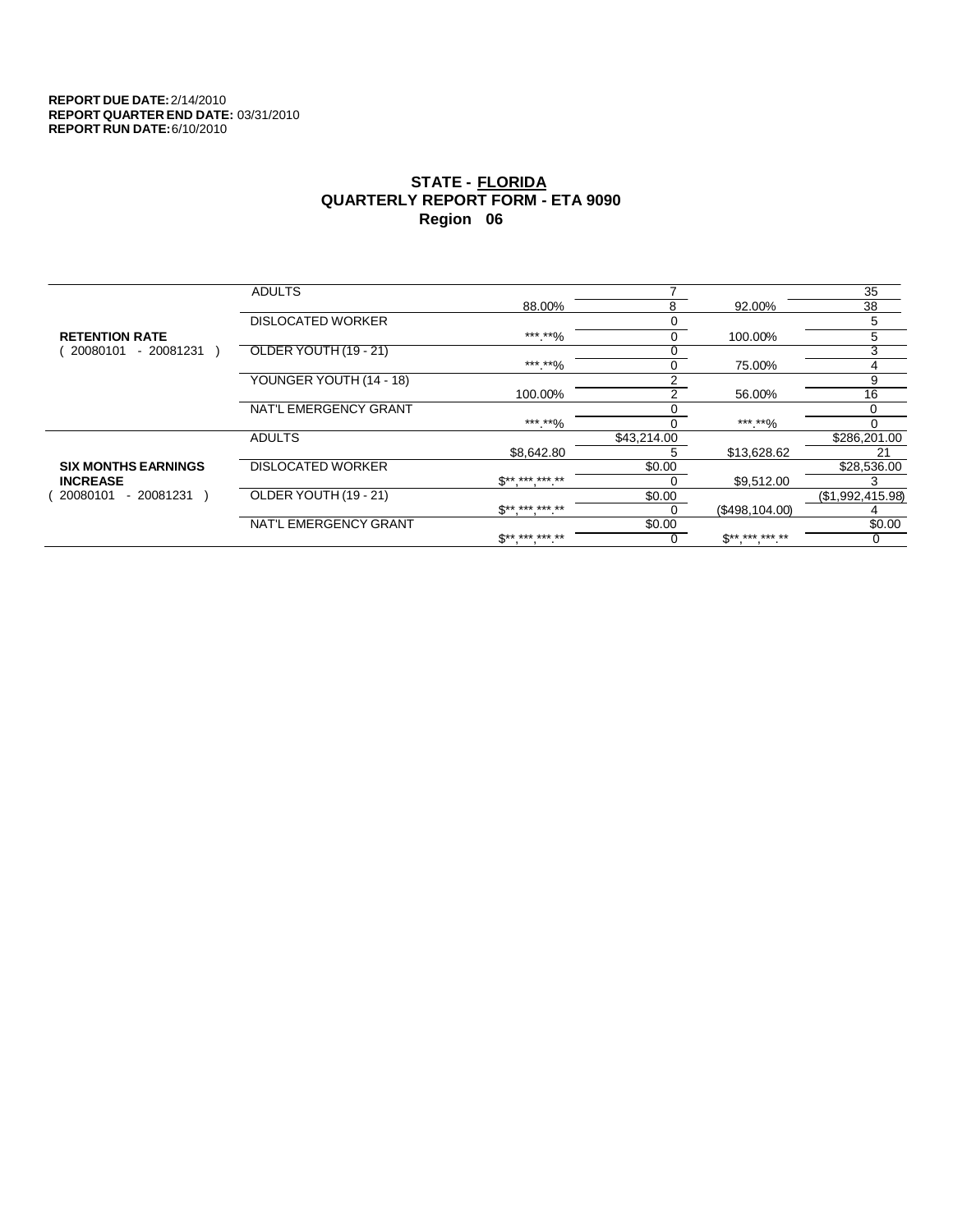| <b>PERFORMANCE ITEMS</b>                               | <b>PROGRAM GROUPS</b>                               |                        | <b>CURRENT QUARTER</b> | <b>CUMULATIVE</b>      |                          |
|--------------------------------------------------------|-----------------------------------------------------|------------------------|------------------------|------------------------|--------------------------|
| TIME PERIOD TO CUMULATE                                |                                                     |                        | (MOST RECENT)          | <b>4-QTR REPORTING</b> |                          |
| PERFORMANCE RESULTS                                    |                                                     |                        |                        | <b>PERIOD</b>          |                          |
|                                                        |                                                     |                        | <b>NUMERATOR</b>       |                        | <b>NUMERATOR</b>         |
|                                                        |                                                     | <b>VALUE</b>           | <b>DENOMINATOR</b>     | <b>VALUE</b>           | <b>DENOMINATOR</b>       |
|                                                        | <b>TOTAL ADULT PARTICIPANT</b>                      | 192                    |                        | 245                    |                          |
|                                                        | ADULT(SELF SERV ONLY)                               | $-N/A$                 |                        | $-N/A$                 |                          |
|                                                        | <b>ADULT</b><br><b>DISLOCATED WORKER</b>            | 116<br>80              |                        | 155                    |                          |
|                                                        | NAT'L EMERGENCY GRANT                               | $\Omega$               |                        | 94<br>0                |                          |
|                                                        | <b>RECEIVED TRAINING SERVICES</b>                   | 157                    |                        | 198                    |                          |
| <b>TOTAL PARTICIPANTS</b>                              | <b>ADULT</b>                                        | 100                    |                        | 136                    |                          |
| $(20090401 - 20100331)$                                | <b>DISLOCATED WORKER</b>                            | 60                     |                        | 65                     |                          |
|                                                        | <b>TOTAL YOUTH (14-21) PARTICIPANTS</b>             | 134                    |                        | 171                    |                          |
|                                                        | YOUNGER YOUTH (14-18                                | 102                    |                        | 134                    |                          |
|                                                        | OLDER YOUTH (19-21)                                 | 32                     |                        | 37                     |                          |
|                                                        | OUT-OF-SCHOOL YOUTH                                 | 52                     |                        | 63                     |                          |
|                                                        | <b>IN-SCHOOL YOUTH</b>                              | 82                     |                        | 108                    |                          |
|                                                        | <b>TOTAL ADULT EXITERS</b>                          | 18<br>$-N/A$ -         |                        | 76<br>$-N/A$ -         |                          |
|                                                        | ADULT(SELF-SERV ONLY<br><b>ADULT</b>                | 9                      |                        | 57                     |                          |
|                                                        | <b>DISLOCATED WORKER</b>                            | 9                      |                        | 19                     |                          |
| <b>TOTAL EXITERS</b>                                   | <b>NAT'L EMERGENCY GRANT</b>                        | $\Omega$               |                        | 0                      |                          |
| $(20090101 - 20091231)$                                | <b>TOTAL YOUTH(14-21)</b>                           | 3                      |                        | 44                     |                          |
|                                                        | YOUNGER YOUTH(14-18)                                |                        |                        | 36                     |                          |
|                                                        | OLDER YOUTH(19-21)                                  |                        |                        | 8                      |                          |
|                                                        | OUT-OF-SCHOOL YOUTH                                 |                        |                        | 15                     |                          |
|                                                        | <b>IN-SCHOOL YOUTH</b>                              | $\overline{2}$         |                        | $\overline{29}$        |                          |
| <b>PERFORMANCE ITEMS</b>                               | <b>PROGRAM GROUPS</b>                               | <b>CURRENT QUARTER</b> |                        | <b>CUMULATIVE</b>      |                          |
| TIME PERIOD TO CUMULATE                                |                                                     | (MOST RECENT)          |                        | <b>4-QTR REPORTING</b> |                          |
|                                                        |                                                     |                        |                        |                        |                          |
| PERFORMANCE RESULTS                                    |                                                     |                        |                        |                        | <b>PERIOD</b>            |
|                                                        |                                                     |                        | <b>NUMERATOR</b>       |                        | <b>NUMERATOR</b>         |
|                                                        |                                                     | VALUE                  | <b>DENOMINATOR</b>     | <b>VALUE</b>           |                          |
| <b>PLACEMENT IN EMPLOYMENT</b>                         | <b>WIA YOUTH (14 - 21)</b>                          |                        | 4                      |                        | <b>DENOMINATOR</b><br>26 |
| <b>OR EDUCATION</b>                                    | (20080701 - 20090630                                | 57.00%                 | 7                      | 76.00%                 | $\overline{34}$          |
| <b>ATTAINMENT OF DEGREE</b>                            | <b>WIA YOUTH (14 - 21)</b>                          |                        | 6                      |                        | 27                       |
| <b>OR CERTIFICATE</b>                                  | $(20080701 - 20090630)$                             | 86.00%                 |                        | 73.00%                 | $\overline{37}$          |
| <b>LITERACY OR NUMERACY</b>                            | <b>WIA YOUTH (14 - 21)</b>                          |                        | $-N/A$ -               |                        | $-N/A$ -                 |
| <b>GAINS</b>                                           | 20080701 - 20090630 )                               |                        | -N/A-                  |                        | $-N/A$ -                 |
| YOUTH DIPLOMA OR                                       | WIA YOUNGER YOUTH (14 - 18)                         |                        |                        |                        | 26                       |
| <b>EQUIVALENT RATE</b><br><b>SKILL ATTAINMENT RATE</b> | $(20090101 - 20091231)$                             | 0.00%                  | 612                    | 81.00%                 | $\overline{32}$          |
|                                                        | WIA YOUNGER YOUTH (14 - 18)<br>(20090101 - 20091231 |                        |                        |                        |                          |
|                                                        | <b>ADULTS</b>                                       |                        | 3                      |                        | 25.00                    |
|                                                        |                                                     | 75.00%                 | $\overline{4}$         | 96.00%                 | 26                       |
|                                                        | <b>DISLOCATED WORKER</b>                            |                        | 2                      |                        | 7.00                     |
|                                                        |                                                     | 100.00%                | $\overline{2}$         | 100.00%                | $\mathbf{I}$             |
| <b>ENTERED EMPLOYMENT RATE OLDER YOUTH (19 - 21)</b>   |                                                     |                        | $\mathbf{1}$           |                        | $\overline{7}$           |
| $(20080701 - 20090630)$                                |                                                     | 100.00%                | 1                      | 88.00%                 | 8                        |
|                                                        | <b>NAT'L EMERGENCY GRANT</b>                        |                        | 0                      |                        | 0                        |
|                                                        | <b>ADULTS</b>                                       | ***.**%                | $\overline{0}$         | ***.**%                | $\overline{0}$<br>63     |
| <b>EMPLOYMENT &amp; CREDENTIAL</b>                     |                                                     | 87.00%                 | 13<br>15               | 88.00%                 | $\overline{72}$          |
| <b>ADULT/DISLOCATED WORKER DISLOCATED WORKER</b>       |                                                     |                        | 1                      |                        | $\overline{2}$           |
| OR CREDENTIAL RATES                                    |                                                     | 100.00%                | 1                      | 67.00%                 | 3                        |
| <b>OLDER YOUTH</b>                                     | OLDER YOUTH (19 - 21)                               |                        | 1                      |                        | 4                        |
| 20080701 - 20090630                                    |                                                     | 100.00%                | 1                      | 36.00%                 | 11                       |
|                                                        |                                                     |                        |                        |                        |                          |
|                                                        |                                                     |                        |                        |                        |                          |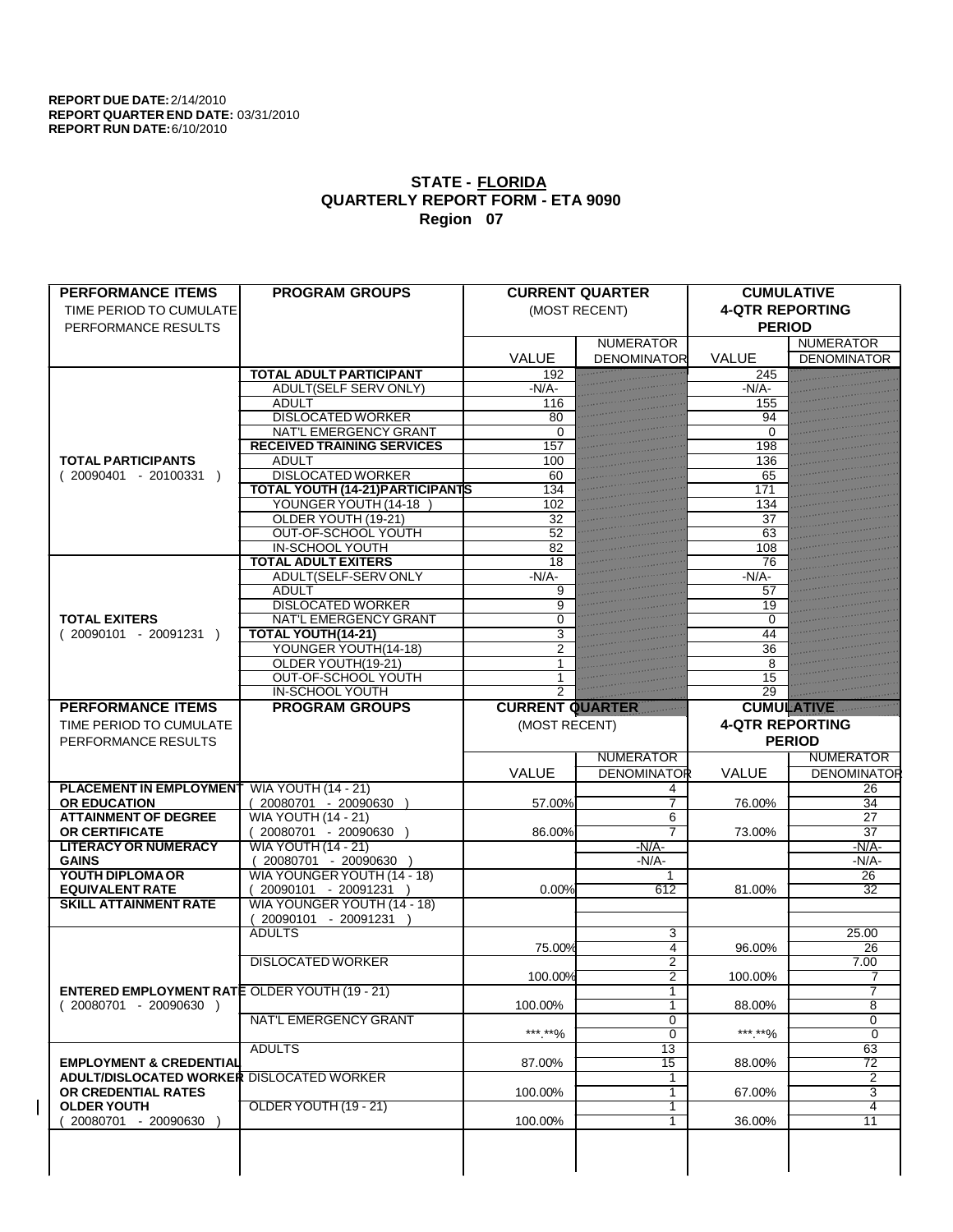|                            | <b>ADULTS</b>            |                               | 15               |                          | 67                |
|----------------------------|--------------------------|-------------------------------|------------------|--------------------------|-------------------|
|                            |                          | 94.00%                        | 16               | 93.00%                   | 72                |
|                            | <b>DISLOCATED WORKER</b> |                               |                  |                          | 11                |
| <b>RETENTION RATE</b>      |                          | 100.00%                       |                  | 100.00%                  | 11                |
| 20080101<br>$-20081231$    | OLDER YOUTH (19 - 21)    |                               |                  |                          | 10                |
|                            |                          | 80.00%                        | 5                | 91.00%                   | 11                |
|                            | YOUNGER YOUTH (14 - 18)  |                               | 8                |                          | 25                |
|                            |                          | 100.00%                       | 8                | 83.00%                   | 30                |
|                            | NAT'L EMERGENCY GRANT    |                               |                  |                          |                   |
|                            |                          | ***.**%                       |                  | ***.**%                  |                   |
|                            | <b>ADULTS</b>            |                               | \$168,513.00     |                          | \$623,174.98      |
|                            |                          | \$15,319.36                   | 11               | \$12.982.81              | 48                |
| <b>SIX MONTHS EARNINGS</b> | <b>DISLOCATED WORKER</b> |                               | \$8,154.50       |                          | \$134,958.14      |
| <b>INCREASE</b>            |                          | \$8,154.50                    |                  | \$13,495.81              | 10                |
| - 20081231<br>20080101     | OLDER YOUTH (19 - 21)    |                               | (\$4,990,846.45) |                          | (\$10,942,662.39) |
|                            |                          | (\$998,169.29)                |                  | (\$994,787.49)           |                   |
|                            | NAT'L EMERGENCY GRANT    |                               | \$0.00           |                          | \$0.00            |
|                            |                          | $\mathbb{S}^{***}$ *** *** ** |                  | $\mathbb{S}^{*********}$ |                   |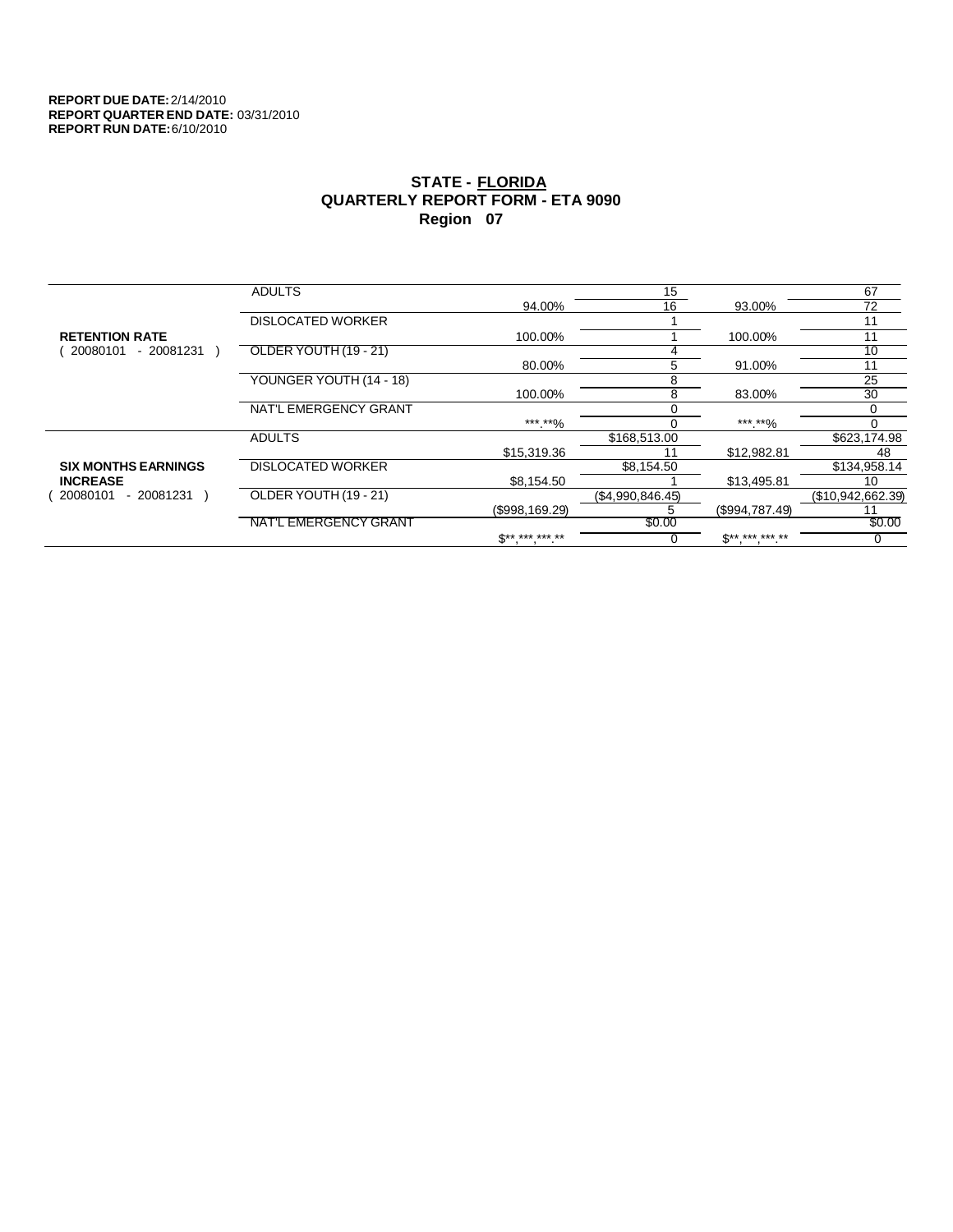| <b>PERFORMANCE ITEMS</b>                                                        | <b>PROGRAM GROUPS</b>                   |                        | <b>CURRENT QUARTER</b>           | <b>CUMULATIVE</b>      |                    |
|---------------------------------------------------------------------------------|-----------------------------------------|------------------------|----------------------------------|------------------------|--------------------|
| TIME PERIOD TO CUMULATE                                                         |                                         |                        | (MOST RECENT)                    | <b>4-QTR REPORTING</b> |                    |
| PERFORMANCE RESULTS                                                             |                                         |                        |                                  | <b>PERIOD</b>          |                    |
|                                                                                 |                                         |                        | <b>NUMERATOR</b>                 |                        | <b>NUMERATOR</b>   |
|                                                                                 |                                         | <b>VALUE</b>           | <b>DENOMINATOR</b>               | <b>VALUE</b>           | <b>DENOMINATOR</b> |
|                                                                                 | <b>TOTAL ADULT PARTICIPANT</b>          | 2610                   |                                  | 5554                   |                    |
|                                                                                 | <b>ADULT(SELF SERV ONLY)</b>            | $-N/A$                 |                                  | $-N/A$                 |                    |
|                                                                                 | <b>ADULT</b>                            | 2029                   |                                  | 4969                   |                    |
|                                                                                 | <b>DISLOCATED WORKER</b>                | 711                    |                                  | 721                    |                    |
|                                                                                 | NAT'L EMERGENCY GRANT                   | 5                      |                                  | 6                      |                    |
|                                                                                 | <b>RECEIVED TRAINING SERVICES</b>       | 2558                   |                                  | 5496                   |                    |
| <b>TOTAL PARTICIPANTS</b>                                                       | <b>ADULT</b>                            | 2021                   |                                  | 4955                   |                    |
| $(20090401 - 20100331)$                                                         | <b>DISLOCATED WORKER</b>                | 666                    |                                  | 675                    |                    |
|                                                                                 | <b>TOTAL YOUTH (14-21) PARTICIPANTS</b> | 401                    |                                  | 641                    |                    |
|                                                                                 | YOUNGER YOUTH (14-18                    | 309                    |                                  | 494                    |                    |
|                                                                                 | OLDER YOUTH (19-21)                     | 92                     |                                  | 147                    |                    |
|                                                                                 | OUT-OF-SCHOOL YOUTH                     | 132                    |                                  | 202                    |                    |
|                                                                                 | <b>IN-SCHOOL YOUTH</b>                  | 269                    |                                  | 439                    |                    |
|                                                                                 | <b>TOTAL ADULT EXITERS</b>              | 522                    |                                  | 3351                   |                    |
|                                                                                 | ADULT(SELF-SERV ONLY                    | $-N/A$ -               |                                  | $-N/A$                 |                    |
|                                                                                 | <b>ADULT</b>                            | 519                    |                                  | 3346                   |                    |
|                                                                                 | <b>DISLOCATED WORKER</b>                | 6                      |                                  | 11                     |                    |
| <b>TOTAL EXITERS</b>                                                            | <b>NAT'L EMERGENCY GRANT</b>            |                        |                                  | 1                      |                    |
| $(20090101 - 20091231)$                                                         | <b>TOTAL YOUTH(14-21)</b>               | 28                     |                                  | 306                    |                    |
|                                                                                 | YOUNGER YOUTH(14-18)                    | 17                     |                                  | 237                    |                    |
|                                                                                 | OLDER YOUTH(19-21)                      | 11                     |                                  | 69                     |                    |
|                                                                                 | OUT-OF-SCHOOL YOUTH                     | 10                     |                                  | 92                     |                    |
|                                                                                 | <b>IN-SCHOOL YOUTH</b>                  | $\overline{18}$        |                                  | $\overline{214}$       |                    |
| <b>PERFORMANCE ITEMS</b>                                                        | <b>PROGRAM GROUPS</b>                   | <b>CURRENT QUARTER</b> |                                  | <b>CUMULATIVE</b>      |                    |
| TIME PERIOD TO CUMULATE                                                         |                                         | (MOST RECENT)          |                                  | <b>4-QTR REPORTING</b> |                    |
|                                                                                 |                                         |                        |                                  |                        |                    |
|                                                                                 |                                         |                        |                                  |                        |                    |
| PERFORMANCE RESULTS                                                             |                                         |                        |                                  |                        | <b>PERIOD</b>      |
|                                                                                 |                                         |                        | <b>NUMERATOR</b>                 |                        | <b>NUMERATOR</b>   |
|                                                                                 |                                         | VALUE                  | <b>DENOMINATOR</b>               | <b>VALUE</b>           | <b>DENOMINATOR</b> |
| <b>PLACEMENT IN EMPLOYMENT</b>                                                  | <b>WIA YOUTH (14 - 21)</b>              |                        | 29                               |                        | 102                |
| <b>OR EDUCATION</b>                                                             | (20080701 - 20090630                    | 48.00%                 | 61                               | 49.00%                 | 209                |
| <b>ATTAINMENT OF DEGREE</b>                                                     | <b>WIA YOUTH (14 - 21)</b>              |                        | 53                               |                        | 183                |
| <b>OR CERTIFICATE</b>                                                           | $(20080701 - 20090630)$                 | 66.00%                 | 80                               | 67.00%                 | $\overline{273}$   |
| <b>LITERACY OR NUMERACY</b>                                                     | <b>WIA YOUTH (14 - 21)</b>              |                        | $-N/A$                           |                        | $-N/A$ -           |
| <b>GAINS</b>                                                                    | 20080701 - 20090630                     |                        | $-N/A-$                          |                        | $-N/A$ -           |
| YOUTH DIPLOMA OR                                                                | WIA YOUNGER YOUTH (14 - 18)             |                        | 8                                |                        | $\overline{87}$    |
| <b>EQUIVALENT RATE</b>                                                          | 20090101 - 20091231 )                   | 0.00%                  | 9152                             | 65.00%                 | 134                |
| <b>SKILL ATTAINMENT RATE</b>                                                    | WIA YOUNGER YOUTH (14 - 18)             |                        |                                  |                        |                    |
|                                                                                 | 20090101 - 20091231                     |                        |                                  |                        |                    |
|                                                                                 | <b>ADULTS</b>                           |                        | 15<br>17                         | 94.00%                 | 84.00<br>89        |
|                                                                                 |                                         | 88.00%                 |                                  |                        |                    |
|                                                                                 | <b>DISLOCATED WORKER</b>                |                        | 3                                |                        | 8.00               |
|                                                                                 |                                         | 100.00%                | $\overline{3}$<br>$\overline{7}$ | 89.00%                 | 9<br>18            |
| <b>ENTERED EMPLOYMENT RATE OLDER YOUTH (19 - 21)</b><br>$(20080701 - 20090630)$ |                                         | 54.00%                 | 13                               | 55.00%                 | 33                 |
|                                                                                 | <b>NAT'L EMERGENCY GRANT</b>            |                        | 0                                |                        |                    |
|                                                                                 |                                         |                        | $\overline{0}$                   | 100.00%                | 1                  |
|                                                                                 | <b>ADULTS</b>                           | ***.**%                | 1775                             |                        | 2725               |
| <b>EMPLOYMENT &amp; CREDENTIAL</b>                                              |                                         | 94.00%                 | 1889                             | 95.00%                 | 2880               |
| <b>ADULT/DISLOCATED WORKER DISLOCATED WORKER</b>                                |                                         |                        | 3                                |                        | 9                  |
| OR CREDENTIAL RATES                                                             |                                         | 100.00%                | 3                                | 90.00%                 | 10                 |
| <b>OLDER YOUTH</b>                                                              | OLDER YOUTH (19 - 21)                   |                        | $\overline{12}$                  |                        | $\overline{30}$    |
| 20080701 - 20090630                                                             |                                         | 55.00%                 | $\overline{22}$                  | 53.00%                 | 57                 |
|                                                                                 |                                         |                        |                                  |                        |                    |
|                                                                                 |                                         |                        |                                  |                        |                    |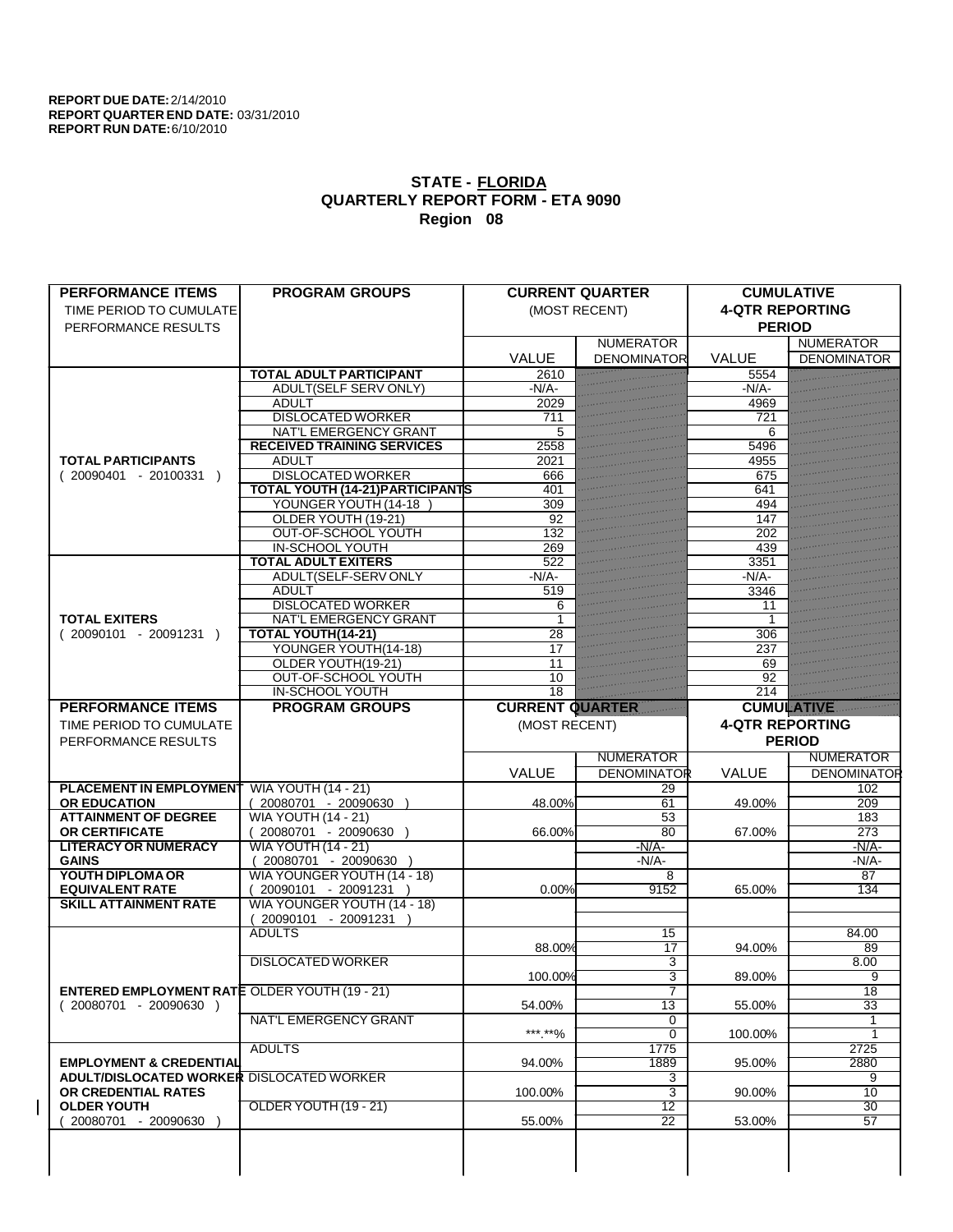|                            | <b>ADULTS</b>            |              | 295            |                            | 1812              |
|----------------------------|--------------------------|--------------|----------------|----------------------------|-------------------|
|                            |                          | 92.00%       | 320            | 94.00%                     | 1925              |
|                            | <b>DISLOCATED WORKER</b> |              | 2              |                            | 17                |
| <b>RETENTION RATE</b>      |                          | 50.00%       | 4              | 77.00%                     | 22                |
| 20080101<br>$-20081231$    | OLDER YOUTH (19 - 21)    |              |                |                            | 37                |
|                            |                          | 100.00%      | 4              | 93.00%                     | 40                |
|                            | YOUNGER YOUTH (14 - 18)  |              |                |                            | 71                |
|                            |                          | 58.00%       | 12             | 66.00%                     | 107               |
|                            | NAT'L EMERGENCY GRANT    |              | 0              |                            |                   |
|                            |                          | ***.**%      |                | ***.**%                    |                   |
|                            | <b>ADULTS</b>            |              | \$6,789,122.06 |                            | \$35,313,205.80   |
|                            |                          | \$22,186.67  | 306            | \$20,178.97                | 1750              |
| <b>SIX MONTHS EARNINGS</b> | <b>DISLOCATED WORKER</b> |              | \$30,841.00    |                            | \$162,544.00      |
| <b>INCREASE</b>            |                          | \$15,420.50  |                | \$10,836.27                | 15                |
| - 20081231<br>20080101     | OLDER YOUTH (19 - 21)    |              | \$1,699.00     |                            | (\$18,906,156.09) |
|                            |                          | \$566.33     |                | (\$497,530.42)             | 38                |
|                            | NAT'L EMERGENCY GRANT    |              | \$0.00         |                            | \$0.00            |
|                            |                          | $S*********$ | 0              | $\mathbb{S}$ ** *** *** ** | 0                 |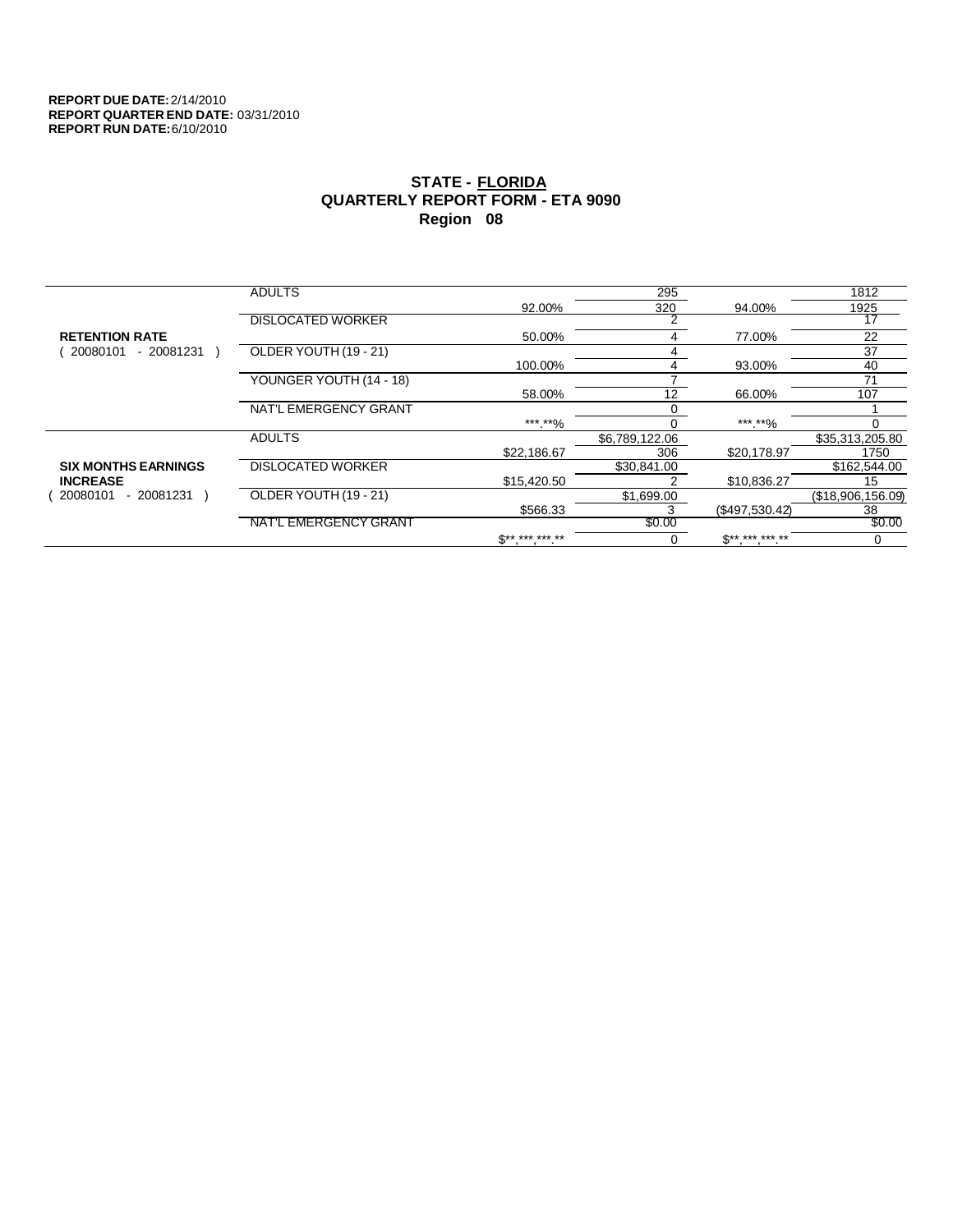| <b>PERFORMANCE ITEMS</b>                             | <b>PROGRAM GROUPS</b>                   |                        | <b>CURRENT QUARTER</b> | <b>CUMULATIVE</b>      |                    |
|------------------------------------------------------|-----------------------------------------|------------------------|------------------------|------------------------|--------------------|
| TIME PERIOD TO CUMULATE                              |                                         |                        | (MOST RECENT)          | <b>4-QTR REPORTING</b> |                    |
| PERFORMANCE RESULTS                                  |                                         |                        |                        | <b>PERIOD</b>          |                    |
|                                                      |                                         |                        | <b>NUMERATOR</b>       |                        | <b>NUMERATOR</b>   |
|                                                      |                                         | <b>VALUE</b>           | <b>DENOMINATOR</b>     | <b>VALUE</b>           | <b>DENOMINATOR</b> |
|                                                      | <b>TOTAL ADULT PARTICIPANT</b>          | 444                    |                        | 545                    |                    |
|                                                      | <b>ADULT(SELF SERV ONLY)</b>            | $-N/A$                 |                        | $-N/A$ -               |                    |
|                                                      | <b>ADULT</b>                            | 234                    |                        | 313                    |                    |
|                                                      | <b>DISLOCATED WORKER</b>                | 218                    |                        | 241                    |                    |
|                                                      | <b>NAT'L EMERGENCY GRANT</b>            | $\Omega$               |                        | $\Omega$               |                    |
|                                                      | <b>RECEIVED TRAINING SERVICES</b>       | 204                    |                        | 242                    |                    |
| <b>TOTAL PARTICIPANTS</b>                            | <b>ADULT</b>                            | 129                    |                        | 166                    |                    |
| $(20090401 - 20100331)$                              | <b>DISLOCATED WORKER</b>                | 81                     |                        | 82                     |                    |
|                                                      | <b>TOTAL YOUTH (14-21) PARTICIPANTS</b> | 209                    |                        | 254                    |                    |
|                                                      | YOUNGER YOUTH (14-18                    | 153                    |                        | 190                    |                    |
|                                                      | OLDER YOUTH (19-21)                     | 56                     |                        | 64                     |                    |
|                                                      | OUT-OF-SCHOOL YOUTH                     | 80                     |                        | 93                     |                    |
|                                                      | <b>IN-SCHOOL YOUTH</b>                  | 129                    |                        | 161                    |                    |
|                                                      | <b>TOTAL ADULT EXITERS</b>              | 34                     |                        | 186                    |                    |
|                                                      | ADULT(SELF-SERV ONLY                    | $-N/A$ -               |                        | $-N/A$ -               |                    |
|                                                      | <b>ADULT</b>                            | 30                     |                        | 140                    |                    |
|                                                      | <b>DISLOCATED WORKER</b>                | 4                      |                        | 47                     |                    |
| <b>TOTAL EXITERS</b>                                 | <b>NAT'L EMERGENCY GRANT</b>            | $\Omega$               |                        | 0                      |                    |
| $(20090101 - 20091231)$                              | <b>TOTAL YOUTH(14-21)</b>               | 9                      |                        | 67                     |                    |
|                                                      | YOUNGER YOUTH(14-18)                    | 9                      |                        | $\overline{53}$        |                    |
|                                                      | OLDER YOUTH(19-21)                      | $\Omega$               |                        | 14                     |                    |
|                                                      | OUT-OF-SCHOOL YOUTH                     |                        |                        | 29                     |                    |
|                                                      | <b>IN-SCHOOL YOUTH</b>                  | 8                      |                        | $\overline{38}$        |                    |
| <b>PERFORMANCE ITEMS</b>                             | <b>PROGRAM GROUPS</b>                   | <b>CURRENT QUARTER</b> |                        | <b>CUMULATIVE</b>      |                    |
|                                                      |                                         |                        |                        | <b>4-QTR REPORTING</b> |                    |
| TIME PERIOD TO CUMULATE                              |                                         | (MOST RECENT)          |                        |                        |                    |
|                                                      |                                         |                        |                        |                        |                    |
| PERFORMANCE RESULTS                                  |                                         |                        |                        |                        | <b>PERIOD</b>      |
|                                                      |                                         |                        | <b>NUMERATOR</b>       |                        | <b>NUMERATOR</b>   |
|                                                      |                                         | VALUE                  | <b>DENOMINATOR</b>     | <b>VALUE</b>           | <b>DENOMINATOR</b> |
| <b>PLACEMENT IN EMPLOYMENT</b>                       | <b>WIA YOUTH (14 - 21)</b>              |                        | 11                     |                        | 73                 |
| <b>OR EDUCATION</b>                                  | (20080701 - 20090630                    | 46.00%                 | $\overline{24}$        | 37.00%                 | 198                |
| <b>ATTAINMENT OF DEGREE</b>                          | <b>WIA YOUTH (14 - 21)</b>              |                        | 9                      |                        | 25                 |
| <b>OR CERTIFICATE</b>                                | $(20080701 - 20090630)$                 | 56.00%                 | 16                     | 17.00%                 | 150                |
| <b>LITERACY OR NUMERACY</b>                          | <b>WIA YOUTH (14 - 21)</b>              |                        | $-N/A$                 |                        | $-N/A$ -           |
| <b>GAINS</b>                                         | 20080701 - 20090630                     |                        | -N/A-                  |                        | $-N/A$ -           |
| YOUTH DIPLOMA OR                                     | WIA YOUNGER YOUTH (14 - 18)             |                        | $\overline{9}$         |                        | 24                 |
| <b>EQUIVALENT RATE</b>                               | 20090101 - 20091231 )                   | 1.00%                  | 1532                   | 73.00%                 | 33                 |
| <b>SKILL ATTAINMENT RATE</b>                         | WIA YOUNGER YOUTH (14 - 18)             |                        |                        |                        |                    |
|                                                      | 20090101 - 20091231                     |                        |                        |                        |                    |
|                                                      | <b>ADULTS</b>                           |                        | 9                      |                        | 148.00             |
|                                                      |                                         | 43.00%                 | $\overline{21}$        | 65.00%                 | 229                |
|                                                      | <b>DISLOCATED WORKER</b>                |                        | 6                      |                        | 56.00              |
|                                                      |                                         | 55.00%                 | $\overline{11}$        | 63.00%                 | 89                 |
| <b>ENTERED EMPLOYMENT RATE OLDER YOUTH (19 - 21)</b> |                                         |                        | 2                      |                        | 14                 |
| $(20080701 - 20090630)$                              |                                         | 40.00%                 | 5                      | 47.00%                 | 30                 |
|                                                      | <b>NAT'L EMERGENCY GRANT</b>            |                        | 0                      |                        | 0                  |
|                                                      |                                         | ***.**%                | $\overline{0}$         | ***.**%                | $\overline{0}$     |
|                                                      | <b>ADULTS</b>                           |                        | 5                      |                        | $\overline{37}$    |
| <b>EMPLOYMENT &amp; CREDENTIAL</b>                   |                                         | 56.00%                 | 9                      | 38.00%                 | $\overline{97}$    |
| ADULT/DISLOCATED WORKER DISLOCATED WORKER            |                                         |                        | 0                      |                        | 1                  |
| OR CREDENTIAL RATES                                  |                                         | ***.**%                | 0                      | 25.00%                 | 4                  |
| <b>OLDER YOUTH</b>                                   | OLDER YOUTH (19 - 21)                   |                        | $\overline{0}$         |                        | $\overline{0}$     |
| 20080701 - 20090630                                  |                                         | $0.00\%$               | $\overline{5}$         | 0.00%                  | 30                 |
|                                                      |                                         |                        |                        |                        |                    |
|                                                      |                                         |                        |                        |                        |                    |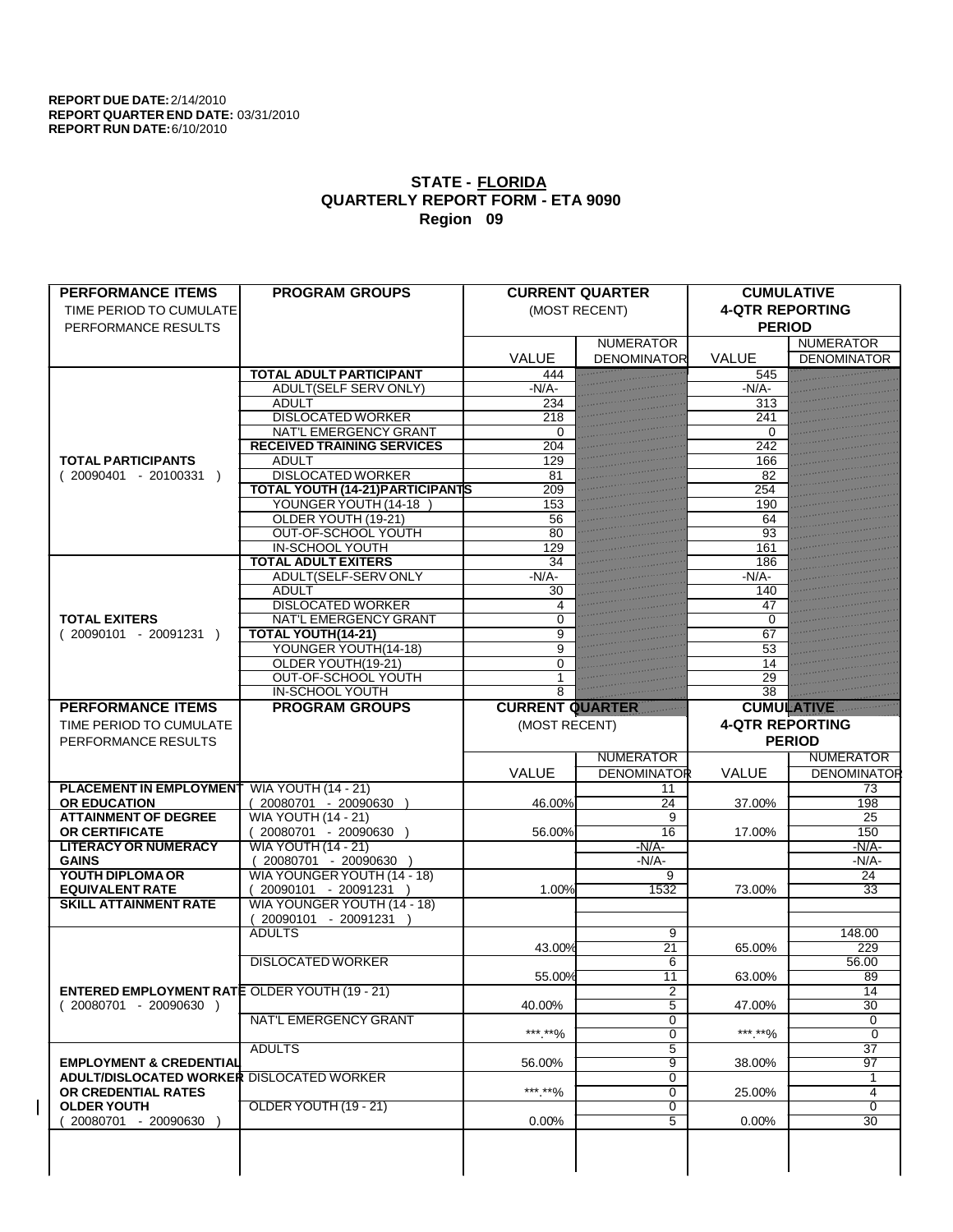|                            | <b>ADULTS</b>            |                 | 69               |                            | 200              |
|----------------------------|--------------------------|-----------------|------------------|----------------------------|------------------|
|                            |                          | 80.00%          | 86               | 79.00%                     | 253              |
|                            | <b>DISLOCATED WORKER</b> |                 | 21               |                            | 53               |
| <b>RETENTION RATE</b>      |                          | 95.00%          | 22               | 88.00%                     | 60               |
| 20080101<br>$-20081231$    | OLDER YOUTH (19 - 21)    |                 | 6                |                            |                  |
|                            |                          | 86.00%          |                  | 78.00%                     | 9                |
|                            | YOUNGER YOUTH (14 - 18)  |                 | 18               |                            | 31               |
|                            |                          | 34.00%          | 53               | 42.00%                     | 73               |
|                            | NAT'L EMERGENCY GRANT    |                 |                  |                            |                  |
|                            |                          | ***.**%         |                  | ***.**%                    |                  |
|                            | <b>ADULTS</b>            |                 | \$919,827.81     |                            | \$2,556,891.78   |
|                            |                          | \$11.643.39     | 79               | \$12,060.81                | 212              |
| <b>SIX MONTHS EARNINGS</b> | <b>DISLOCATED WORKER</b> |                 | \$295,854.59     |                            | \$680,710.59     |
| <b>INCREASE</b>            |                          | \$10,957.58     | 27               | \$8,956.72                 | 76               |
| 20080101<br>- 20081231     | OLDER YOUTH (19 - 21)    |                 | (\$5,986,501.58) |                            | (\$7,983,974.56) |
|                            |                          | (\$855, 214.51) |                  | (\$997,996.82)             | 8                |
|                            | NAT'L EMERGENCY GRANT    |                 | \$0.00           |                            | \$0.00           |
|                            |                          | $S*********$    |                  | $\mathbb{S}$ ** *** *** ** | 0                |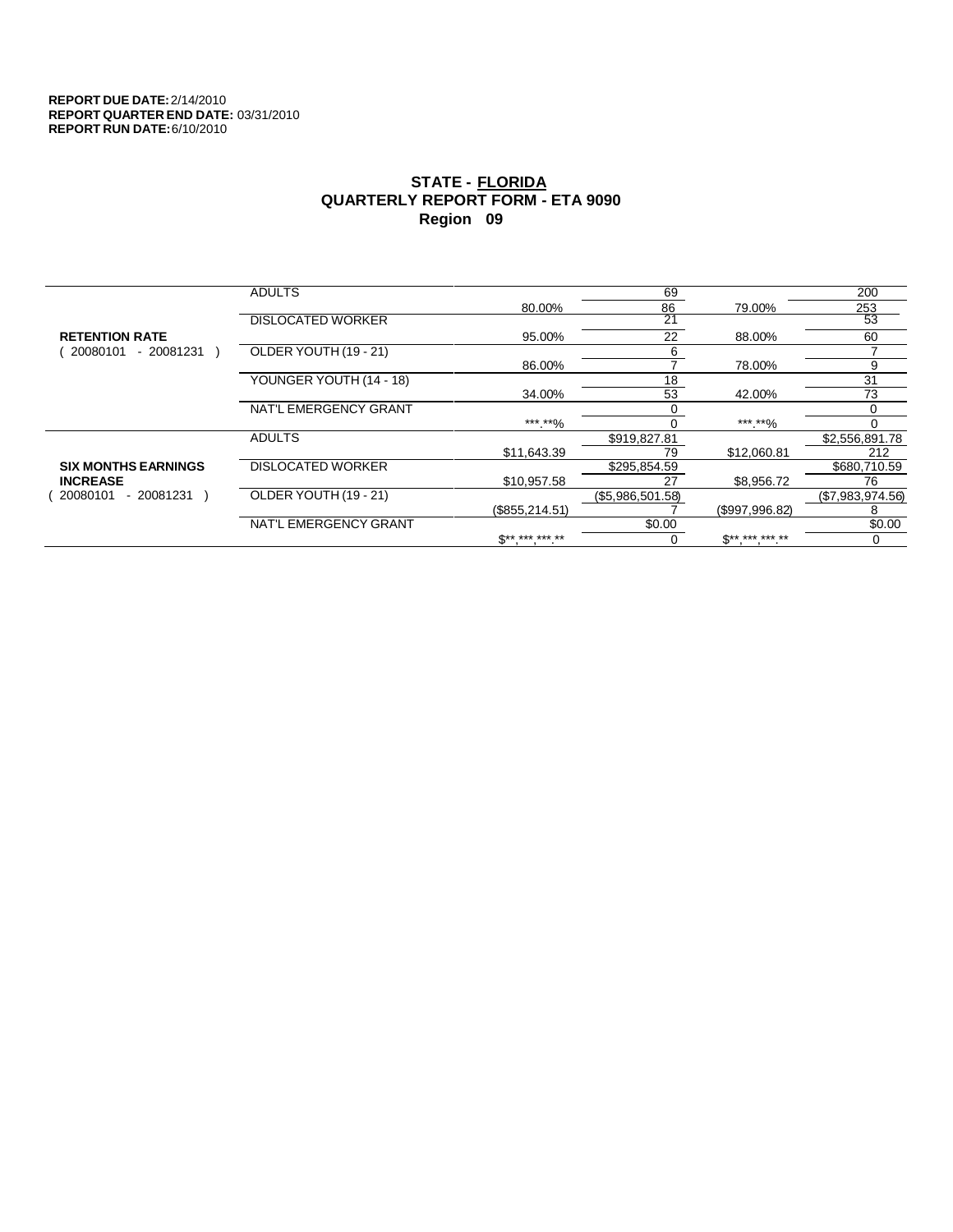| <b>PERFORMANCE ITEMS</b>                                                        | <b>PROGRAM GROUPS</b>                      |                        | <b>CURRENT QUARTER</b> | <b>CUMULATIVE</b>      |                     |
|---------------------------------------------------------------------------------|--------------------------------------------|------------------------|------------------------|------------------------|---------------------|
| TIME PERIOD TO CUMULATE                                                         |                                            |                        | (MOST RECENT)          | <b>4-QTR REPORTING</b> |                     |
| PERFORMANCE RESULTS                                                             |                                            |                        |                        | <b>PERIOD</b>          |                     |
|                                                                                 |                                            |                        | <b>NUMERATOR</b>       |                        | <b>NUMERATOR</b>    |
|                                                                                 |                                            | <b>VALUE</b>           | <b>DENOMINATOR</b>     | <b>VALUE</b>           | <b>DENOMINATOR</b>  |
|                                                                                 | <b>TOTAL ADULT PARTICIPANT</b>             | 1898                   |                        | 2394                   |                     |
|                                                                                 | <b>ADULT(SELF SERV ONLY)</b>               | $-N/A$                 |                        | $-N/A$                 |                     |
|                                                                                 | <b>ADULT</b>                               | 717                    |                        | 1097                   |                     |
|                                                                                 | <b>DISLOCATED WORKER</b>                   | 1228                   |                        | 1346                   |                     |
|                                                                                 | NAT'L EMERGENCY GRANT                      | 153                    |                        | 182                    |                     |
|                                                                                 | <b>RECEIVED TRAINING SERVICES</b>          | 1409                   |                        | 1636                   |                     |
| <b>TOTAL PARTICIPANTS</b>                                                       | <b>ADULT</b>                               | 547                    |                        | 724                    |                     |
| $(20090401 - 20100331)$                                                         | <b>DISLOCATED WORKER</b>                   | 903                    |                        | 954                    |                     |
|                                                                                 | <b>TOTAL YOUTH (14-21) PARTICIPANTS</b>    | 162                    |                        | 298                    |                     |
|                                                                                 | YOUNGER YOUTH (14-18                       | 70                     |                        | 166                    |                     |
|                                                                                 | OLDER YOUTH (19-21)                        | 92                     |                        | 132                    |                     |
|                                                                                 | OUT-OF-SCHOOL YOUTH                        | 115                    |                        | 164                    |                     |
|                                                                                 | <b>IN-SCHOOL YOUTH</b>                     | 47                     |                        | 134                    |                     |
|                                                                                 | <b>TOTAL ADULT EXITERS</b>                 | 208                    |                        | 612                    |                     |
|                                                                                 | ADULT(SELF-SERV ONLY                       | $-N/A$ -               |                        | $-N/A$                 |                     |
|                                                                                 | <b>ADULT</b>                               | 160                    |                        | 486                    |                     |
|                                                                                 | <b>DISLOCATED WORKER</b>                   | 50                     |                        | 128                    |                     |
| <b>TOTAL EXITERS</b>                                                            | <b>NAT'L EMERGENCY GRANT</b>               | 9                      |                        | $\overline{32}$        |                     |
| $(20090101 - 20091231)$                                                         | <b>TOTAL YOUTH(14-21)</b>                  | 71<br>$\overline{55}$  |                        | 156                    |                     |
|                                                                                 | YOUNGER YOUTH(14-18)<br>OLDER YOUTH(19-21) |                        |                        | 106                    |                     |
|                                                                                 | OUT-OF-SCHOOL YOUTH                        | 16<br>15               |                        | 50<br>60               |                     |
|                                                                                 | <b>IN-SCHOOL YOUTH</b>                     | 56                     |                        | $\overline{96}$        |                     |
| <b>PERFORMANCE ITEMS</b>                                                        | <b>PROGRAM GROUPS</b>                      | <b>CURRENT QUARTER</b> |                        | <b>CUMULATIVE</b>      |                     |
|                                                                                 |                                            |                        |                        |                        |                     |
| TIME PERIOD TO CUMULATE                                                         |                                            | (MOST RECENT)          |                        | <b>4-QTR REPORTING</b> |                     |
|                                                                                 |                                            |                        |                        |                        |                     |
| PERFORMANCE RESULTS                                                             |                                            |                        |                        |                        | <b>PERIOD</b>       |
|                                                                                 |                                            |                        | <b>NUMERATOR</b>       |                        | <b>NUMERATOR</b>    |
|                                                                                 |                                            | VALUE                  | <b>DENOMINATOR</b>     | <b>VALUE</b>           | <b>DENOMINATOR</b>  |
| <b>PLACEMENT IN EMPLOYMENT</b>                                                  | <b>WIA YOUTH (14 - 21)</b>                 |                        | 13                     |                        | 73                  |
| <b>OR EDUCATION</b>                                                             | (20080701 - 20090630                       | 43.00%                 | 30                     | 53.00%                 | 139                 |
| <b>ATTAINMENT OF DEGREE</b>                                                     | <b>WIA YOUTH (14 - 21)</b>                 |                        | 16                     |                        | 94                  |
| <b>OR CERTIFICATE</b>                                                           | $(20080701 - 20090630)$                    | 43.00%                 | $\overline{37}$        | 52.00%                 | 181                 |
| <b>LITERACY OR NUMERACY</b>                                                     | <b>WIA YOUTH (14 - 21)</b>                 |                        | $-N/A$ -               |                        | $-N/A$              |
| <b>GAINS</b>                                                                    | 20080701 - 20090630                        |                        | $-N/A$ -               |                        | $-N/A$ -            |
| YOUTH DIPLOMA OR                                                                | WIA YOUNGER YOUTH (14 - 18)                |                        | $\Omega$               |                        | 4                   |
| <b>EQUIVALENT RATE</b>                                                          | 20090101 - 20091231 )                      | 0.00%                  | 3837                   | 36.00%                 | $\overline{11}$     |
| <b>SKILL ATTAINMENT RATE</b>                                                    | WIA YOUNGER YOUTH (14 - 18)                |                        |                        |                        |                     |
|                                                                                 | 20090101 - 20091231                        |                        |                        |                        |                     |
|                                                                                 | <b>ADULTS</b>                              |                        | 40                     |                        | 128.00              |
|                                                                                 |                                            | 82.00%                 | 49                     | 91.00%                 | 141                 |
|                                                                                 | <b>DISLOCATED WORKER</b>                   |                        | 13                     |                        | 45.00               |
|                                                                                 |                                            | 57.00%                 | $\overline{23}$        | 71.00%                 | 63                  |
| <b>ENTERED EMPLOYMENT RATE OLDER YOUTH (19 - 21)</b><br>$(20080701 - 20090630)$ |                                            | 42.00%                 | 5<br>12                | 63.00%                 | 19<br>30            |
|                                                                                 |                                            |                        |                        |                        |                     |
|                                                                                 | <b>NAT'L EMERGENCY GRANT</b>               | 100.00%                | 5<br>5                 | 100.00%                | 8<br>$\overline{8}$ |
|                                                                                 | <b>ADULTS</b>                              |                        | 39                     |                        | 115                 |
| <b>EMPLOYMENT &amp; CREDENTIAL</b>                                              |                                            | 67.00%                 | 58                     | 67.00%                 | 171                 |
| ADULT/DISLOCATED WORKER DISLOCATED WORKER                                       |                                            |                        | 1                      |                        | 5                   |
| OR CREDENTIAL RATES                                                             |                                            | 33.00%                 | 3                      | 42.00%                 | 12                  |
| <b>OLDER YOUTH</b>                                                              | OLDER YOUTH (19 - 21)                      |                        | 4                      |                        | 17                  |
| 20080701 - 20090630                                                             |                                            | 24.00%                 | 17                     | 40.00%                 | $\overline{42}$     |
|                                                                                 |                                            |                        |                        |                        |                     |
|                                                                                 |                                            |                        |                        |                        |                     |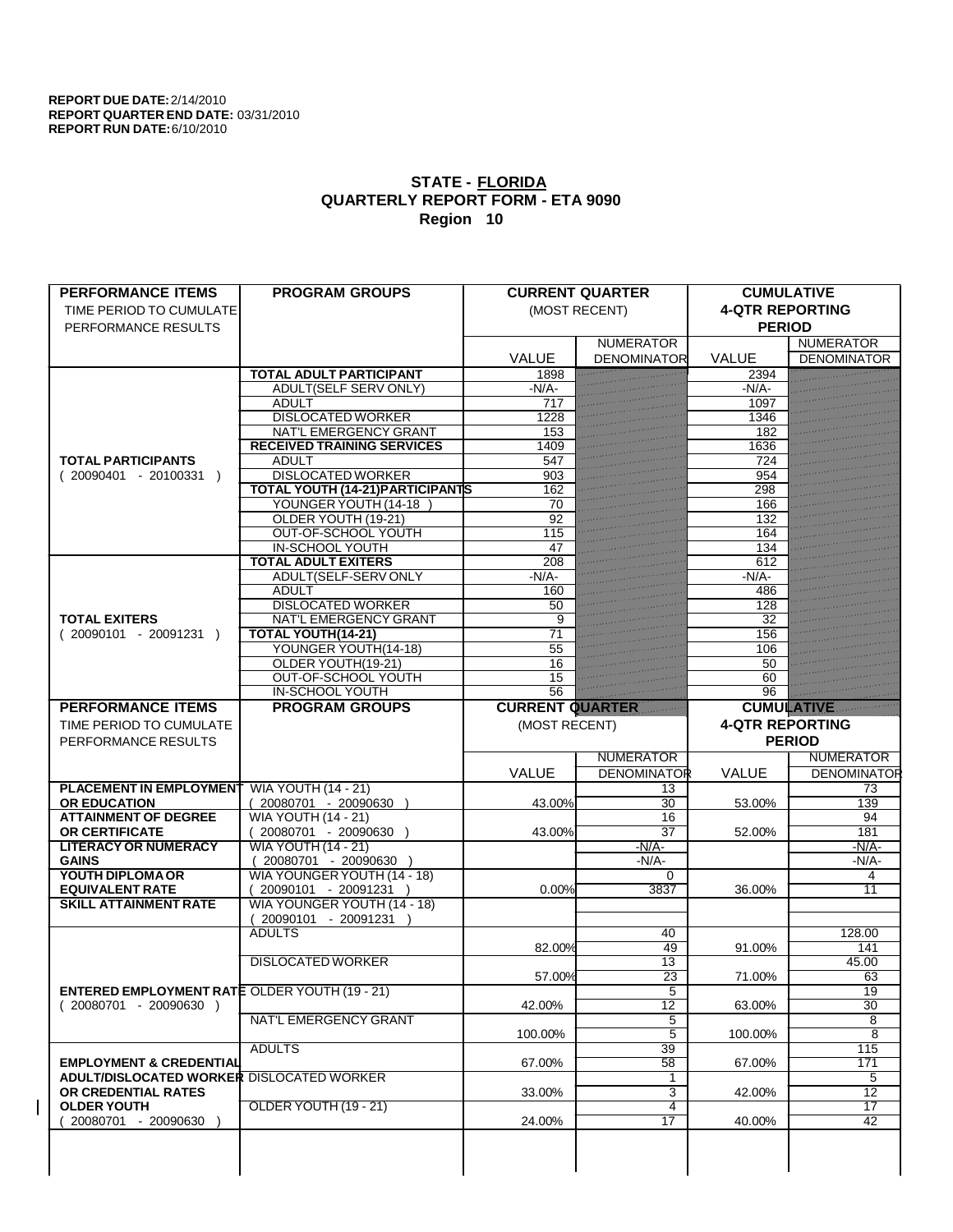|                            | <b>ADULTS</b>            |                          | 74               |                          | 445               |
|----------------------------|--------------------------|--------------------------|------------------|--------------------------|-------------------|
|                            |                          | 93.00%                   | 80               | 93.00%                   | 480               |
|                            | <b>DISLOCATED WORKER</b> |                          | 14               |                          | $\overline{38}$   |
| <b>RETENTION RATE</b>      |                          | 93.00%                   | 15               | 97.00%                   | 39                |
| 20080101<br>- 20081231     | OLDER YOUTH (19 - 21)    |                          |                  |                          | 19                |
|                            |                          | 88.00%                   | 8                | 83.00%                   | 23                |
|                            | YOUNGER YOUTH (14 - 18)  |                          |                  |                          | 44                |
|                            |                          | 17.00%                   | 6                | 54.00%                   | 82                |
|                            | NAT'L EMERGENCY GRANT    |                          |                  |                          |                   |
|                            |                          | *** **%                  |                  | ***.**%                  | 0                 |
|                            | <b>ADULTS</b>            |                          | \$681,878.50     |                          | \$6,194,875.60    |
|                            |                          | \$12,397.79              | 55               | \$17,352.59              | 357               |
| <b>SIX MONTHS EARNINGS</b> | <b>DISLOCATED WORKER</b> |                          | \$199,414.92     |                          | \$529,825.92      |
| <b>INCREASE</b>            |                          | \$10,495.52              | 19               | \$14,717.39              | 36                |
| - 20081231<br>20080101     | OLDER YOUTH (19 - 21)    |                          | (\$1,979,641.28) |                          | (\$11,912,609.43) |
|                            |                          | (\$247,455.16)           | 8                | (\$541,482.25)           | 22                |
|                            | NAT'L EMERGENCY GRANT    |                          | \$0.00           |                          | \$0.00            |
|                            |                          | $\mathbb{S}^{*********}$ | U                | $\mathbb{S}^{*********}$ | 0                 |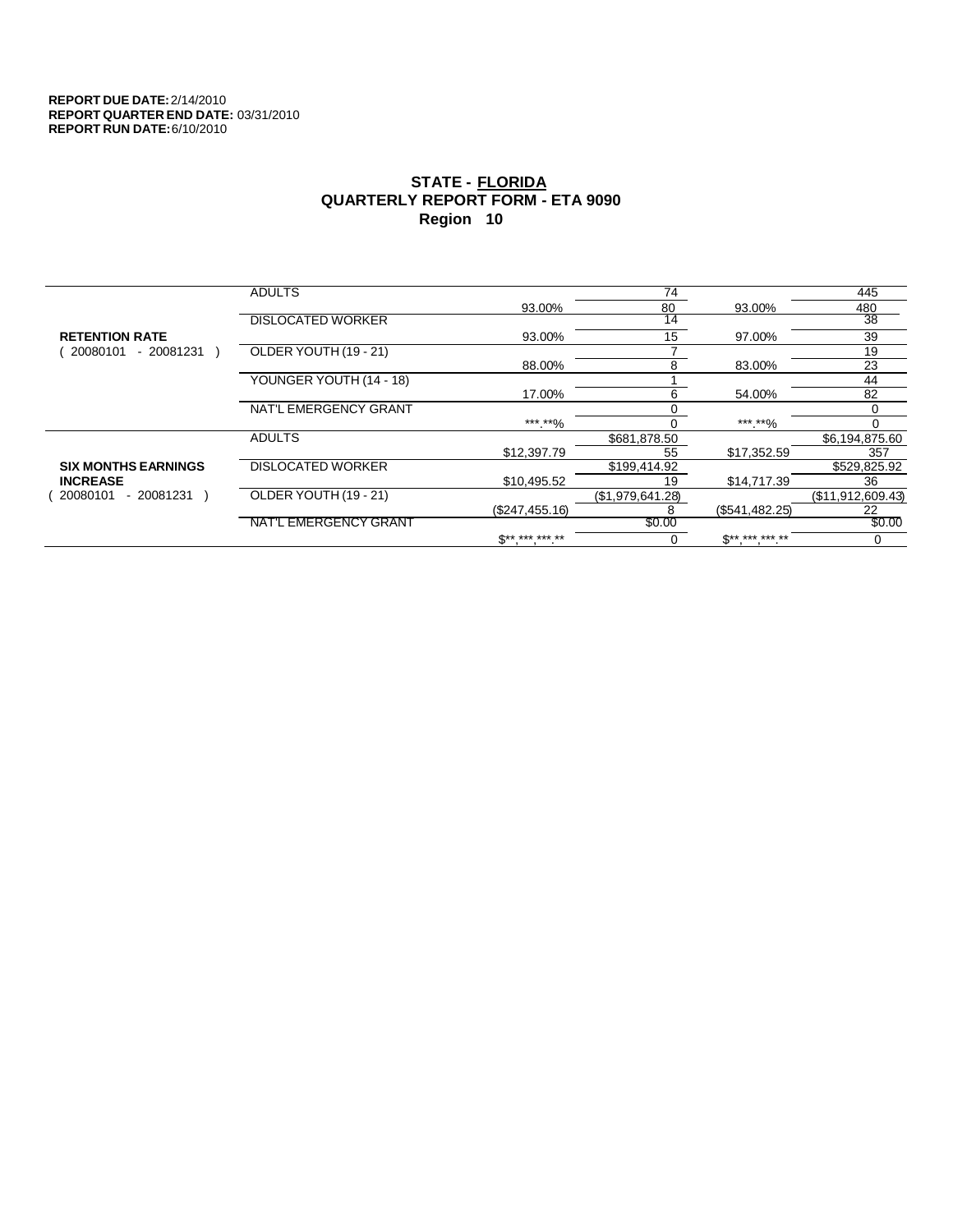| <b>PERFORMANCE ITEMS</b>                             | <b>PROGRAM GROUPS</b>                   |                        | <b>CURRENT QUARTER</b> | <b>CUMULATIVE</b>      |                    |
|------------------------------------------------------|-----------------------------------------|------------------------|------------------------|------------------------|--------------------|
| TIME PERIOD TO CUMULATE                              |                                         |                        | (MOST RECENT)          | <b>4-QTR REPORTING</b> |                    |
| PERFORMANCE RESULTS                                  |                                         |                        |                        | <b>PERIOD</b>          |                    |
|                                                      |                                         |                        | <b>NUMERATOR</b>       |                        | <b>NUMERATOR</b>   |
|                                                      |                                         | <b>VALUE</b>           | <b>DENOMINATOR</b>     | <b>VALUE</b>           | <b>DENOMINATOR</b> |
|                                                      | <b>TOTAL ADULT PARTICIPANT</b>          | 1114                   |                        | 1970                   |                    |
|                                                      | <b>ADULT(SELF SERV ONLY)</b>            | $-N/A$                 |                        | $-N/A$                 |                    |
|                                                      | <b>ADULT</b>                            | 839                    |                        | 1643                   |                    |
|                                                      | <b>DISLOCATED WORKER</b>                | 404                    |                        | 513                    |                    |
|                                                      | <b>NAT'L EMERGENCY GRANT</b>            | 8                      |                        | 20                     |                    |
|                                                      | <b>RECEIVED TRAINING SERVICES</b>       | 692                    |                        | 1191                   |                    |
| <b>TOTAL PARTICIPANTS</b>                            | <b>ADULT</b>                            | 536                    |                        | 1023                   |                    |
| $(20090401 - 20100331)$                              | <b>DISLOCATED WORKER</b>                | 259                    |                        | 294                    |                    |
|                                                      | <b>TOTAL YOUTH (14-21) PARTICIPANTS</b> | 218                    |                        | 348                    |                    |
|                                                      | YOUNGER YOUTH (14-18                    | 160                    |                        | 256                    |                    |
|                                                      | OLDER YOUTH (19-21)                     | 58                     |                        | 92                     |                    |
|                                                      | OUT-OF-SCHOOL YOUTH                     | 127                    |                        | 200                    |                    |
|                                                      | <b>IN-SCHOOL YOUTH</b>                  | 91                     |                        | 148                    |                    |
|                                                      | <b>TOTAL ADULT EXITERS</b>              | 439                    |                        | 1070                   |                    |
|                                                      | ADULT(SELF-SERV ONLY                    | $-N/A$ -               |                        | $-N/A$                 |                    |
|                                                      | <b>ADULT</b>                            | 412                    |                        | 1013                   |                    |
|                                                      | <b>DISLOCATED WORKER</b>                | 52                     |                        | 144                    |                    |
| <b>TOTAL EXITERS</b>                                 | <b>NAT'L EMERGENCY GRANT</b>            | 4                      |                        | 16                     |                    |
| $(20090101 - 20091231)$                              | <b>TOTAL YOUTH(14-21)</b>               | 18                     |                        | 165                    |                    |
|                                                      | YOUNGER YOUTH(14-18)                    | 15                     |                        | 123                    |                    |
|                                                      | OLDER YOUTH(19-21)                      | 3                      |                        | 42                     |                    |
|                                                      | OUT-OF-SCHOOL YOUTH                     |                        |                        | 85                     |                    |
|                                                      | <b>IN-SCHOOL YOUTH</b>                  | 17                     |                        | 80                     |                    |
| <b>PERFORMANCE ITEMS</b>                             | <b>PROGRAM GROUPS</b>                   | <b>CURRENT QUARTER</b> |                        | <b>CUMULATIVE</b>      |                    |
| TIME PERIOD TO CUMULATE                              |                                         | (MOST RECENT)          |                        | <b>4-QTR REPORTING</b> |                    |
|                                                      |                                         |                        |                        |                        |                    |
|                                                      |                                         |                        |                        |                        |                    |
| PERFORMANCE RESULTS                                  |                                         |                        |                        |                        | <b>PERIOD</b>      |
|                                                      |                                         |                        | <b>NUMERATOR</b>       |                        | <b>NUMERATOR</b>   |
|                                                      |                                         | VALUE                  | <b>DENOMINATOR</b>     | <b>VALUE</b>           | <b>DENOMINATOR</b> |
| <b>PLACEMENT IN EMPLOYMENT</b>                       | <b>WIA YOUTH (14 - 21)</b>              |                        | 13                     |                        | 53                 |
| <b>OR EDUCATION</b>                                  | (20080701 - 20090630                    | 17.00%                 | 77                     | 32.00%                 | 165                |
| <b>ATTAINMENT OF DEGREE</b>                          | <b>WIA YOUTH (14 - 21)</b>              |                        | 34                     |                        | 52                 |
| <b>OR CERTIFICATE</b>                                | $(20080701 - 20090630)$                 | 49.00%                 | $\overline{70}$        | 33.00%                 | 157                |
| <b>LITERACY OR NUMERACY</b>                          | <b>WIA YOUTH (14 - 21)</b>              |                        | $-N/A$ -               |                        | $-N/A$ -           |
| <b>GAINS</b>                                         | 20080701 - 20090630 )                   |                        | $-N/A$ -               |                        | $-N/A$             |
| YOUTH DIPLOMA OR                                     | WIA YOUNGER YOUTH (14 - 18)             |                        | $\Omega$               |                        | 5                  |
| <b>EQUIVALENT RATE</b>                               | 20090101 - 20091231 )                   | 0.00%                  | 3877                   | 11.00%                 | 45                 |
| <b>SKILL ATTAINMENT RATE</b>                         | WIA YOUNGER YOUTH (14 - 18)             |                        |                        |                        |                    |
|                                                      | 20090101 - 20091231                     |                        |                        |                        |                    |
|                                                      | <b>ADULTS</b>                           |                        | 102                    |                        | 361.00             |
|                                                      |                                         | 74.00%                 | 138                    | 77.00%                 | 468                |
|                                                      | <b>DISLOCATED WORKER</b>                |                        | 19                     |                        | 90.00              |
|                                                      |                                         | 73.00%                 | $\overline{26}$        | 82.00%                 | 110                |
| <b>ENTERED EMPLOYMENT RATE OLDER YOUTH (19 - 21)</b> |                                         |                        | 8                      |                        | 20                 |
| $(20080701 - 20090630)$                              |                                         | 36.00%                 | 22                     | 49.00%                 | 41                 |
|                                                      | <b>NAT'L EMERGENCY GRANT</b>            |                        | 2                      |                        | 5                  |
|                                                      |                                         | 50.00%                 | $\overline{4}$         | 56.00%                 | 9                  |
|                                                      | <b>ADULTS</b>                           |                        | 68                     |                        | 328                |
| <b>EMPLOYMENT &amp; CREDENTIAL</b>                   |                                         | 82.00%                 | 83                     | 82.00%                 | $\overline{398}$   |
| <b>ADULT/DISLOCATED WORKER DISLOCATED WORKER</b>     |                                         |                        | 5                      |                        | 42                 |
| OR CREDENTIAL RATES                                  |                                         | 63.00%                 | 8                      | 79.00%                 | 53                 |
| <b>OLDER YOUTH</b>                                   | OLDER YOUTH (19 - 21)                   |                        | $\overline{6}$         |                        | $\overline{16}$    |
| 20080701 - 20090630                                  |                                         | 25.00%                 | $\overline{24}$        | 36.00%                 | $\overline{45}$    |
|                                                      |                                         |                        |                        |                        |                    |
|                                                      |                                         |                        |                        |                        |                    |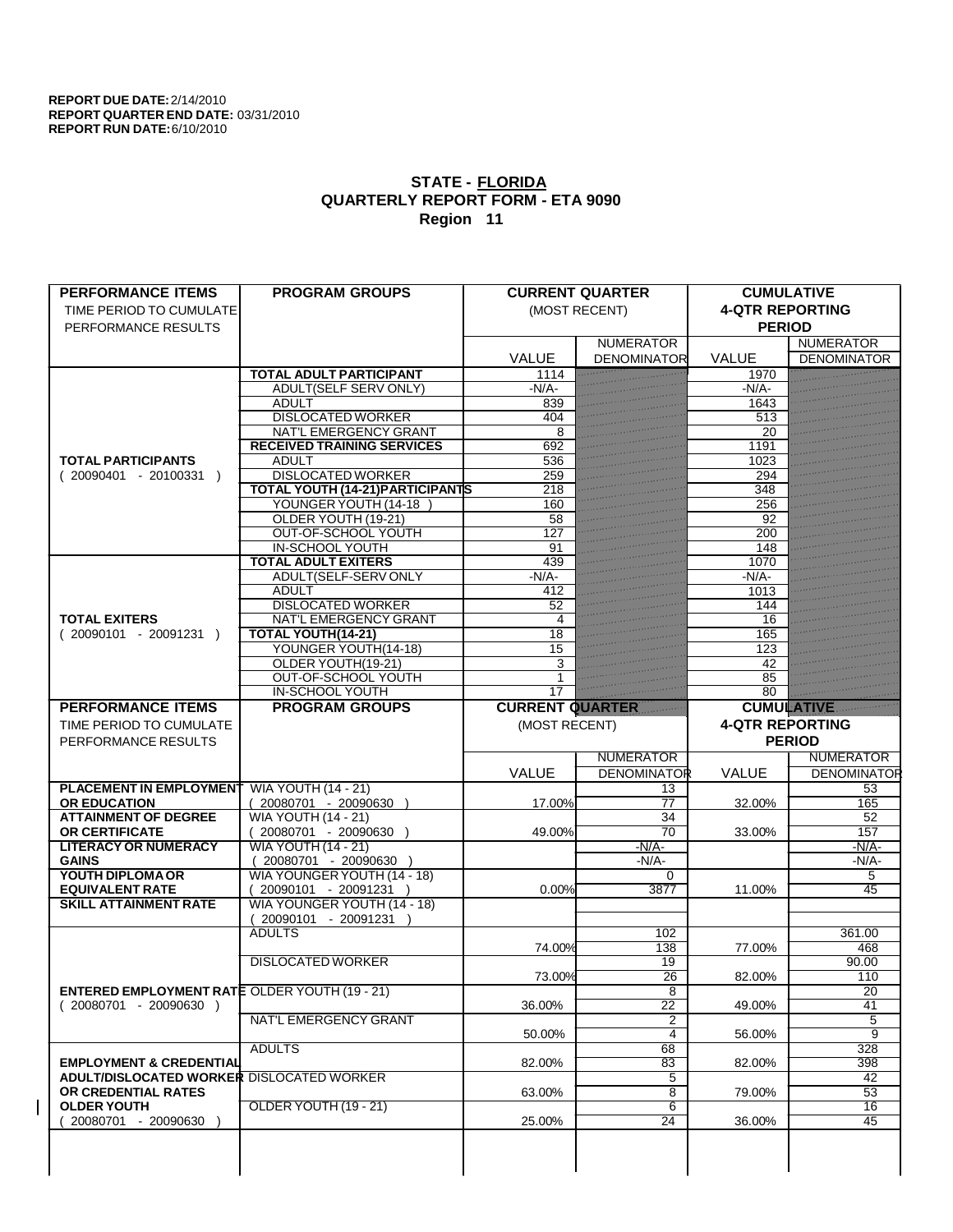|                            | <b>ADULTS</b>            |              | 113             |                          | 589               |
|----------------------------|--------------------------|--------------|-----------------|--------------------------|-------------------|
|                            |                          | 81.00%       | 140             | 84.00%                   | 703               |
|                            | <b>DISLOCATED WORKER</b> |              | $\overline{22}$ |                          | 127               |
| <b>RETENTION RATE</b>      |                          | 76.00%       | 29              | 79.00%                   | 160               |
| 20080101<br>$-20081231$    | OLDER YOUTH (19 - 21)    |              | $\Omega$        |                          | 12                |
|                            |                          | ***.**%      | 0               | 71.00%                   | 17                |
|                            | YOUNGER YOUTH (14 - 18)  |              |                 |                          | 17                |
|                            |                          | 13.00%       | 8               | 29.00%                   | 58                |
|                            | NAT'L EMERGENCY GRANT    |              |                 |                          |                   |
|                            |                          | *** **%      |                 | ***.**%                  | 0                 |
|                            | <b>ADULTS</b>            |              | \$1,564,847.89  |                          | \$7,370,943.31    |
|                            |                          | \$14,762.72  | 106             | \$13,524.67              | 545               |
| <b>SIX MONTHS EARNINGS</b> | <b>DISLOCATED WORKER</b> |              | \$263,265.44    |                          | \$1,448,474.62    |
| <b>INCREASE</b>            |                          | \$10,530.62  | 25              | \$7,704.65               | 188               |
| 20080101<br>- 20081231     | OLDER YOUTH (19 - 21)    |              | \$0.00          |                          | (\$12,980,946.48) |
|                            |                          | $S*********$ | 0               | (\$811,309.16)           | 16                |
|                            | NAT'L EMERGENCY GRANT    |              | \$0.00          |                          | \$0.00            |
|                            |                          | $S*********$ | 0               | $\mathbb{S}^{*********}$ | 0                 |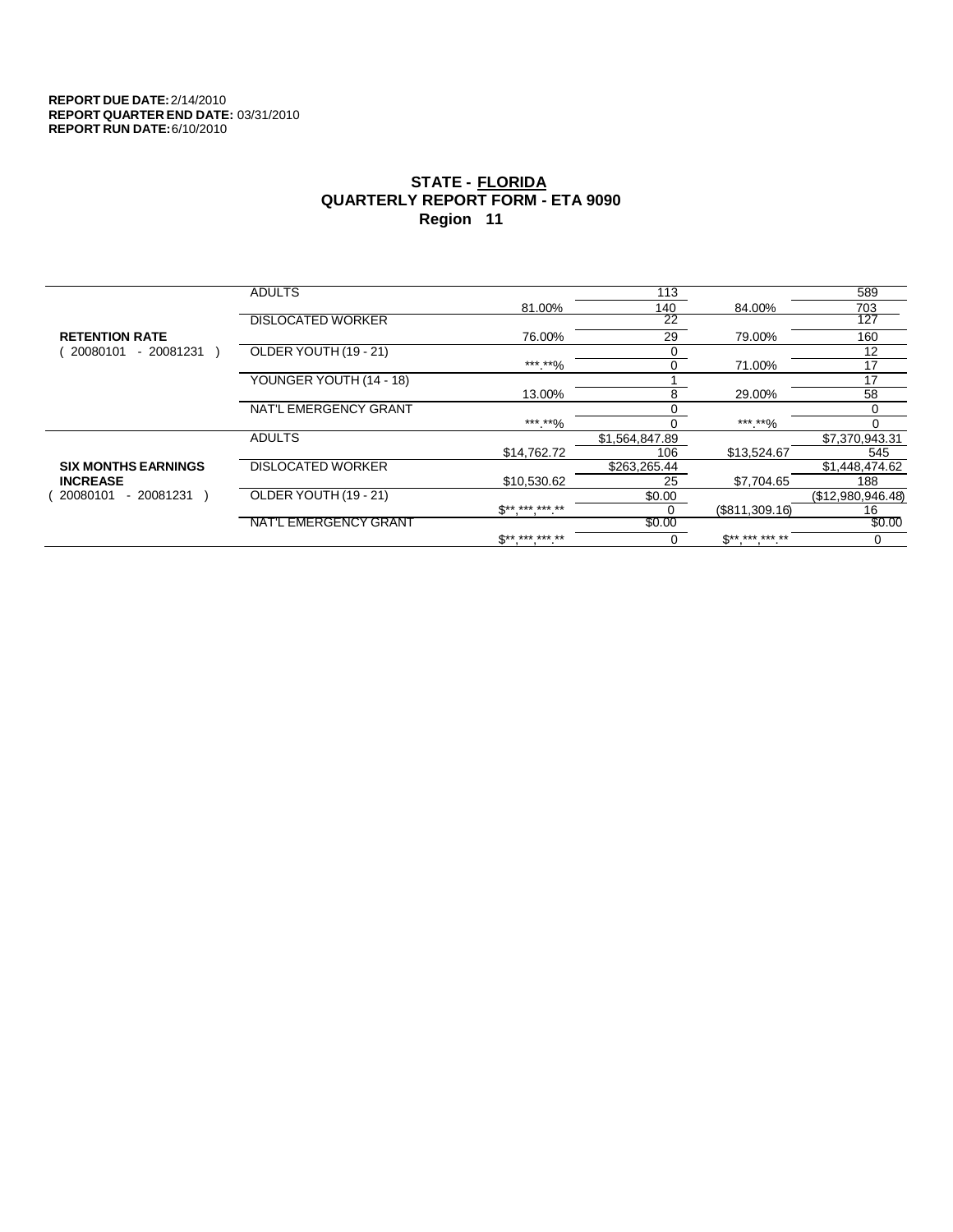| <b>PERFORMANCE ITEMS</b>                             | <b>PROGRAM GROUPS</b>                                |                        | <b>CURRENT QUARTER</b> | <b>CUMULATIVE</b>      |                    |
|------------------------------------------------------|------------------------------------------------------|------------------------|------------------------|------------------------|--------------------|
| TIME PERIOD TO CUMULATE                              |                                                      |                        | (MOST RECENT)          | <b>4-QTR REPORTING</b> |                    |
| PERFORMANCE RESULTS                                  |                                                      |                        |                        | <b>PERIOD</b>          |                    |
|                                                      |                                                      |                        | <b>NUMERATOR</b>       |                        | <b>NUMERATOR</b>   |
|                                                      |                                                      | <b>VALUE</b>           | <b>DENOMINATOR</b>     | <b>VALUE</b>           | <b>DENOMINATOR</b> |
|                                                      | <b>TOTAL ADULT PARTICIPANT</b>                       | 4518                   |                        | 7484                   |                    |
|                                                      | <b>ADULT(SELF SERV ONLY)</b>                         | $-N/A$                 |                        | $-N/A$                 |                    |
|                                                      | <b>ADULT</b>                                         | 2277                   |                        | 5018                   |                    |
|                                                      | <b>DISLOCATED WORKER</b>                             | 2256                   |                        | 2482                   |                    |
|                                                      | <b>NAT'L EMERGENCY GRANT</b>                         | 14                     |                        | 18                     |                    |
|                                                      | <b>RECEIVED TRAINING SERVICES</b>                    | 3157                   |                        | 5933                   |                    |
| <b>TOTAL PARTICIPANTS</b>                            | <b>ADULT</b>                                         | 1771                   |                        | 4392                   |                    |
| $(20090401 - 20100331)$                              | <b>DISLOCATED WORKER</b>                             | 1399                   |                        | 1555                   |                    |
|                                                      | <b>TOTAL YOUTH (14-21) PARTICIPANTS</b>              | 361                    |                        | 997                    |                    |
|                                                      | YOUNGER YOUTH (14-18                                 | 85                     |                        | 538                    |                    |
|                                                      | OLDER YOUTH (19-21)                                  | 276                    |                        | 459                    |                    |
|                                                      | OUT-OF-SCHOOL YOUTH                                  | 322                    |                        | 522                    |                    |
|                                                      | <b>IN-SCHOOL YOUTH</b><br><b>TOTAL ADULT EXITERS</b> | 39<br>675              |                        | 475                    |                    |
|                                                      | ADULT(SELF-SERV ONLY                                 | $-N/A$ -               |                        | 3963<br>$-N/A$         |                    |
|                                                      | <b>ADULT</b>                                         | 585                    |                        | 3688                   |                    |
|                                                      | <b>DISLOCATED WORKER</b>                             | 90                     |                        | 276                    |                    |
| <b>TOTAL EXITERS</b>                                 | <b>NAT'L EMERGENCY GRANT</b>                         | $\overline{4}$         |                        | 4                      |                    |
| $(20090101 - 20091231)$                              | TOTAL YOUTH(14-21)                                   | 61                     |                        | 709                    |                    |
|                                                      | YOUNGER YOUTH(14-18)                                 | 13                     |                        | 466                    |                    |
|                                                      | OLDER YOUTH(19-21)                                   | 48                     |                        | 243                    |                    |
|                                                      | OUT-OF-SCHOOL YOUTH                                  | 52                     |                        | 263                    |                    |
|                                                      | <b>IN-SCHOOL YOUTH</b>                               | $\overline{9}$         |                        | 446                    |                    |
| <b>PERFORMANCE ITEMS</b>                             | <b>PROGRAM GROUPS</b>                                | <b>CURRENT QUARTER</b> |                        | <b>CUMULATIVE</b>      |                    |
| TIME PERIOD TO CUMULATE                              |                                                      | (MOST RECENT)          |                        | <b>4-QTR REPORTING</b> |                    |
|                                                      |                                                      |                        |                        |                        |                    |
|                                                      |                                                      |                        |                        |                        |                    |
| PERFORMANCE RESULTS                                  |                                                      |                        |                        |                        | <b>PERIOD</b>      |
|                                                      |                                                      |                        | <b>NUMERATOR</b>       |                        | <b>NUMERATOR</b>   |
|                                                      |                                                      | VALUE                  | <b>DENOMINATOR</b>     | <b>VALUE</b>           | <b>DENOMINATOR</b> |
| <b>PLACEMENT IN EMPLOYMENT</b>                       | <b>WIA YOUTH (14 - 21)</b>                           |                        | 12                     |                        | 75                 |
| <b>OR EDUCATION</b>                                  | (20080701 - 20090630                                 | 33.00%                 | 36                     | 50.00%                 | 151                |
| <b>ATTAINMENT OF DEGREE</b>                          | <b>WIA YOUTH (14 - 21)</b>                           |                        | 27                     |                        | 131                |
| <b>OR CERTIFICATE</b>                                | $(20080701 - 20090630)$                              | 77.00%                 | $\overline{35}$        | 79.00%                 | 165                |
| <b>LITERACY OR NUMERACY</b>                          | <b>WIA YOUTH (14 - 21)</b>                           |                        | $-N/A$ -               |                        | $-N/A$ -           |
| <b>GAINS</b>                                         | 20080701 - 20090630                                  |                        | $-N/A$ -<br>1          |                        | $-N/A$<br>1        |
| YOUTH DIPLOMA OR<br><b>EQUIVALENT RATE</b>           | WIA YOUNGER YOUTH (14 - 18)                          | 0.00%                  | 13038                  | 6.00%                  | 18                 |
| <b>SKILL ATTAINMENT RATE</b>                         | 20090101 - 20091231 )                                |                        |                        |                        |                    |
|                                                      | WIA YOUNGER YOUTH (14 - 18)<br>20090101 - 20091231   |                        |                        |                        |                    |
|                                                      | <b>ADULTS</b>                                        |                        | 42                     |                        | 147.00             |
|                                                      |                                                      | 61.00%                 | 69                     | 71.00%                 | 207                |
|                                                      | <b>DISLOCATED WORKER</b>                             |                        | 61                     |                        | 173.00             |
|                                                      |                                                      | 73.00%                 | 83                     | 75.00%                 | 230                |
| <b>ENTERED EMPLOYMENT RATE OLDER YOUTH (19 - 21)</b> |                                                      |                        | 10                     |                        | 66                 |
| $(20080701 - 20090630)$                              |                                                      | 38.00%                 | 26                     | 54.00%                 | 123                |
|                                                      | <b>NAT'L EMERGENCY GRANT</b>                         |                        | 0                      |                        | 0                  |
|                                                      |                                                      | ***.**%                | $\overline{0}$         | ***.**%                | $\Omega$           |
|                                                      | <b>ADULTS</b>                                        |                        | 1140                   |                        | 3139               |
| <b>EMPLOYMENT &amp; CREDENTIAL</b>                   |                                                      | 89.00%                 | 1284                   | 86.00%                 | 3638               |
| <b>ADULT/DISLOCATED WORKER DISLOCATED WORKER</b>     |                                                      |                        | 38                     |                        | 102                |
| OR CREDENTIAL RATES                                  |                                                      | 58.00%                 | 66                     | 60.00%                 | 169                |
| <b>OLDER YOUTH</b>                                   | OLDER YOUTH (19 - 21)                                |                        | $\overline{11}$        |                        | 65                 |
| 20080701 - 20090630                                  |                                                      | 38.00%                 | 29                     | 43.00%                 | 150                |
|                                                      |                                                      |                        |                        |                        |                    |
|                                                      |                                                      |                        |                        |                        |                    |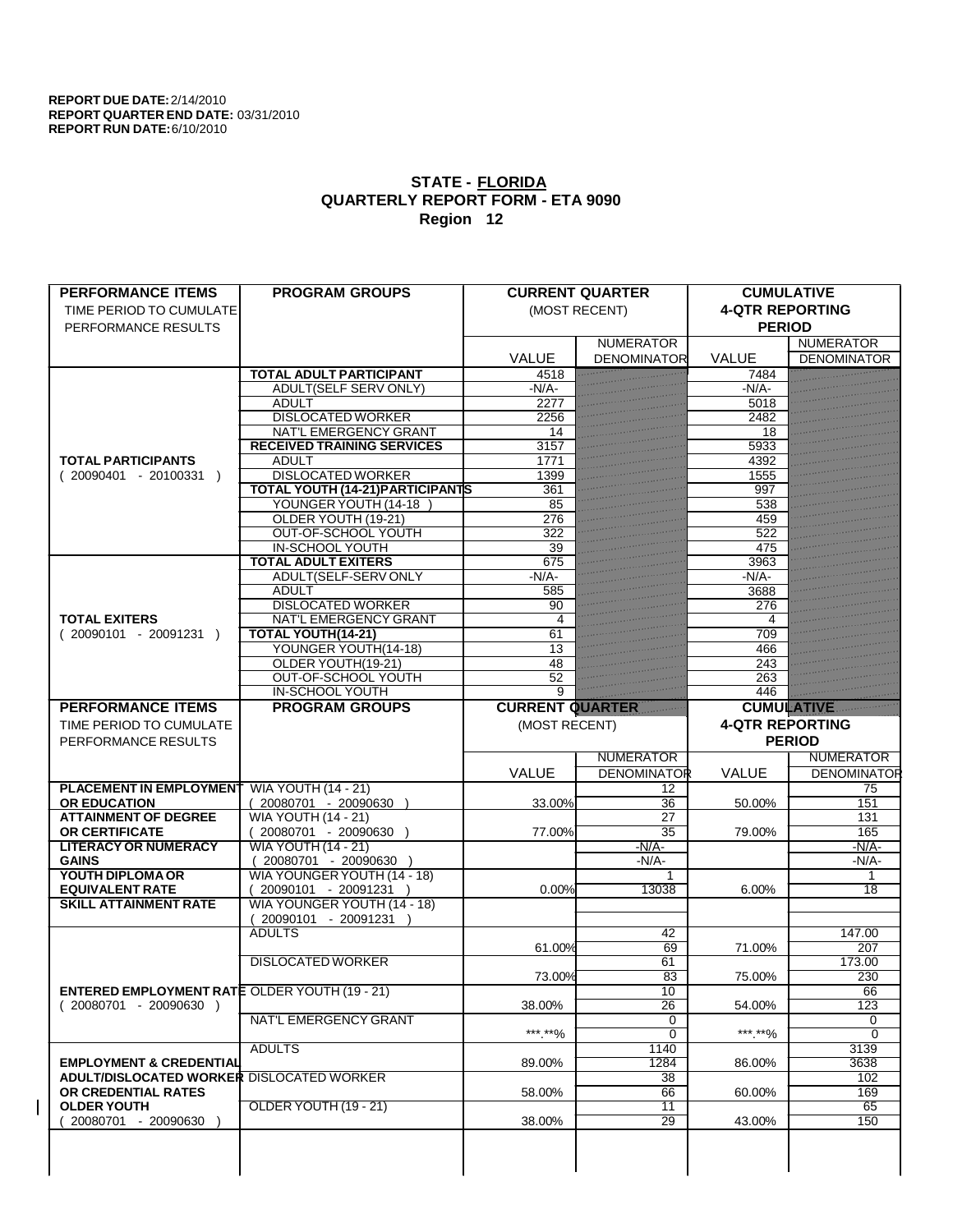|                            | <b>ADULTS</b>            |                          | 554               |                          | 2079               |
|----------------------------|--------------------------|--------------------------|-------------------|--------------------------|--------------------|
|                            |                          | 92.00%                   | 602               | 93.00%                   | 2241               |
|                            | <b>DISLOCATED WORKER</b> |                          | $\overline{37}$   |                          | 226                |
| <b>RETENTION RATE</b>      |                          | 86.00%                   | 43                | 84.00%                   | 268                |
| 20080101<br>- 20081231     | OLDER YOUTH (19 - 21)    |                          | 15                |                          | 128                |
|                            |                          | 79.00%                   | 19                | 76.00%                   | 169                |
|                            | YOUNGER YOUTH (14 - 18)  |                          | 3                 |                          | 36                 |
|                            |                          | 50.00%                   | 6                 | 45.00%                   | 80                 |
|                            | NAT'L EMERGENCY GRANT    |                          |                   |                          |                    |
|                            |                          | *** **%                  |                   | *** **%                  | 0                  |
|                            | <b>ADULTS</b>            |                          | \$13,563,255.02   |                          | \$44,539,955.66    |
|                            |                          | \$23,670.60              | 573               | \$21,579.44              | 2064               |
| <b>SIX MONTHS EARNINGS</b> | <b>DISLOCATED WORKER</b> |                          | \$436,743.70      |                          | \$2,634,184.25     |
| <b>INCREASE</b>            |                          | \$9.098.83               | 48                | \$9,407.80               | 280                |
| 20080101<br>- 20081231     | OLDER YOUTH (19 - 21)    |                          | (\$14,931,464.85) |                          | (\$119,693,314.11) |
|                            |                          | (\$785.866.57)           | 19                | (S708.244.46)            | 169                |
|                            | NAT'L EMERGENCY GRANT    |                          | \$0.00            |                          | \$0.00             |
|                            |                          | $\mathbb{S}^{*********}$ |                   | $\mathbb{S}^{*********}$ | 0                  |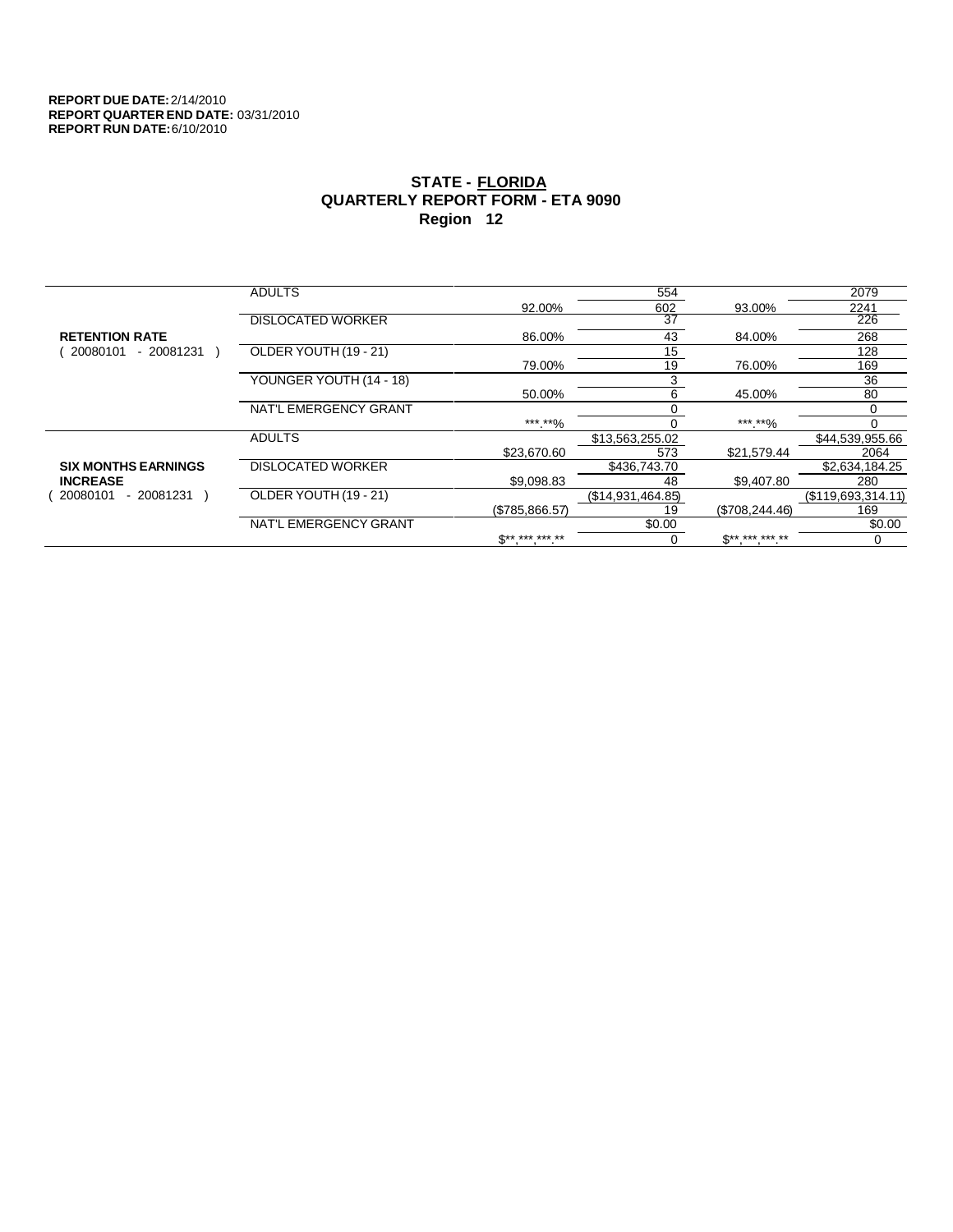| <b>PERFORMANCE ITEMS</b>                             | <b>PROGRAM GROUPS</b>                   |                        | <b>CURRENT QUARTER</b> | <b>CUMULATIVE</b>      |                          |
|------------------------------------------------------|-----------------------------------------|------------------------|------------------------|------------------------|--------------------------|
| TIME PERIOD TO CUMULATE                              |                                         |                        | (MOST RECENT)          | <b>4-QTR REPORTING</b> |                          |
| PERFORMANCE RESULTS                                  |                                         |                        |                        | <b>PERIOD</b>          |                          |
|                                                      |                                         |                        | <b>NUMERATOR</b>       |                        | <b>NUMERATOR</b>         |
|                                                      |                                         | <b>VALUE</b>           | <b>DENOMINATOR</b>     | <b>VALUE</b>           | <b>DENOMINATOR</b>       |
|                                                      | <b>TOTAL ADULT PARTICIPANT</b>          | 700                    |                        | 851                    |                          |
|                                                      | <b>ADULT(SELF SERV ONLY)</b>            | $-N/A$                 |                        | $-N/A$ -               |                          |
|                                                      | <b>ADULT</b>                            | 312                    |                        | 431                    |                          |
|                                                      | <b>DISLOCATED WORKER</b>                | 411                    |                        | 444                    |                          |
|                                                      | <b>NAT'L EMERGENCY GRANT</b>            | 10                     |                        | 18                     |                          |
|                                                      | <b>RECEIVED TRAINING SERVICES</b>       | 503                    |                        | 599                    |                          |
| <b>TOTAL PARTICIPANTS</b>                            | <b>ADULT</b>                            | 229                    |                        | 313                    |                          |
| $(20090401 - 20100331)$                              | <b>DISLOCATED WORKER</b>                | 287                    |                        | 299                    |                          |
|                                                      | <b>TOTAL YOUTH (14-21) PARTICIPANTS</b> | 119                    |                        | 206                    |                          |
|                                                      | YOUNGER YOUTH (14-18                    | 32                     |                        | 68                     |                          |
|                                                      | OLDER YOUTH (19-21)                     | 87                     |                        | 138                    |                          |
|                                                      | OUT-OF-SCHOOL YOUTH                     | 90                     |                        | 165                    |                          |
|                                                      | <b>IN-SCHOOL YOUTH</b>                  | 29                     |                        | 41                     |                          |
|                                                      | <b>TOTAL ADULT EXITERS</b>              | 45                     |                        | 179                    |                          |
|                                                      | ADULT(SELF-SERV ONLY                    | $-N/A$ -               |                        | $-N/A$ -               |                          |
|                                                      | <b>ADULT</b>                            | 30                     |                        | 138                    |                          |
|                                                      | <b>DISLOCATED WORKER</b>                | 15                     |                        | 42                     |                          |
| <b>TOTAL EXITERS</b>                                 | <b>NAT'L EMERGENCY GRANT</b>            |                        |                        | 8                      |                          |
| $(20090101 - 20091231)$                              | <b>TOTAL YOUTH(14-21)</b>               | 11                     |                        | 94                     |                          |
|                                                      | YOUNGER YOUTH(14-18)                    | 3                      |                        | $\overline{37}$        |                          |
|                                                      | OLDER YOUTH(19-21)                      | 8                      |                        | 57                     |                          |
|                                                      | OUT-OF-SCHOOL YOUTH                     | 9                      |                        | 82                     |                          |
|                                                      | <b>IN-SCHOOL YOUTH</b>                  | $\overline{2}$         |                        | 12                     |                          |
| <b>PERFORMANCE ITEMS</b>                             | <b>PROGRAM GROUPS</b>                   | <b>CURRENT QUARTER</b> |                        | <b>CUMULATIVE</b>      |                          |
| TIME PERIOD TO CUMULATE                              |                                         | (MOST RECENT)          |                        | <b>4-QTR REPORTING</b> |                          |
|                                                      |                                         |                        |                        |                        |                          |
|                                                      |                                         |                        |                        |                        |                          |
| PERFORMANCE RESULTS                                  |                                         |                        |                        |                        | <b>PERIOD</b>            |
|                                                      |                                         |                        | <b>NUMERATOR</b>       |                        | <b>NUMERATOR</b>         |
|                                                      |                                         | VALUE                  | <b>DENOMINATOR</b>     | <b>VALUE</b>           |                          |
| <b>PLACEMENT IN EMPLOYMENT</b>                       | <b>WIA YOUTH (14 - 21)</b>              |                        | 28                     |                        | <b>DENOMINATOR</b><br>39 |
| <b>OR EDUCATION</b>                                  | (20080701 - 20090630                    | 61.00%                 | 46                     | 65.00%                 | 60                       |
| <b>ATTAINMENT OF DEGREE</b>                          | <b>WIA YOUTH (14 - 21)</b>              |                        | 48                     |                        | 67                       |
| <b>OR CERTIFICATE</b>                                | $(20080701 - 20090630)$                 | 98.00%                 | 49                     | 97.00%                 | $\overline{69}$          |
| <b>LITERACY OR NUMERACY</b>                          | <b>WIA YOUTH (14 - 21)</b>              |                        | $-N/A$                 |                        | $-N/A$ -                 |
| <b>GAINS</b>                                         | 20080701 - 20090630                     |                        | $-N/A$ -               |                        | $-N/A$ -                 |
| YOUTH DIPLOMA OR                                     | WIA YOUNGER YOUTH (14 - 18)             |                        | $\Omega$               |                        | 14                       |
| <b>EQUIVALENT RATE</b>                               | 20090101 - 20091231 )                   | 0.00%                  | 1375                   | 58.00%                 | $\overline{24}$          |
| <b>SKILL ATTAINMENT RATE</b>                         | WIA YOUNGER YOUTH (14 - 18)             |                        |                        |                        |                          |
|                                                      | 20090101 - 20091231                     |                        |                        |                        |                          |
|                                                      | <b>ADULTS</b>                           |                        | 4                      |                        | 23.00                    |
|                                                      |                                         | 44.00%                 | $\overline{9}$         | 79.00%                 | 29                       |
|                                                      | <b>DISLOCATED WORKER</b>                |                        | 7                      |                        | 16.00                    |
|                                                      |                                         | 78.00%                 | 9                      | 80.00%                 | 20                       |
| <b>ENTERED EMPLOYMENT RATE OLDER YOUTH (19 - 21)</b> |                                         |                        | 13                     |                        | 21                       |
| $(20080701 - 20090630)$                              |                                         | 62.00%                 | 21                     | 66.00%                 | 32                       |
|                                                      | NAT'L EMERGENCY GRANT                   |                        | 2                      |                        | 2                        |
|                                                      |                                         | 67.00%                 | $\overline{3}$         | 67.00%                 | $\overline{3}$           |
|                                                      | <b>ADULTS</b>                           |                        | 6                      |                        | 42                       |
| <b>EMPLOYMENT &amp; CREDENTIAL</b>                   |                                         | 67.00%                 | 9                      | 79.00%                 | $\overline{53}$          |
| ADULT/DISLOCATED WORKER DISLOCATED WORKER            |                                         |                        | 4                      |                        | $\overline{11}$          |
| OR CREDENTIAL RATES                                  |                                         | 80.00%                 | 5                      | 69.00%                 | 16                       |
| <b>OLDER YOUTH</b>                                   | OLDER YOUTH (19 - 21)                   |                        | 16                     |                        | 27                       |
| 20080701 - 20090630                                  |                                         | 62.00%                 | 26                     | 60.00%                 | $\overline{45}$          |
|                                                      |                                         |                        |                        |                        |                          |
|                                                      |                                         |                        |                        |                        |                          |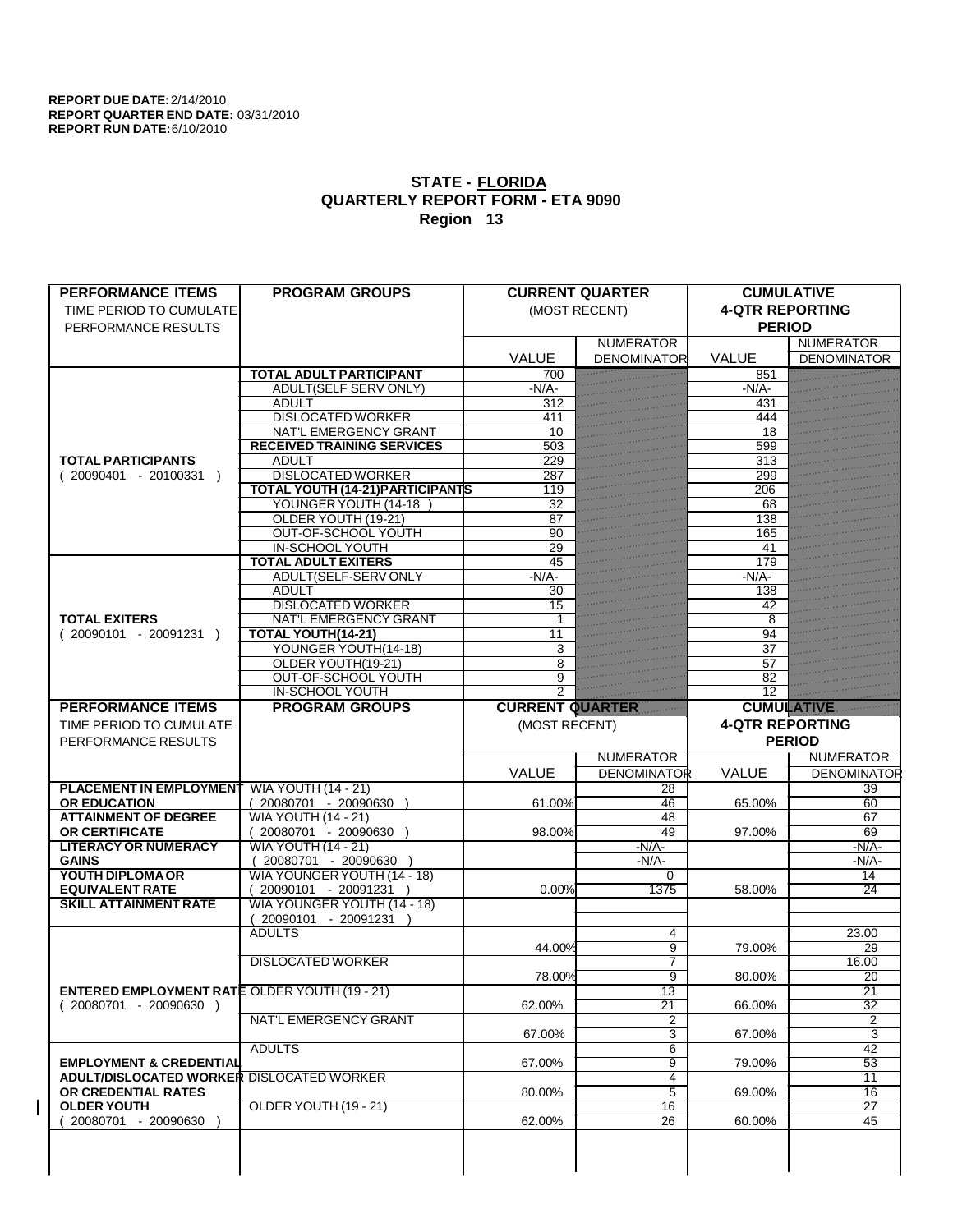|                            | <b>ADULTS</b>            |                | 20               |                            | 115               |
|----------------------------|--------------------------|----------------|------------------|----------------------------|-------------------|
|                            |                          | 91.00%         | 22               | 92.00%                     | 125               |
|                            | <b>DISLOCATED WORKER</b> |                | 2                |                            | 17                |
| <b>RETENTION RATE</b>      |                          | 100.00%        | 2                | 89.00%                     | 19                |
| 20080101<br>$-20081231$    | OLDER YOUTH (19 - 21)    |                | 5                |                            | 24                |
|                            |                          | 100.00%        | 5                | 86.00%                     | 28                |
|                            | YOUNGER YOUTH (14 - 18)  |                |                  |                            | 13                |
|                            |                          | 100.00%        |                  | 50.00%                     | 26                |
|                            | NAT'L EMERGENCY GRANT    |                |                  |                            |                   |
|                            |                          | ***.**%        |                  | ***.**%                    | 0                 |
|                            | <b>ADULTS</b>            |                | \$284,623.00     |                            | \$1,737,477.34    |
|                            |                          | \$16,742.53    |                  | \$19,522.22                | 89                |
| <b>SIX MONTHS EARNINGS</b> | <b>DISLOCATED WORKER</b> |                | \$0.00           |                            | \$191,262.59      |
| <b>INCREASE</b>            |                          | \$0.00         |                  | \$11,250.74                | 17                |
| 20080101<br>- 20081231     | OLDER YOUTH (19 - 21)    |                | (\$1,981,732.98) |                            | (\$10,915,923.89) |
|                            |                          | (\$660,577.66) |                  | (\$436,636.96)             | 25                |
|                            | NAT'L EMERGENCY GRANT    |                | \$0.00           |                            | \$0.00            |
|                            |                          | $S*********$   | 0                | $\mathbb{S}$ ** *** *** ** | 0                 |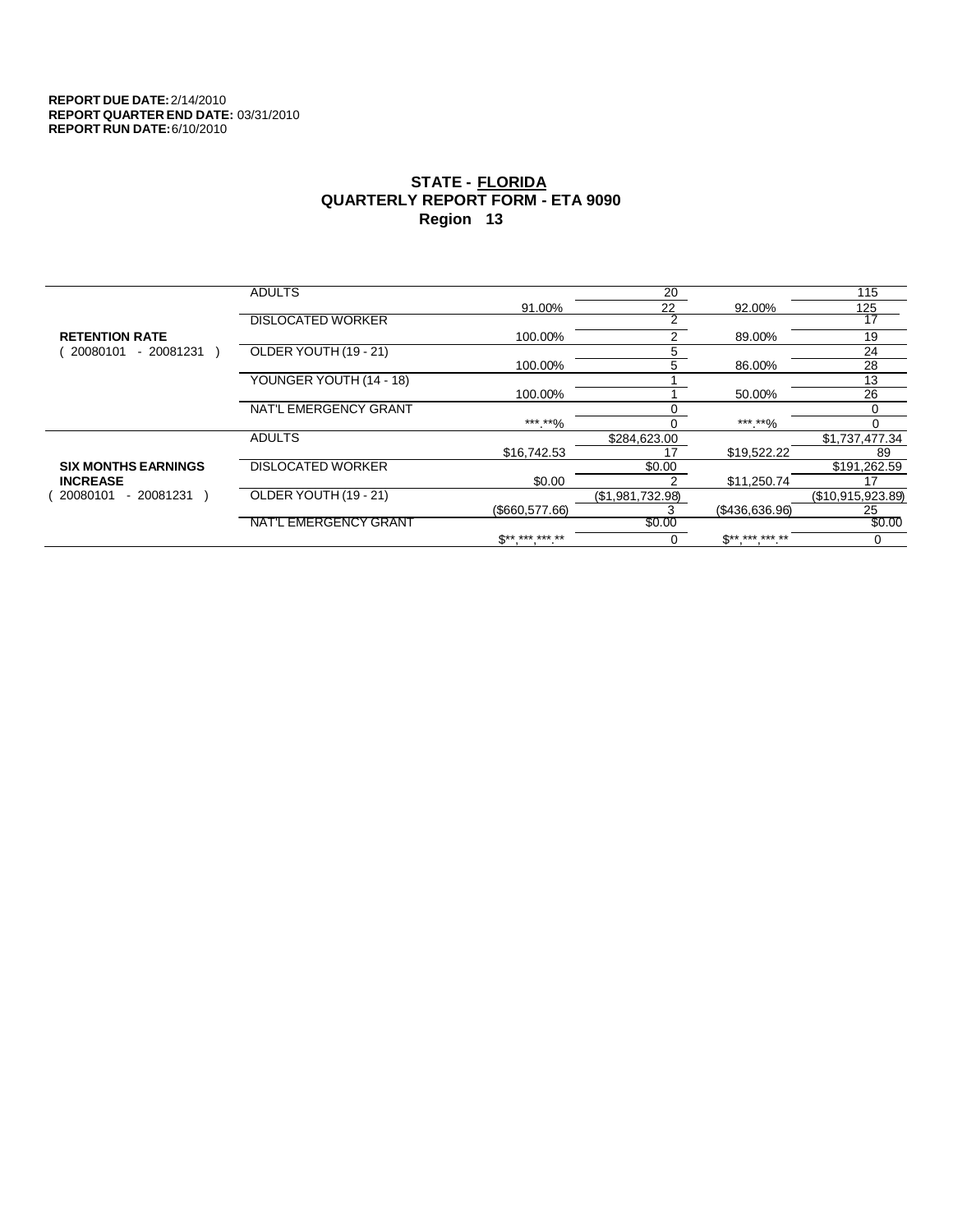| <b>PERFORMANCE ITEMS</b>                             | <b>PROGRAM GROUPS</b>                    |                        | <b>CURRENT QUARTER</b> | <b>CUMULATIVE</b>      |                           |
|------------------------------------------------------|------------------------------------------|------------------------|------------------------|------------------------|---------------------------|
| TIME PERIOD TO CUMULATE                              |                                          |                        | (MOST RECENT)          | <b>4-QTR REPORTING</b> |                           |
| PERFORMANCE RESULTS                                  |                                          |                        |                        | <b>PERIOD</b>          |                           |
|                                                      |                                          |                        | <b>NUMERATOR</b>       |                        | <b>NUMERATOR</b>          |
|                                                      |                                          | <b>VALUE</b>           | <b>DENOMINATOR</b>     | <b>VALUE</b>           | <b>DENOMINATOR</b>        |
|                                                      | <b>TOTAL ADULT PARTICIPANT</b>           | 2582                   |                        | 5260                   |                           |
|                                                      | ADULT(SELF SERV ONLY)                    | $-N/A$                 |                        | $-N/A$ -               |                           |
|                                                      | <b>ADULT</b><br><b>DISLOCATED WORKER</b> | 1438                   |                        | 3840                   |                           |
|                                                      | NAT'L EMERGENCY GRANT                    | 1150<br>2              |                        | 1426<br>11             |                           |
|                                                      | <b>RECEIVED TRAINING SERVICES</b>        | 1822                   |                        | 4144                   |                           |
| <b>TOTAL PARTICIPANTS</b>                            | <b>ADULT</b>                             | 792                    |                        | 2849                   |                           |
| $(20090401 - 20100331)$                              | <b>DISLOCATED WORKER</b>                 | 1036                   |                        | 1301                   |                           |
|                                                      | <b>TOTAL YOUTH (14-21) PARTICIPANTS</b>  | 557                    |                        | 718                    |                           |
|                                                      | YOUNGER YOUTH (14-18                     | 270                    |                        | 352                    |                           |
|                                                      | OLDER YOUTH (19-21)                      | 286                    |                        | 365                    |                           |
|                                                      | OUT-OF-SCHOOL YOUTH                      | 359                    |                        | 479                    |                           |
|                                                      | <b>IN-SCHOOL YOUTH</b>                   | 197                    |                        | 238                    |                           |
|                                                      | <b>TOTAL ADULT EXITERS</b>               | 245                    |                        | 2790                   |                           |
|                                                      | ADULT(SELF-SERV ONLY                     | $-N/A$ -               |                        | $-N/A$ -               |                           |
|                                                      | <b>ADULT</b>                             | 208                    |                        | 2495                   |                           |
|                                                      | <b>DISLOCATED WORKER</b>                 | 37                     |                        | 295                    |                           |
| <b>TOTAL EXITERS</b>                                 | <b>NAT'L EMERGENCY GRANT</b>             | $\Omega$               |                        | 12                     |                           |
| $(20090101 - 20091231)$                              | <b>TOTAL YOUTH(14-21)</b>                | 67                     |                        | $\overline{215}$       |                           |
|                                                      | YOUNGER YOUTH(14-18)                     | $\overline{34}$        |                        | 112                    |                           |
|                                                      | OLDER YOUTH(19-21)                       | $\overline{33}$        |                        | 103                    |                           |
|                                                      | OUT-OF-SCHOOL YOUTH                      | 54                     |                        | 156                    |                           |
|                                                      | <b>IN-SCHOOL YOUTH</b>                   | $\overline{13}$        |                        | 59                     |                           |
| <b>PERFORMANCE ITEMS</b>                             | <b>PROGRAM GROUPS</b>                    | <b>CURRENT QUARTER</b> |                        | <b>CUMULATIVE</b>      |                           |
| TIME PERIOD TO CUMULATE                              |                                          | (MOST RECENT)          |                        | <b>4-QTR REPORTING</b> |                           |
|                                                      |                                          |                        |                        |                        |                           |
| PERFORMANCE RESULTS                                  |                                          |                        |                        |                        | <b>PERIOD</b>             |
|                                                      |                                          |                        | <b>NUMERATOR</b>       |                        | <b>NUMERATOR</b>          |
|                                                      |                                          | VALUE                  | <b>DENOMINATOR</b>     | <b>VALUE</b>           |                           |
| <b>PLACEMENT IN EMPLOYMENT</b>                       | <b>WIA YOUTH (14 - 21)</b>               |                        | 25                     |                        | <b>DENOMINATOR</b><br>110 |
| <b>OR EDUCATION</b>                                  | 20080701 - 20090630                      | 89.00%                 | $\overline{28}$        | 85.00%                 | 129                       |
| <b>ATTAINMENT OF DEGREE</b>                          | <b>WIA YOUTH (14 - 21)</b>               |                        | 40                     |                        | 184                       |
| <b>OR CERTIFICATE</b>                                | $(20080701 - 20090630)$                  | 95.00%                 | 42                     | 95.00%                 | 194                       |
| <b>LITERACY OR NUMERACY</b>                          | <b>WIA YOUTH (14 - 21)</b>               |                        | $-N/A$                 |                        | $-N/A$ -                  |
| <b>GAINS</b>                                         | 20080701 - 20090630 )                    |                        | -N/A-                  |                        | $-N/A$ -                  |
| <b>YOUTH DIPLOMA OR</b>                              | WIA YOUNGER YOUTH (14 - 18)              |                        | 13                     |                        | $\overline{56}$           |
| <b>EQUIVALENT RATE</b>                               | $(20090101 - 20091231)$                  | 0.00%                  | 8972                   | 81.00%                 | 69                        |
| <b>SKILL ATTAINMENT RATE</b>                         | WIA YOUNGER YOUTH (14 - 18)              |                        |                        |                        |                           |
|                                                      | (20090101 - 20091231                     |                        |                        |                        |                           |
|                                                      | <b>ADULTS</b>                            |                        | 63                     |                        | 123.00                    |
|                                                      |                                          | 48.00%                 | 131                    | 62.00%                 | 200                       |
|                                                      | <b>DISLOCATED WORKER</b>                 |                        | 114                    |                        | 171.00                    |
|                                                      |                                          | 51.00%                 | 224                    | 60.00%                 | 285                       |
| <b>ENTERED EMPLOYMENT RATE OLDER YOUTH (19 - 21)</b> |                                          |                        | 12                     | 80.00%                 | 45                        |
| $(20080701 - 20090630)$                              | <b>NAT'L EMERGENCY GRANT</b>             | 86.00%                 | 14<br>1                |                        | $\overline{56}$<br>6      |
|                                                      |                                          | 11.00%                 | $\overline{9}$         | 38.00%                 | 16                        |
|                                                      | <b>ADULTS</b>                            |                        | 1752                   |                        | 1836                      |
| <b>EMPLOYMENT &amp; CREDENTIAL</b>                   |                                          | 93.00%                 | 1891                   | 92.00%                 | 1986                      |
| <b>ADULT/DISLOCATED WORKER DISLOCATED WORKER</b>     |                                          |                        | 84                     |                        | 121                       |
| OR CREDENTIAL RATES                                  |                                          | 39.00%                 | 215                    | 46.00%                 | 265                       |
| <b>OLDER YOUTH</b>                                   | OLDER YOUTH (19 - 21)                    |                        | $\overline{20}$        |                        | 70                        |
| 20080701 - 20090630                                  |                                          | 91.00%                 | $\overline{22}$        | 78.00%                 | 90                        |
|                                                      |                                          |                        |                        |                        |                           |
|                                                      |                                          |                        |                        |                        |                           |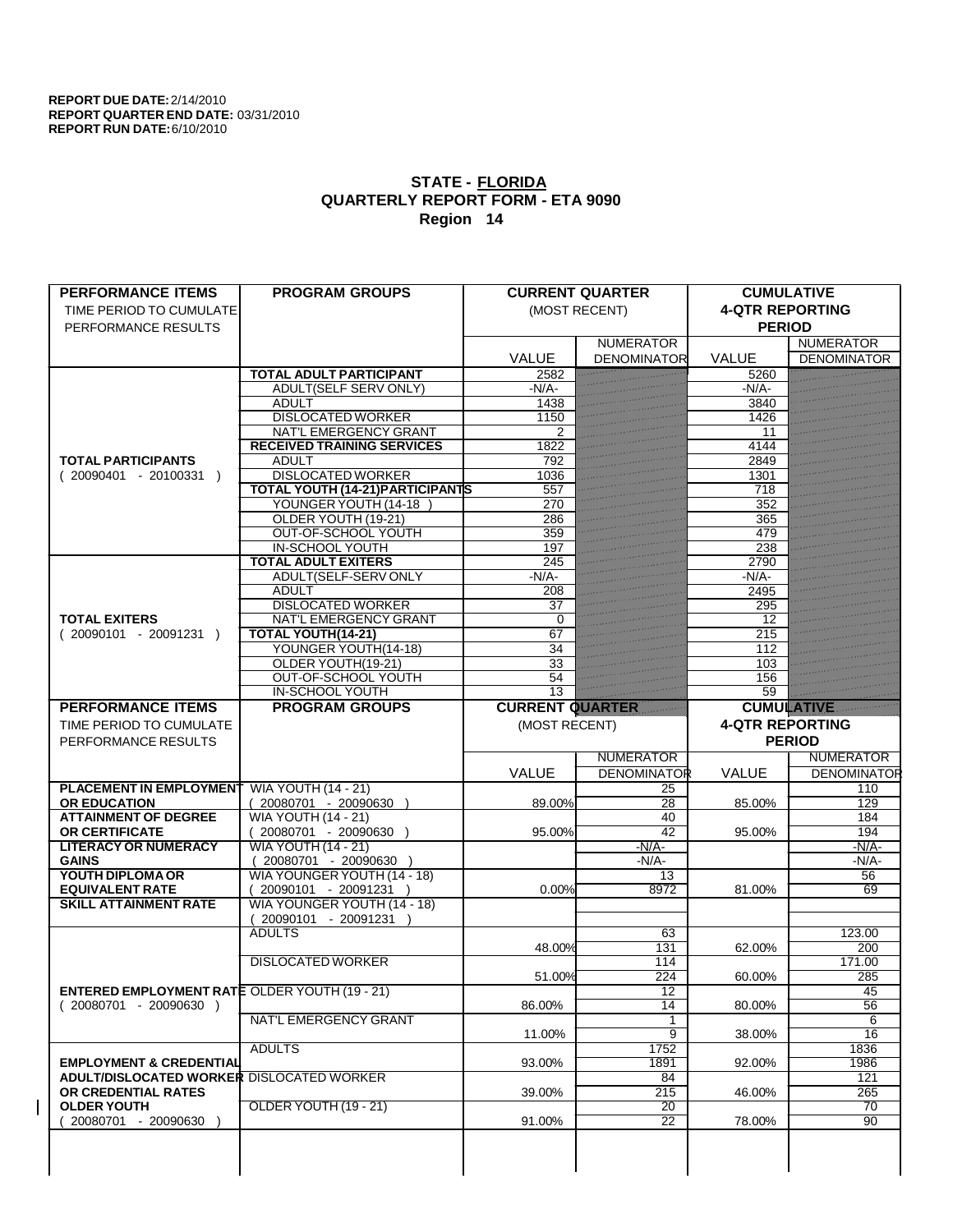|                            | <b>ADULTS</b>            |                | 93               |                 | 1524              |
|----------------------------|--------------------------|----------------|------------------|-----------------|-------------------|
|                            |                          | 95.00%         | 98               | 97.00%          | 1573              |
|                            | <b>DISLOCATED WORKER</b> |                | $\overline{25}$  |                 | 109               |
| <b>RETENTION RATE</b>      |                          | 93.00%         | 27               | 93.00%          | 117               |
| $-20081231$<br>20080101    | OLDER YOUTH (19 - 21)    |                | 12               |                 | 43                |
|                            |                          | 86.00%         | 14               | 80.00%          | 54                |
|                            | YOUNGER YOUTH (14 - 18)  |                | 18               |                 | 85                |
|                            |                          | 72.00%         | 25               | 85.00%          | 100               |
|                            | NAT'L EMERGENCY GRANT    |                |                  |                 | 3                 |
|                            |                          | ***.**%        |                  | *** **%         |                   |
|                            | <b>ADULTS</b>            |                | \$1,535,585.69   |                 | \$32,373,842.26   |
|                            |                          | \$21,035.42    | 73               | \$22,311.40     | 1451              |
| <b>SIX MONTHS EARNINGS</b> | <b>DISLOCATED WORKER</b> |                | \$226,416.00     |                 | \$1,139,038.83    |
| <b>INCREASE</b>            |                          | \$12,578.67    | 18               | \$12,798.19     | 89                |
| - 20081231<br>20080101     | OLDER YOUTH (19 - 21)    |                | (\$8,958,715.92) |                 | (\$25,753,163.30) |
|                            |                          | (\$995,412.88) |                  | (\$628, 125.93) | 41                |
|                            | NAT'L EMERGENCY GRANT    |                | \$5.921.00       |                 | \$36,827.00       |
|                            |                          | \$5,921.00     |                  | \$12,275.67     | 3                 |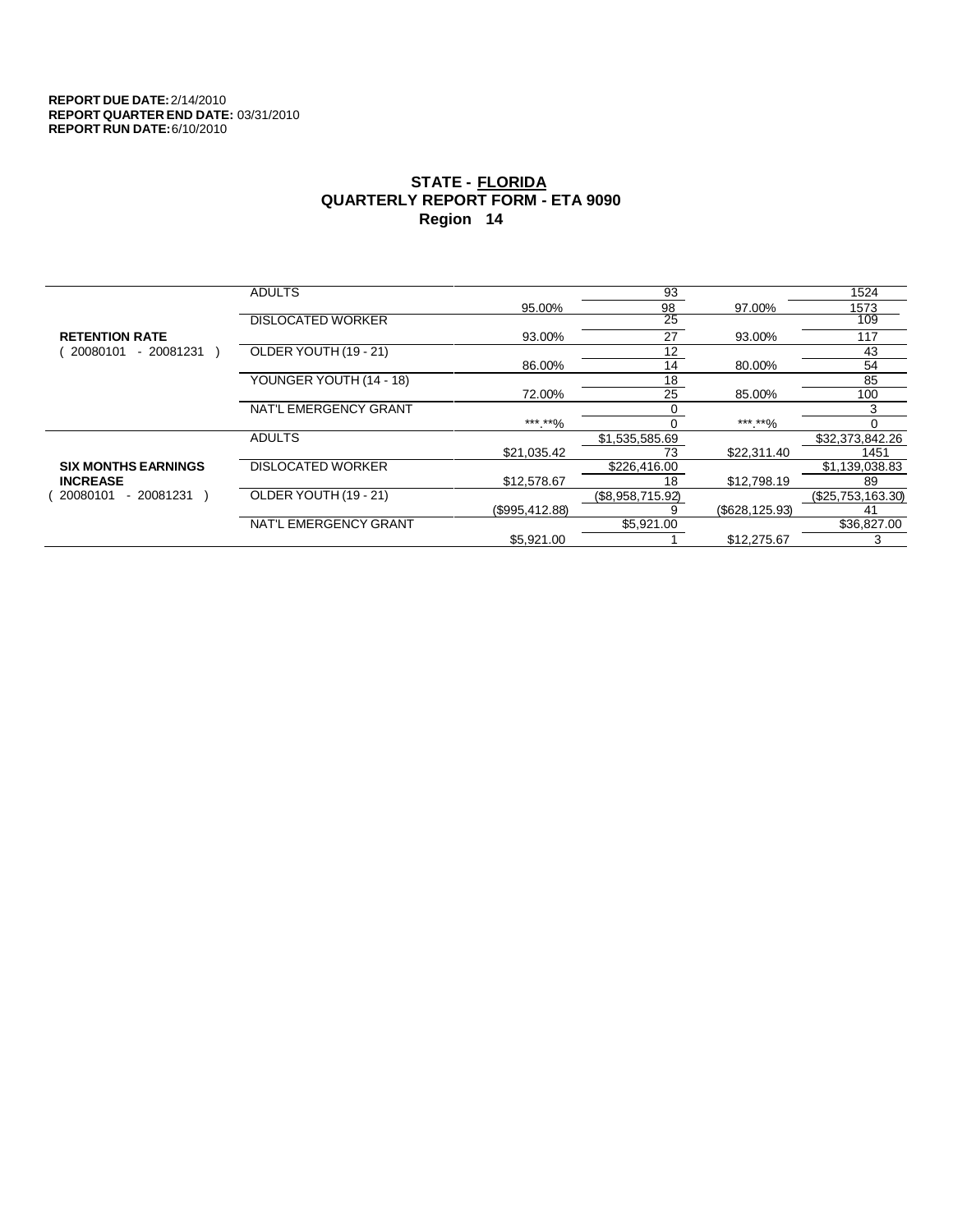| <b>PERFORMANCE ITEMS</b>                             | <b>PROGRAM GROUPS</b>                   |                        | <b>CURRENT QUARTER</b> | <b>CUMULATIVE</b>      |                    |
|------------------------------------------------------|-----------------------------------------|------------------------|------------------------|------------------------|--------------------|
| TIME PERIOD TO CUMULATE                              |                                         |                        | (MOST RECENT)          | <b>4-QTR REPORTING</b> |                    |
| PERFORMANCE RESULTS                                  |                                         |                        |                        | <b>PERIOD</b>          |                    |
|                                                      |                                         |                        | <b>NUMERATOR</b>       |                        | <b>NUMERATOR</b>   |
|                                                      |                                         | <b>VALUE</b>           | <b>DENOMINATOR</b>     | <b>VALUE</b>           | <b>DENOMINATOR</b> |
|                                                      | <b>TOTAL ADULT PARTICIPANT</b>          | 2692                   |                        | 3235                   |                    |
|                                                      | <b>ADULT(SELF SERV ONLY)</b>            | $-N/A$ -               |                        | $-N/A$                 |                    |
|                                                      | <b>ADULT</b>                            | 843                    |                        | 1255                   |                    |
|                                                      | <b>DISLOCATED WORKER</b>                | 1877                   |                        | 2011                   |                    |
|                                                      | <b>NAT'L EMERGENCY GRANT</b>            | 5                      |                        | 8                      |                    |
|                                                      | <b>RECEIVED TRAINING SERVICES</b>       | 2322                   |                        | 2826                   |                    |
| <b>TOTAL PARTICIPANTS</b>                            | <b>ADULT</b>                            | 699                    |                        | 1086                   |                    |
| $(20090401 - 20100331)$                              | <b>DISLOCATED WORKER</b>                | 1649                   |                        | 1769                   |                    |
|                                                      | <b>TOTAL YOUTH (14-21) PARTICIPANTS</b> | 501                    |                        | 662                    |                    |
|                                                      | YOUNGER YOUTH (14-18                    | 315                    |                        | 426                    |                    |
|                                                      | OLDER YOUTH (19-21)                     | 186                    |                        | 236                    |                    |
|                                                      | OUT-OF-SCHOOL YOUTH                     | 279                    |                        | 359                    |                    |
|                                                      | <b>IN-SCHOOL YOUTH</b>                  | 222                    |                        | 303                    |                    |
|                                                      | <b>TOTAL ADULT EXITERS</b>              | 62                     |                        | 618                    |                    |
|                                                      | ADULT(SELF-SERV ONLY                    | $-N/A$ -               |                        | $-N/A$ -               |                    |
|                                                      | <b>ADULT</b>                            | 35                     |                        | 459                    |                    |
|                                                      | <b>DISLOCATED WORKER</b>                | 27                     |                        | 162                    |                    |
| <b>TOTAL EXITERS</b>                                 | <b>NAT'L EMERGENCY GRANT</b>            |                        |                        | 3                      |                    |
| $(20090101 - 20091231)$                              | TOTAL YOUTH(14-21)                      | 41                     |                        | 183                    |                    |
|                                                      | YOUNGER YOUTH(14-18)                    | 26                     |                        | 122                    |                    |
|                                                      | OLDER YOUTH(19-21)                      | 15                     |                        | 61                     |                    |
|                                                      | OUT-OF-SCHOOL YOUTH                     | 26                     |                        | 100                    |                    |
|                                                      | <b>IN-SCHOOL YOUTH</b>                  | $\overline{15}$        |                        | 83                     |                    |
| <b>PERFORMANCE ITEMS</b>                             | <b>PROGRAM GROUPS</b>                   | <b>CURRENT QUARTER</b> |                        | <b>CUMULATIVE</b>      |                    |
|                                                      |                                         |                        |                        |                        |                    |
| TIME PERIOD TO CUMULATE                              |                                         | (MOST RECENT)          |                        | <b>4-QTR REPORTING</b> |                    |
|                                                      |                                         |                        |                        |                        |                    |
| PERFORMANCE RESULTS                                  |                                         |                        |                        |                        | <b>PERIOD</b>      |
|                                                      |                                         |                        | <b>NUMERATOR</b>       |                        | <b>NUMERATOR</b>   |
|                                                      |                                         | VALUE                  | <b>DENOMINATOR</b>     | <b>VALUE</b>           | <b>DENOMINATOR</b> |
| <b>PLACEMENT IN EMPLOYMENT</b>                       | <b>WIA YOUTH (14 - 21)</b>              |                        |                        |                        | 59                 |
| <b>OR EDUCATION</b>                                  | (20080701 - 20090630                    | 50.00%                 | 14                     | 72.00%                 | 82                 |
| <b>ATTAINMENT OF DEGREE</b>                          | <b>WIA YOUTH (14 - 21)</b>              |                        | 9                      |                        | 57                 |
| <b>OR CERTIFICATE</b>                                | $(20080701 - 20090630)$                 | 53.00%                 | 17                     | 66.00%                 | $\overline{87}$    |
| <b>LITERACY OR NUMERACY</b>                          | <b>WIA YOUTH (14 - 21)</b>              |                        | $-N/A$                 |                        | $-N/A$ -           |
| <b>GAINS</b>                                         | 20080701 - 20090630                     |                        | $-N/A$ -               |                        | $-N/A$ -           |
| YOUTH DIPLOMA OR                                     | WIA YOUNGER YOUTH (14 - 18)             |                        | 12                     |                        | 43                 |
| <b>EQUIVALENT RATE</b>                               | 20090101 - 20091231 )                   | 0.00%                  | 4714                   | 67.00%                 | 64                 |
| <b>SKILL ATTAINMENT RATE</b>                         | WIA YOUNGER YOUTH (14 - 18)             |                        |                        |                        |                    |
|                                                      | 20090101 - 20091231                     |                        |                        |                        |                    |
|                                                      | <b>ADULTS</b>                           |                        | 36                     |                        | 57.00              |
|                                                      |                                         | 56.00%                 | 64                     | 62.00%                 | 92                 |
|                                                      | <b>DISLOCATED WORKER</b>                |                        | 43                     |                        | 113.00             |
|                                                      |                                         | 58.00%                 | $\overline{74}$        | 75.00%                 | 150                |
| <b>ENTERED EMPLOYMENT RATE OLDER YOUTH (19 - 21)</b> |                                         |                        | $\mathbf{1}$           |                        | 24                 |
| $(20080701 - 20090630)$                              |                                         | 50.00%                 | $\overline{2}$         | 83.00%                 | 29                 |
|                                                      | NAT'L EMERGENCY GRANT                   |                        | 1                      |                        |                    |
|                                                      |                                         | 50.00%                 | $\overline{2}$         | 50.00%                 | $\overline{2}$     |
|                                                      | <b>ADULTS</b>                           |                        | 125                    |                        | 277                |
| <b>EMPLOYMENT &amp; CREDENTIAL</b>                   |                                         | 56.00%                 | $\overline{223}$       | 71.00%                 | 391                |
| ADULT/DISLOCATED WORKER DISLOCATED WORKER            |                                         |                        | $\overline{30}$        |                        | 98                 |
| OR CREDENTIAL RATES                                  |                                         | 42.00%                 | 72                     | 67.00%                 | 146                |
| <b>OLDER YOUTH</b>                                   | OLDER YOUTH (19 - 21)                   |                        | 0                      |                        | 12                 |
| 20080701 - 20090630                                  |                                         | $0.00\%$               | $\overline{4}$         | 32.00%                 | $\overline{38}$    |
|                                                      |                                         |                        |                        |                        |                    |
|                                                      |                                         |                        |                        |                        |                    |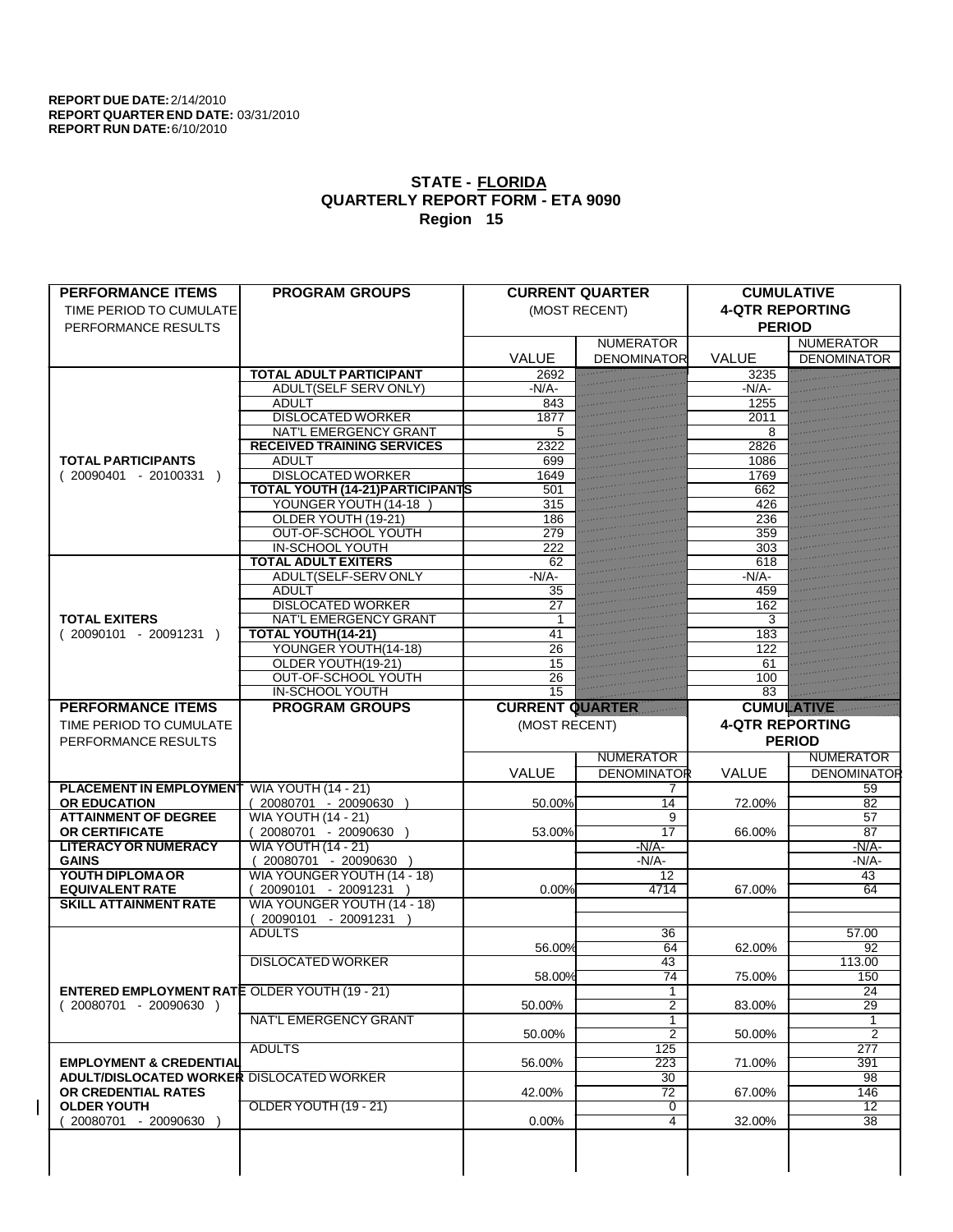|                            | <b>ADULTS</b>            |                          | 58               |                          | 297               |
|----------------------------|--------------------------|--------------------------|------------------|--------------------------|-------------------|
|                            |                          | 97.00%                   | 60               | 88.00%                   | 337               |
|                            | <b>DISLOCATED WORKER</b> |                          | 24               |                          | $\overline{87}$   |
| <b>RETENTION RATE</b>      |                          | 83.00%                   | 29               | 88.00%                   | 99                |
| $-20081231$<br>20080101    | OLDER YOUTH (19 - 21)    |                          | 5                |                          | 24                |
|                            |                          | 71.00%                   |                  | 83.00%                   | 29                |
|                            | YOUNGER YOUTH (14 - 18)  |                          | 4                |                          | 41                |
|                            |                          | 50.00%                   | 8                | 65.00%                   | 63                |
|                            | NAT'L EMERGENCY GRANT    |                          |                  |                          |                   |
|                            |                          | ***.**%                  |                  | *** **%                  | 0                 |
|                            | <b>ADULTS</b>            |                          | \$1,317,905.32   |                          | \$6,927,839.31    |
|                            |                          | \$22,337.38              | 59               | \$22,420.19              | 309               |
| <b>SIX MONTHS EARNINGS</b> | <b>DISLOCATED WORKER</b> |                          | \$505,035.11     |                          | \$1,628,082.68    |
| <b>INCREASE</b>            |                          | \$21,043.13              | 24               | \$18,713.59              | 87                |
| 20080101<br>- 20081231     | OLDER YOUTH (19 - 21)    |                          | (\$3,979,482.96) |                          | (\$15,900,551.84) |
|                            |                          | (\$795,896.59)           | C                | (S691.328.34)            | 23                |
|                            | NAT'L EMERGENCY GRANT    |                          | \$0.00           |                          | \$0.00            |
|                            |                          | $\mathbb{S}^{*********}$ | υ                | $\mathbb{S}^{*********}$ | 0                 |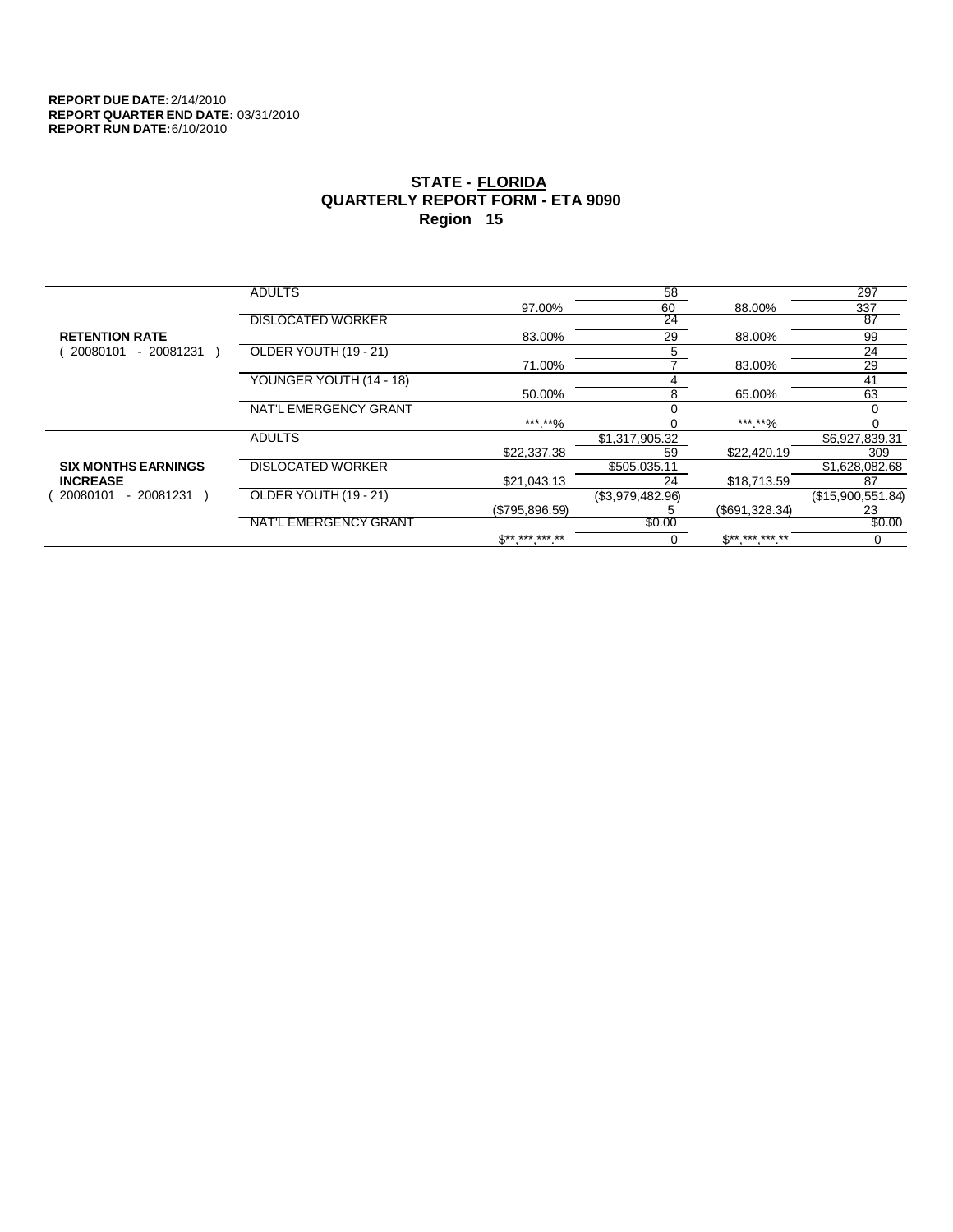| <b>PERFORMANCE ITEMS</b>                                                        | <b>PROGRAM GROUPS</b>                   |                        | <b>CURRENT QUARTER</b> | <b>CUMULATIVE</b>      |                       |
|---------------------------------------------------------------------------------|-----------------------------------------|------------------------|------------------------|------------------------|-----------------------|
| TIME PERIOD TO CUMULATE                                                         |                                         |                        | (MOST RECENT)          | <b>4-QTR REPORTING</b> |                       |
| PERFORMANCE RESULTS                                                             |                                         |                        |                        | <b>PERIOD</b>          |                       |
|                                                                                 |                                         |                        | <b>NUMERATOR</b>       |                        | <b>NUMERATOR</b>      |
|                                                                                 |                                         | <b>VALUE</b>           | <b>DENOMINATOR</b>     | <b>VALUE</b>           | <b>DENOMINATOR</b>    |
|                                                                                 | <b>TOTAL ADULT PARTICIPANT</b>          | 1202                   |                        | 1590                   |                       |
|                                                                                 | <b>ADULT(SELF SERV ONLY)</b>            | $-N/A$                 |                        | $-N/A$                 |                       |
|                                                                                 | <b>ADULT</b>                            | 730                    |                        | 1096                   |                       |
|                                                                                 | <b>DISLOCATED WORKER</b>                | 487                    |                        | 510                    |                       |
|                                                                                 | NAT'L EMERGENCY GRANT                   | $\Omega$               |                        | 0                      |                       |
|                                                                                 | <b>RECEIVED TRAINING SERVICES</b>       | 1163                   |                        | 1529                   |                       |
| <b>TOTAL PARTICIPANTS</b>                                                       | <b>ADULT</b>                            | 703                    |                        | 1049                   |                       |
| $(20090401 - 20100331)$                                                         | <b>DISLOCATED WORKER</b>                | 475                    |                        | 496                    |                       |
|                                                                                 | <b>TOTAL YOUTH (14-21) PARTICIPANTS</b> | 147                    |                        | $\overline{212}$       |                       |
|                                                                                 | YOUNGER YOUTH (14-18                    | 73                     |                        | 120                    |                       |
|                                                                                 | OLDER YOUTH (19-21)                     | 74                     |                        | 92                     |                       |
|                                                                                 | OUT-OF-SCHOOL YOUTH                     | 117                    |                        | 153                    |                       |
|                                                                                 | <b>IN-SCHOOL YOUTH</b>                  | 30                     |                        | 59                     |                       |
|                                                                                 | <b>TOTAL ADULT EXITERS</b>              | 87                     |                        | 467                    |                       |
|                                                                                 | ADULT(SELF-SERV ONLY                    | $-N/A$                 |                        | $-N/A$ -               |                       |
|                                                                                 | <b>ADULT</b>                            | 74                     |                        | 435                    |                       |
|                                                                                 | <b>DISLOCATED WORKER</b>                | 14                     |                        | 33                     |                       |
| <b>TOTAL EXITERS</b>                                                            | <b>NAT'L EMERGENCY GRANT</b>            | $\Omega$               |                        | 0                      |                       |
| $(20090101 - 20091231)$                                                         | <b>TOTAL YOUTH(14-21)</b>               | 30                     |                        | 89                     |                       |
|                                                                                 | YOUNGER YOUTH(14-18)                    | 19                     |                        | 65                     |                       |
|                                                                                 | OLDER YOUTH(19-21)                      | 11                     |                        | 24                     |                       |
|                                                                                 | OUT-OF-SCHOOL YOUTH                     | 17                     |                        | 48                     |                       |
|                                                                                 | <b>IN-SCHOOL YOUTH</b>                  | 13                     |                        | 41                     |                       |
| <b>PERFORMANCE ITEMS</b>                                                        | <b>PROGRAM GROUPS</b>                   | <b>CURRENT QUARTER</b> |                        | <b>CUMULATIVE</b>      |                       |
| TIME PERIOD TO CUMULATE                                                         |                                         | (MOST RECENT)          |                        | <b>4-QTR REPORTING</b> |                       |
|                                                                                 |                                         |                        |                        |                        |                       |
|                                                                                 |                                         |                        |                        |                        |                       |
| PERFORMANCE RESULTS                                                             |                                         |                        |                        |                        | <b>PERIOD</b>         |
|                                                                                 |                                         |                        | <b>NUMERATOR</b>       |                        | <b>NUMERATOR</b>      |
|                                                                                 |                                         | VALUE                  | <b>DENOMINATOR</b>     | <b>VALUE</b>           | <b>DENOMINATOR</b>    |
| <b>PLACEMENT IN EMPLOYMENT</b>                                                  | <b>WIA YOUTH (14 - 21)</b>              |                        | 8                      |                        | 45                    |
| <b>OR EDUCATION</b>                                                             | (20080701 - 20090630                    | 35.00%                 | $\overline{23}$        | 58.00%                 | 78                    |
| <b>ATTAINMENT OF DEGREE</b>                                                     | <b>WIA YOUTH (14 - 21)</b>              |                        | 20                     |                        | 64                    |
| <b>OR CERTIFICATE</b>                                                           | $(20080701 - 20090630)$                 | 87.00%                 | $\overline{23}$        | 84.00%                 | 76                    |
| <b>LITERACY OR NUMERACY</b>                                                     | <b>WIA YOUTH (14 - 21)</b>              |                        | $-N/A$                 |                        | $-N/A$ -              |
| <b>GAINS</b>                                                                    | 20080701 - 20090630                     |                        | -N/A-                  |                        | -N/A-                 |
| YOUTH DIPLOMA OR                                                                | WIA YOUNGER YOUTH (14 - 18)             |                        | 3                      |                        | $\overline{12}$       |
| <b>EQUIVALENT RATE</b><br><b>SKILL ATTAINMENT RATE</b>                          | 20090101 - 20091231 )                   | 0.00%                  | 2616                   | 44.00%                 | $\overline{27}$       |
|                                                                                 | WIA YOUNGER YOUTH (14 - 18)             |                        |                        |                        |                       |
|                                                                                 | 20090101 - 20091231<br><b>ADULTS</b>    |                        |                        |                        |                       |
|                                                                                 |                                         | 63.00%                 | 5<br>$\overline{8}$    | 76.00%                 | 39.00<br>51           |
|                                                                                 | <b>DISLOCATED WORKER</b>                |                        | 7                      |                        | 41.00                 |
|                                                                                 |                                         |                        | 7                      |                        |                       |
|                                                                                 |                                         | 100.00%                | $\mathbf{1}$           | 80.00%                 | $\overline{51}$<br>14 |
| <b>ENTERED EMPLOYMENT RATE OLDER YOUTH (19 - 21)</b><br>$(20080701 - 20090630)$ |                                         | 33.00%                 | 3                      | 70.00%                 | 20                    |
|                                                                                 | <b>NAT'L EMERGENCY GRANT</b>            |                        | 0                      |                        | 0                     |
|                                                                                 |                                         | ***.**%                | $\overline{0}$         | ***.**%                | $\overline{0}$        |
|                                                                                 | <b>ADULTS</b>                           |                        | 132                    |                        | 340                   |
| <b>EMPLOYMENT &amp; CREDENTIAL</b>                                              |                                         | 77.00%                 | 171                    | 84.00%                 | 405                   |
| ADULT/DISLOCATED WORKER DISLOCATED WORKER                                       |                                         |                        | 6                      |                        | 36                    |
| OR CREDENTIAL RATES                                                             |                                         | 100.00%                | 6                      | 82.00%                 | 44                    |
| <b>OLDER YOUTH</b>                                                              | OLDER YOUTH (19 - 21)                   |                        | $\overline{2}$         |                        | 15                    |
| 20080701 - 20090630                                                             |                                         | 40.00%                 | 5                      | 63.00%                 | $\overline{24}$       |
|                                                                                 |                                         |                        |                        |                        |                       |
|                                                                                 |                                         |                        |                        |                        |                       |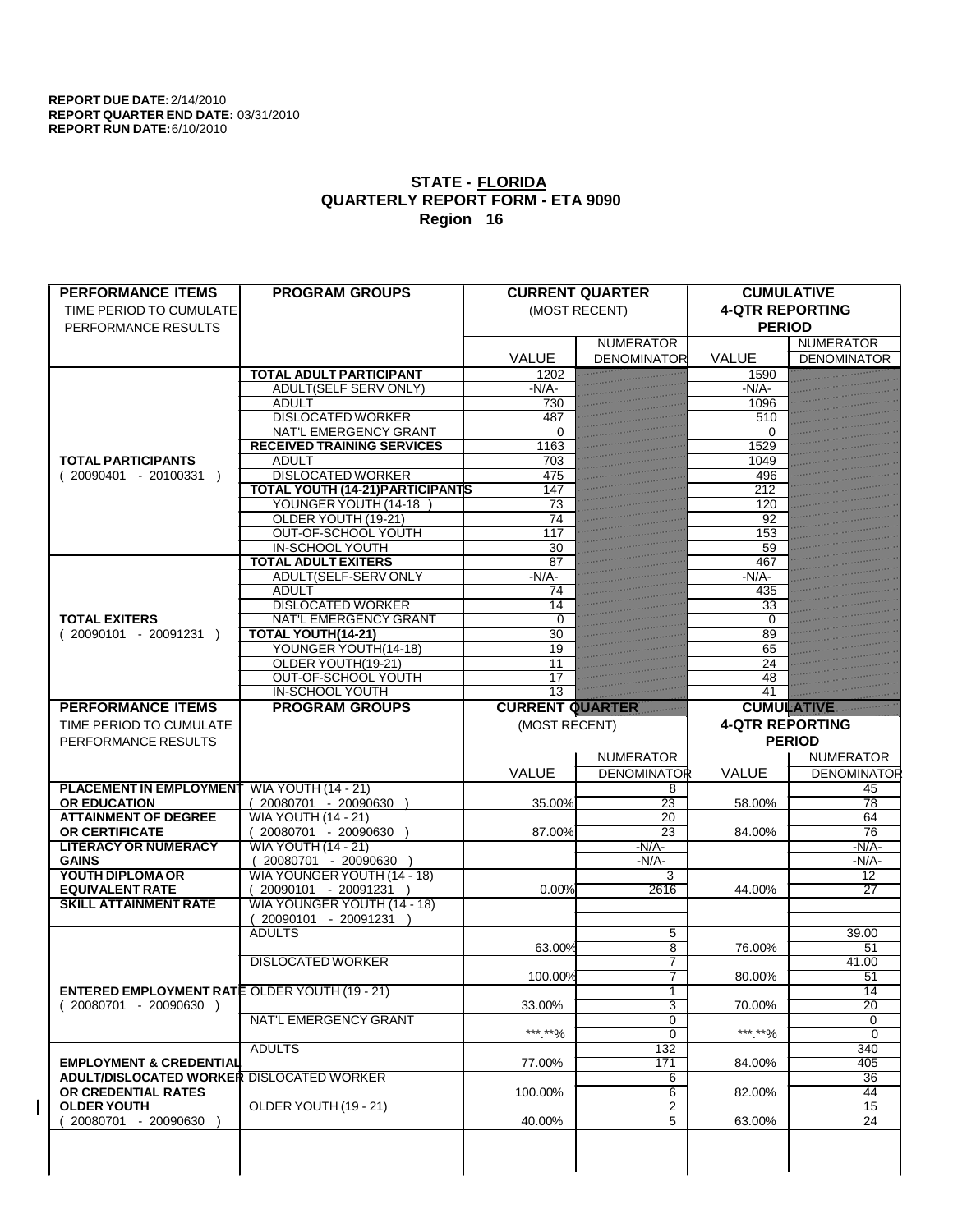|                            | <b>ADULTS</b>            |                 | 72               |                  | 318               |
|----------------------------|--------------------------|-----------------|------------------|------------------|-------------------|
|                            |                          | 90.00%          | 80               | 90.00%           | 352               |
|                            | <b>DISLOCATED WORKER</b> |                 |                  |                  | 62                |
| <b>RETENTION RATE</b>      |                          | 78.00%          | 9                | 87.00%           | 71                |
| 20080101<br>$-20081231$    | OLDER YOUTH (19 - 21)    |                 |                  |                  | 29                |
|                            |                          | 88.00%          | 8                | 85.00%           | 34                |
|                            | YOUNGER YOUTH (14 - 18)  |                 | 9                |                  | 47                |
|                            |                          | 75.00%          | 12               | 58.00%           | 81                |
|                            | NAT'L EMERGENCY GRANT    |                 |                  |                  | 0                 |
|                            |                          | ***.**%         |                  | ***.**%          | 0                 |
|                            | <b>ADULTS</b>            |                 | \$1.022.668.74   |                  | \$4,780,886.96    |
|                            |                          | \$16,232.84     | 63               | \$16,716.39      | 286               |
| <b>SIX MONTHS EARNINGS</b> | <b>DISLOCATED WORKER</b> |                 | \$81,730.00      |                  | \$753,326.90      |
| <b>INCREASE</b>            |                          | \$11,675.71     |                  | \$13,452.27      | 56                |
| 20080101<br>- 20081231     | OLDER YOUTH (19 - 21)    |                 | (\$7,992,845.21) |                  | (\$34,882,085.50) |
|                            |                          | (\$999, 105.65) | 8                | (\$1,057,032.89) | 33                |
|                            | NAT'L EMERGENCY GRANT    |                 | \$0.00           |                  | \$0.00            |
|                            |                          | $S*********$    | 0                | $S*********$     | 0                 |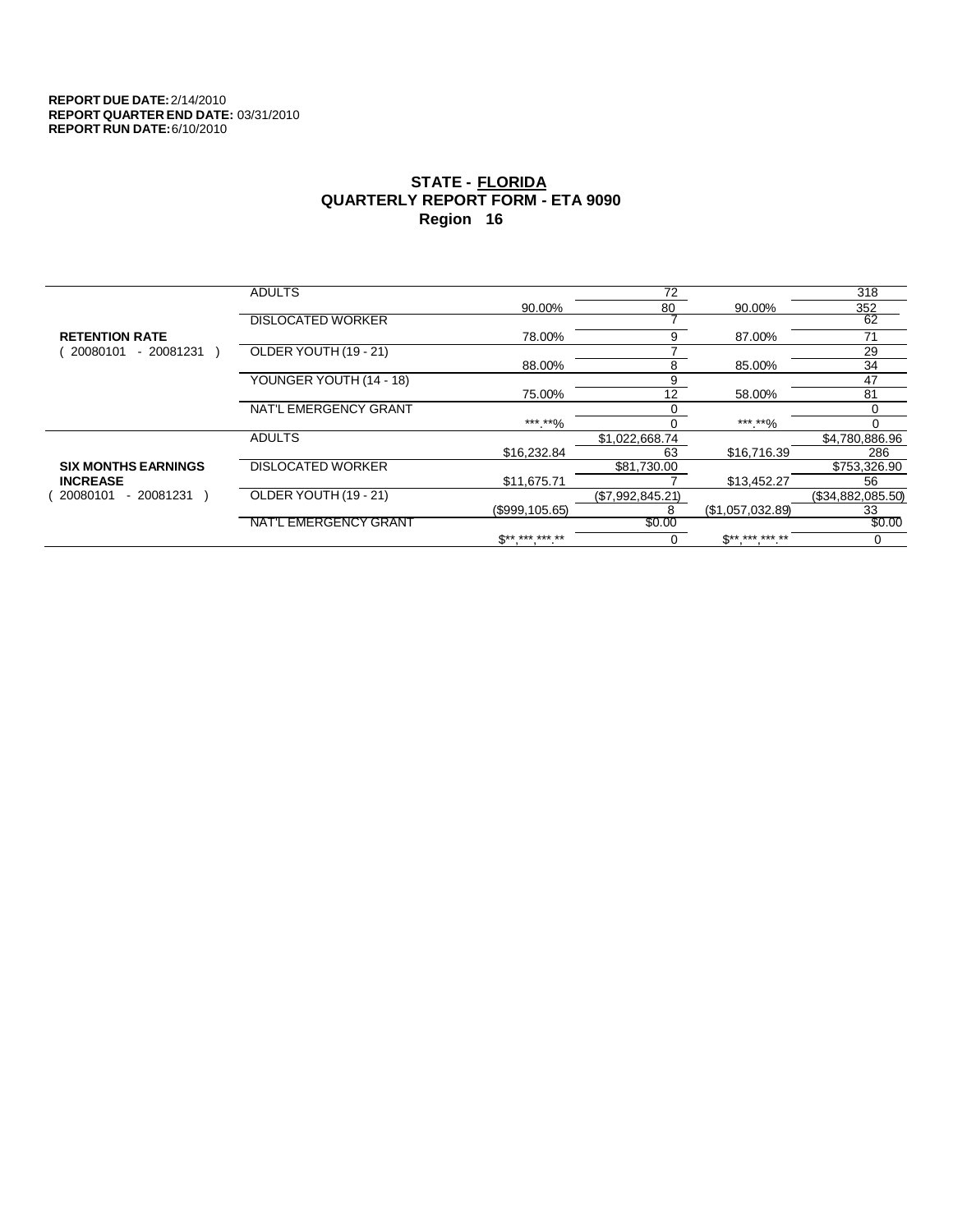| <b>PERFORMANCE ITEMS</b>                             | <b>PROGRAM GROUPS</b>                   |                        | <b>CURRENT QUARTER</b> | <b>CUMULATIVE</b>      |                       |
|------------------------------------------------------|-----------------------------------------|------------------------|------------------------|------------------------|-----------------------|
| TIME PERIOD TO CUMULATE                              |                                         |                        | (MOST RECENT)          | <b>4-QTR REPORTING</b> |                       |
| PERFORMANCE RESULTS                                  |                                         |                        |                        | <b>PERIOD</b>          |                       |
|                                                      |                                         |                        | <b>NUMERATOR</b>       |                        | <b>NUMERATOR</b>      |
|                                                      |                                         | <b>VALUE</b>           | <b>DENOMINATOR</b>     | <b>VALUE</b>           | <b>DENOMINATOR</b>    |
|                                                      | <b>TOTAL ADULT PARTICIPANT</b>          | 1161                   |                        | 1408                   |                       |
|                                                      | <b>ADULT(SELF SERV ONLY)</b>            | $-N/A$                 |                        | $-N/A$                 |                       |
|                                                      | <b>ADULT</b>                            | 581                    |                        | 781                    |                       |
|                                                      | <b>DISLOCATED WORKER</b>                | 599                    |                        | 646                    |                       |
|                                                      | NAT'L EMERGENCY GRANT                   | $\Omega$               |                        |                        |                       |
|                                                      | <b>RECEIVED TRAINING SERVICES</b>       | 778                    |                        | 972                    |                       |
| <b>TOTAL PARTICIPANTS</b>                            | <b>ADULT</b>                            | 431                    |                        | 605                    |                       |
| $(20090401 - 20100331)$                              | <b>DISLOCATED WORKER</b>                | 362                    |                        | 382                    |                       |
|                                                      | <b>TOTAL YOUTH (14-21) PARTICIPANTS</b> | 292                    |                        | 487                    |                       |
|                                                      | YOUNGER YOUTH (14-18                    | 166                    |                        | 274                    |                       |
|                                                      | OLDER YOUTH (19-21)                     | 126                    |                        | 213                    |                       |
|                                                      | OUT-OF-SCHOOL YOUTH                     | 167                    |                        | 296                    |                       |
|                                                      | <b>IN-SCHOOL YOUTH</b>                  | 125                    |                        | 191                    |                       |
|                                                      | <b>TOTAL ADULT EXITERS</b>              | 68                     |                        | 287                    |                       |
|                                                      | ADULT(SELF-SERV ONLY                    | $-N/A$ -               |                        | $-N/A$                 |                       |
|                                                      | <b>ADULT</b>                            | 47                     |                        | 229                    |                       |
|                                                      | <b>DISLOCATED WORKER</b>                | 21                     |                        | 58                     |                       |
| <b>TOTAL EXITERS</b>                                 | <b>NAT'L EMERGENCY GRANT</b>            | 0                      |                        | 1                      |                       |
| $(20090101 - 20091231)$                              | TOTAL YOUTH(14-21)                      | 32                     |                        | 214                    |                       |
|                                                      | YOUNGER YOUTH(14-18)                    | 17                     |                        | 122                    |                       |
|                                                      | OLDER YOUTH(19-21)                      | 15                     |                        | 92                     |                       |
|                                                      | OUT-OF-SCHOOL YOUTH                     | 23                     |                        | 146                    |                       |
|                                                      | <b>IN-SCHOOL YOUTH</b>                  | $\overline{9}$         |                        | 68                     |                       |
| <b>PERFORMANCE ITEMS</b>                             | <b>PROGRAM GROUPS</b>                   | <b>CURRENT QUARTER</b> |                        | <b>CUMULATIVE</b>      |                       |
|                                                      |                                         |                        |                        |                        |                       |
| TIME PERIOD TO CUMULATE                              |                                         | (MOST RECENT)          |                        | <b>4-QTR REPORTING</b> |                       |
|                                                      |                                         |                        |                        |                        |                       |
| PERFORMANCE RESULTS                                  |                                         |                        |                        |                        | <b>PERIOD</b>         |
|                                                      |                                         |                        | <b>NUMERATOR</b>       |                        | <b>NUMERATOR</b>      |
|                                                      |                                         | VALUE                  | <b>DENOMINATOR</b>     | <b>VALUE</b>           | <b>DENOMINATOR</b>    |
| <b>PLACEMENT IN EMPLOYMENT</b>                       | <b>WIA YOUTH (14 - 21)</b>              |                        | 29                     |                        | 60                    |
| <b>OR EDUCATION</b>                                  | (20080701 - 20090630                    | 60.00%                 | 48                     | 61.00%                 | 98                    |
| <b>ATTAINMENT OF DEGREE</b>                          |                                         |                        | 51                     |                        | 97                    |
| <b>OR CERTIFICATE</b>                                | <b>WIA YOUTH (14 - 21)</b>              | 94.00%                 | 54                     | 90.00%                 | 108                   |
| <b>LITERACY OR NUMERACY</b>                          | $(20080701 - 20090630)$                 |                        | $-N/A$                 |                        | $-N/A$ -              |
| <b>GAINS</b>                                         | <b>WIA YOUTH (14 - 21)</b>              |                        | -N/A-                  |                        | $-N/A$ -              |
| YOUTH DIPLOMA OR                                     | 20080701 - 20090630                     |                        | 5                      |                        | 40                    |
| <b>EQUIVALENT RATE</b>                               | WIA YOUNGER YOUTH (14 - 18)             |                        | 2403                   |                        |                       |
| <b>SKILL ATTAINMENT RATE</b>                         | 20090101 - 20091231 )                   | 0.00%                  |                        | 53.00%                 | 75                    |
|                                                      | WIA YOUNGER YOUTH (14 - 18)             |                        |                        |                        |                       |
|                                                      | 20090101 - 20091231<br><b>ADULTS</b>    |                        | 8                      |                        |                       |
|                                                      |                                         | 80.00%                 | 10                     |                        | 39.00<br>41           |
|                                                      |                                         |                        |                        | 95.00%                 |                       |
|                                                      | <b>DISLOCATED WORKER</b>                |                        | 10                     |                        | 36.00                 |
|                                                      |                                         | 91.00%                 | $\overline{11}$        | 92.00%                 | $\overline{39}$       |
| <b>ENTERED EMPLOYMENT RATE OLDER YOUTH (19 - 21)</b> |                                         |                        | 8                      |                        | $\overline{21}$<br>30 |
| $(20080701 - 20090630)$                              |                                         | 57.00%                 | 14                     | 70.00%                 |                       |
|                                                      | NAT'L EMERGENCY GRANT                   |                        | 0                      |                        | 0<br>1                |
|                                                      |                                         | $0.00\%$               | $\overline{1}$         | $0.00\%$               |                       |
|                                                      | <b>ADULTS</b>                           |                        | 47                     |                        | 105                   |
| <b>EMPLOYMENT &amp; CREDENTIAL</b>                   |                                         | 92.00%                 | 51                     | 91.00%                 | $\overline{115}$      |
| <b>ADULT/DISLOCATED WORKER DISLOCATED WORKER</b>     |                                         |                        | 2                      |                        | $\overline{11}$       |
| OR CREDENTIAL RATES                                  |                                         | 100.00%                | 2                      | 73.00%                 | 15                    |
| <b>OLDER YOUTH</b>                                   | OLDER YOUTH (19 - 21)                   |                        | $\overline{11}$        |                        | 25                    |
| 20080701 - 20090630                                  |                                         | 61.00%                 | 18                     | 68.00%                 | $\overline{37}$       |
|                                                      |                                         |                        |                        |                        |                       |
|                                                      |                                         |                        |                        |                        |                       |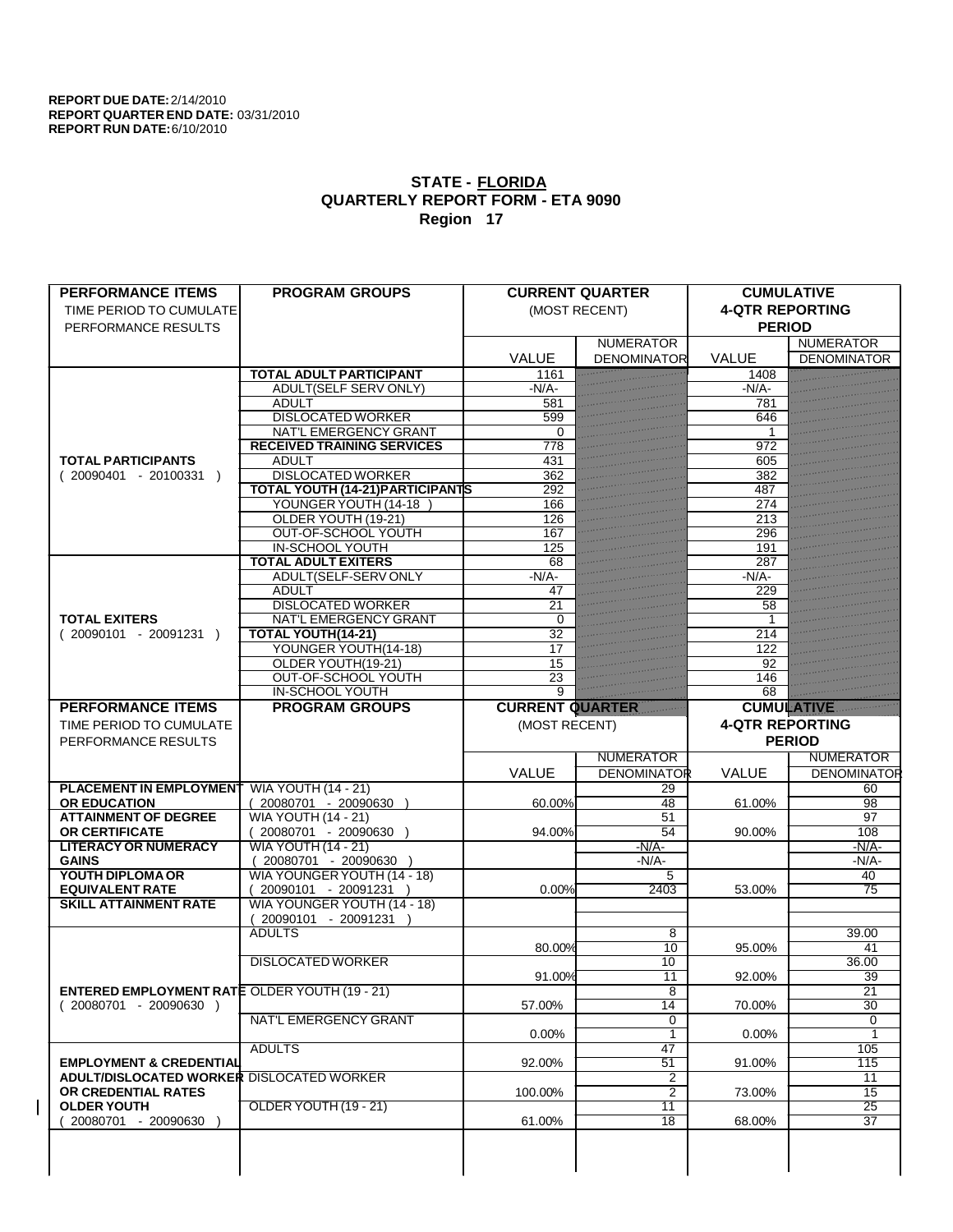|                            | <b>ADULTS</b>            |                 | 16               |                | 141               |
|----------------------------|--------------------------|-----------------|------------------|----------------|-------------------|
|                            |                          | 94.00%          | 17               | 95.00%         | 149               |
|                            | <b>DISLOCATED WORKER</b> |                 |                  |                | 43                |
| <b>RETENTION RATE</b>      |                          | 80.00%          | 5                | 93.00%         | 46                |
| 20080101<br>- 20081231     | OLDER YOUTH (19 - 21)    |                 | r                |                | 17                |
|                            |                          | 40.00%          | 5                | 55.00%         | 31                |
|                            | YOUNGER YOUTH (14 - 18)  |                 |                  |                | 44                |
|                            |                          | 80.00%          | 5                | 47.00%         | 94                |
|                            | NAT'L EMERGENCY GRANT    |                 |                  |                | 0                 |
|                            |                          | *** **%         |                  | *** **%        |                   |
|                            | <b>ADULTS</b>            |                 | \$99,327.35      |                | \$1,083,068.60    |
|                            |                          | \$11.036.37     |                  | \$11.281.96    | 96                |
| <b>SIX MONTHS EARNINGS</b> | <b>DISLOCATED WORKER</b> |                 | \$43,931.00      |                | \$365,604.90      |
| <b>INCREASE</b>            |                          | \$10,982.75     |                  | \$10,155.69    | 36                |
| 20080101<br>- 20081231     | OLDER YOUTH (19 - 21)    |                 | (\$1,998,218.98) |                | (\$26,948,524.88) |
|                            |                          | (\$666,072.99)  |                  | (\$962,447.32) | 28                |
|                            | NAT'L EMERGENCY GRANT    |                 | \$0.00           |                | \$0.00            |
|                            |                          | $S^{*********}$ |                  | \$0.00         |                   |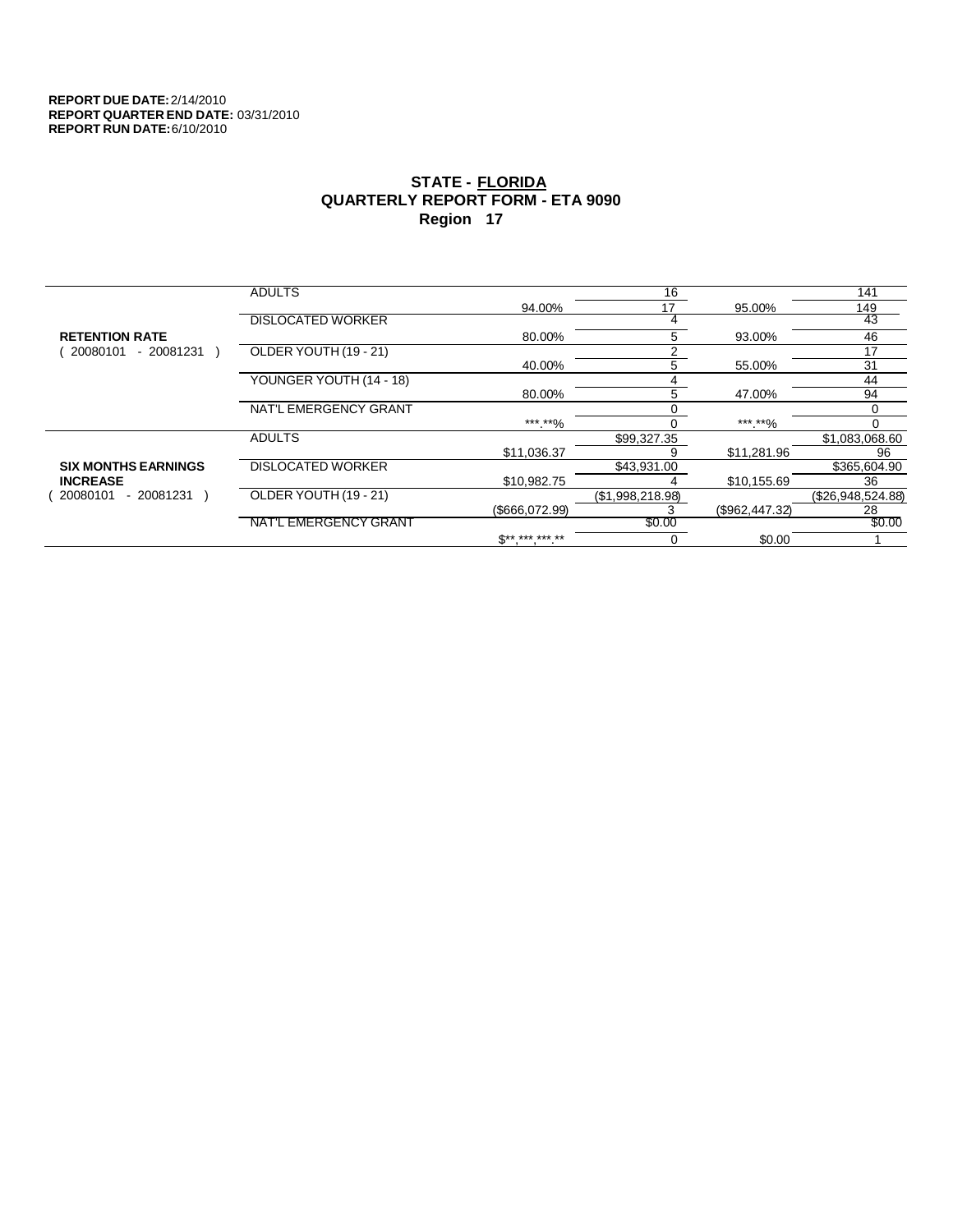| <b>PERFORMANCE ITEMS</b>                                                        | <b>PROGRAM GROUPS</b>                      |                        | <b>CURRENT QUARTER</b> | <b>CUMULATIVE</b>      |                     |
|---------------------------------------------------------------------------------|--------------------------------------------|------------------------|------------------------|------------------------|---------------------|
| TIME PERIOD TO CUMULATE                                                         |                                            |                        | (MOST RECENT)          | <b>4-QTR REPORTING</b> |                     |
| PERFORMANCE RESULTS                                                             |                                            |                        |                        | <b>PERIOD</b>          |                     |
|                                                                                 |                                            |                        | <b>NUMERATOR</b>       |                        | <b>NUMERATOR</b>    |
|                                                                                 |                                            | <b>VALUE</b>           | <b>DENOMINATOR</b>     | <b>VALUE</b>           | <b>DENOMINATOR</b>  |
|                                                                                 | <b>TOTAL ADULT PARTICIPANT</b>             | 956                    |                        | 1468                   |                     |
|                                                                                 | <b>ADULT(SELF SERV ONLY)</b>               | $-N/A$                 |                        | $-N/A$                 |                     |
|                                                                                 | <b>ADULT</b>                               | 641                    |                        | 1131                   |                     |
|                                                                                 | <b>DISLOCATED WORKER</b>                   | 342                    |                        | 366                    |                     |
|                                                                                 | NAT'L EMERGENCY GRANT                      | $\Omega$               |                        | 0                      |                     |
|                                                                                 | <b>RECEIVED TRAINING SERVICES</b>          | 860                    |                        | 1359                   |                     |
| <b>TOTAL PARTICIPANTS</b>                                                       | <b>ADULT</b>                               | 623                    |                        | 1111                   |                     |
| $(20090401 - 20100331)$                                                         | <b>DISLOCATED WORKER</b>                   | 259                    |                        | 272                    |                     |
|                                                                                 | <b>TOTAL YOUTH (14-21) PARTICIPANTS</b>    | 175                    |                        | 250                    |                     |
|                                                                                 | YOUNGER YOUTH (14-18                       | 104                    |                        | 144                    |                     |
|                                                                                 | OLDER YOUTH (19-21)                        | 71                     |                        | 103                    |                     |
|                                                                                 | <b>OUT-OF-SCHOOL YOUTH</b>                 | 84                     |                        | 110                    |                     |
|                                                                                 | <b>IN-SCHOOL YOUTH</b>                     | 91                     |                        | 137                    |                     |
|                                                                                 | <b>TOTAL ADULT EXITERS</b>                 | 194                    |                        | 529                    |                     |
|                                                                                 | ADULT(SELF-SERV ONLY                       | $-N/A$ -               |                        | $-N/A$ -               |                     |
|                                                                                 | <b>ADULT</b>                               | 186                    |                        | 497                    |                     |
|                                                                                 | <b>DISLOCATED WORKER</b>                   | 8                      |                        | 34                     |                     |
| <b>TOTAL EXITERS</b>                                                            | <b>NAT'L EMERGENCY GRANT</b>               | $\Omega$               |                        | 0                      |                     |
| $(20090101 - 20091231)$                                                         | TOTAL YOUTH(14-21)                         | 42                     |                        | 76                     |                     |
|                                                                                 | YOUNGER YOUTH(14-18)<br>OLDER YOUTH(19-21) | 13                     |                        | 41                     |                     |
|                                                                                 | OUT-OF-SCHOOL YOUTH                        | 26<br>23               |                        | 32<br>27               |                     |
|                                                                                 | <b>IN-SCHOOL YOUTH</b>                     | 16                     |                        | 46                     |                     |
| <b>PERFORMANCE ITEMS</b>                                                        | <b>PROGRAM GROUPS</b>                      | <b>CURRENT QUARTER</b> |                        | <b>CUMULATIVE</b>      |                     |
|                                                                                 |                                            |                        |                        |                        |                     |
| TIME PERIOD TO CUMULATE                                                         |                                            | (MOST RECENT)          |                        | <b>4-QTR REPORTING</b> |                     |
|                                                                                 |                                            |                        |                        |                        |                     |
| PERFORMANCE RESULTS                                                             |                                            |                        |                        |                        | <b>PERIOD</b>       |
|                                                                                 |                                            |                        | <b>NUMERATOR</b>       |                        | <b>NUMERATOR</b>    |
|                                                                                 |                                            | VALUE                  | <b>DENOMINATOR</b>     | <b>VALUE</b>           | <b>DENOMINATOR</b>  |
| <b>PLACEMENT IN EMPLOYMENT</b>                                                  | <b>WIA YOUTH (14 - 21)</b>                 |                        | 8                      |                        | 12                  |
| <b>OR EDUCATION</b>                                                             | (20080701 - 20090630                       | 29.00%                 | $\overline{28}$        | 35.00%                 | 34                  |
| <b>ATTAINMENT OF DEGREE</b>                                                     | <b>WIA YOUTH (14 - 21)</b>                 |                        | 19                     |                        | 23                  |
| <b>OR CERTIFICATE</b>                                                           | $(20080701 - 20090630)$                    | 70.00%                 | $\overline{27}$        | 70.00%                 | $\overline{33}$     |
| <b>LITERACY OR NUMERACY</b>                                                     | <b>WIA YOUTH (14 - 21)</b>                 |                        | $-N/A$                 |                        | $-N/A$ -            |
| <b>GAINS</b>                                                                    | 20080701 - 20090630                        |                        | $-N/A$ -               |                        | -N/A-               |
| YOUTH DIPLOMA OR                                                                | WIA YOUNGER YOUTH (14 - 18)                |                        | $\Omega$               |                        | 16                  |
| <b>EQUIVALENT RATE</b>                                                          | 20090101 - 20091231 )                      | 0.00%                  | 1991                   | 94.00%                 | $\overline{17}$     |
| <b>SKILL ATTAINMENT RATE</b>                                                    | WIA YOUNGER YOUTH (14 - 18)                |                        |                        |                        |                     |
|                                                                                 | 20090101 - 20091231                        |                        |                        |                        |                     |
|                                                                                 | <b>ADULTS</b>                              |                        | 9                      |                        | 29.00               |
|                                                                                 |                                            | 100.00%                | $\overline{9}$         | 88.00%                 | $\overline{33}$     |
|                                                                                 | <b>DISLOCATED WORKER</b>                   |                        | 8                      |                        | 18.00               |
|                                                                                 |                                            | 89.00%                 | $\overline{9}$         | 86.00%                 | 21                  |
| <b>ENTERED EMPLOYMENT RATE OLDER YOUTH (19 - 21)</b><br>$(20080701 - 20090630)$ |                                            | $0.00\%$               | 0<br>4                 | 33.00%                 | $\overline{2}$<br>6 |
|                                                                                 | <b>NAT'L EMERGENCY GRANT</b>               |                        | 0                      |                        | 0                   |
|                                                                                 |                                            | ***.**%                | $\overline{0}$         | ***.**%                | $\overline{0}$      |
|                                                                                 | <b>ADULTS</b>                              |                        | 282                    |                        | 365                 |
| <b>EMPLOYMENT &amp; CREDENTIAL</b>                                              |                                            | 97.00%                 | 290                    | 94.00%                 | 387                 |
| ADULT/DISLOCATED WORKER DISLOCATED WORKER                                       |                                            |                        | 6                      |                        | 13                  |
| OR CREDENTIAL RATES                                                             |                                            | 100.00%                | 6                      | 87.00%                 | 15                  |
| <b>OLDER YOUTH</b>                                                              | OLDER YOUTH (19 - 21)                      |                        | $\overline{0}$         |                        | $\overline{1}$      |
| 20080701 - 20090630                                                             |                                            | 0.00%                  | 4                      | 17.00%                 | $\overline{6}$      |
|                                                                                 |                                            |                        |                        |                        |                     |
|                                                                                 |                                            |                        |                        |                        |                     |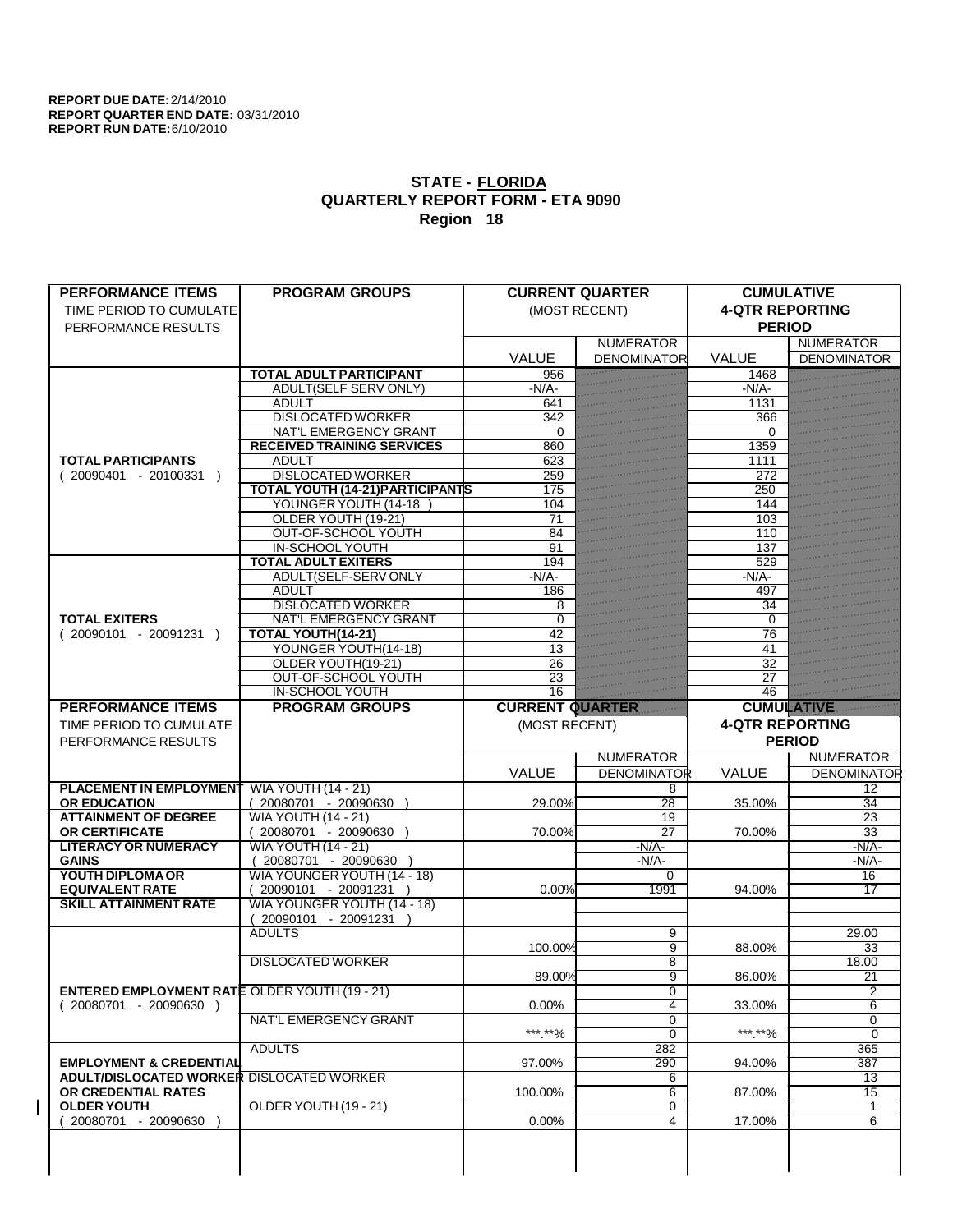|                            | <b>ADULTS</b>            |                            | 16           |                | 110             |
|----------------------------|--------------------------|----------------------------|--------------|----------------|-----------------|
|                            |                          | 84.00%                     | 19           | 87.00%         | 126             |
|                            | <b>DISLOCATED WORKER</b> |                            | C            |                |                 |
| <b>RETENTION RATE</b>      |                          | 100.00%                    |              | 65.00%         | 17              |
| 20080101<br>- 20081231     | OLDER YOUTH (19 - 21)    |                            |              |                | 5               |
|                            |                          | *** **%                    | 0            | 83.00%         | 6               |
|                            | YOUNGER YOUTH (14 - 18)  |                            |              |                | 14              |
|                            |                          | 100.00%                    |              | 52.00%         | 27              |
|                            | NAT'L EMERGENCY GRANT    |                            |              |                | 0               |
|                            |                          | ***.**%                    |              | ***.**%        |                 |
|                            | <b>ADULTS</b>            |                            | \$259,407.25 |                | \$1,648,351.88  |
|                            |                          | \$19,954.40                | 13           | \$15,550.49    | 106             |
| <b>SIX MONTHS EARNINGS</b> | <b>DISLOCATED WORKER</b> |                            | \$30,181.00  |                | \$94,542.11     |
| <b>INCREASE</b>            |                          | \$15,090.50                |              | \$8.594.74     |                 |
| 20080101<br>- 20081231     | OLDER YOUTH (19 - 21)    |                            | \$0.00       |                | (\$982, 874.99) |
|                            |                          | $\mathbb{S}$ ** *** *** ** |              | (\$196,575.00) | :               |
|                            | NAT'L EMERGENCY GRANT    |                            | \$0.00       |                | \$0.00          |
|                            |                          | <b>C** *** *** **</b>      |              | $S*********$   | $\Omega$        |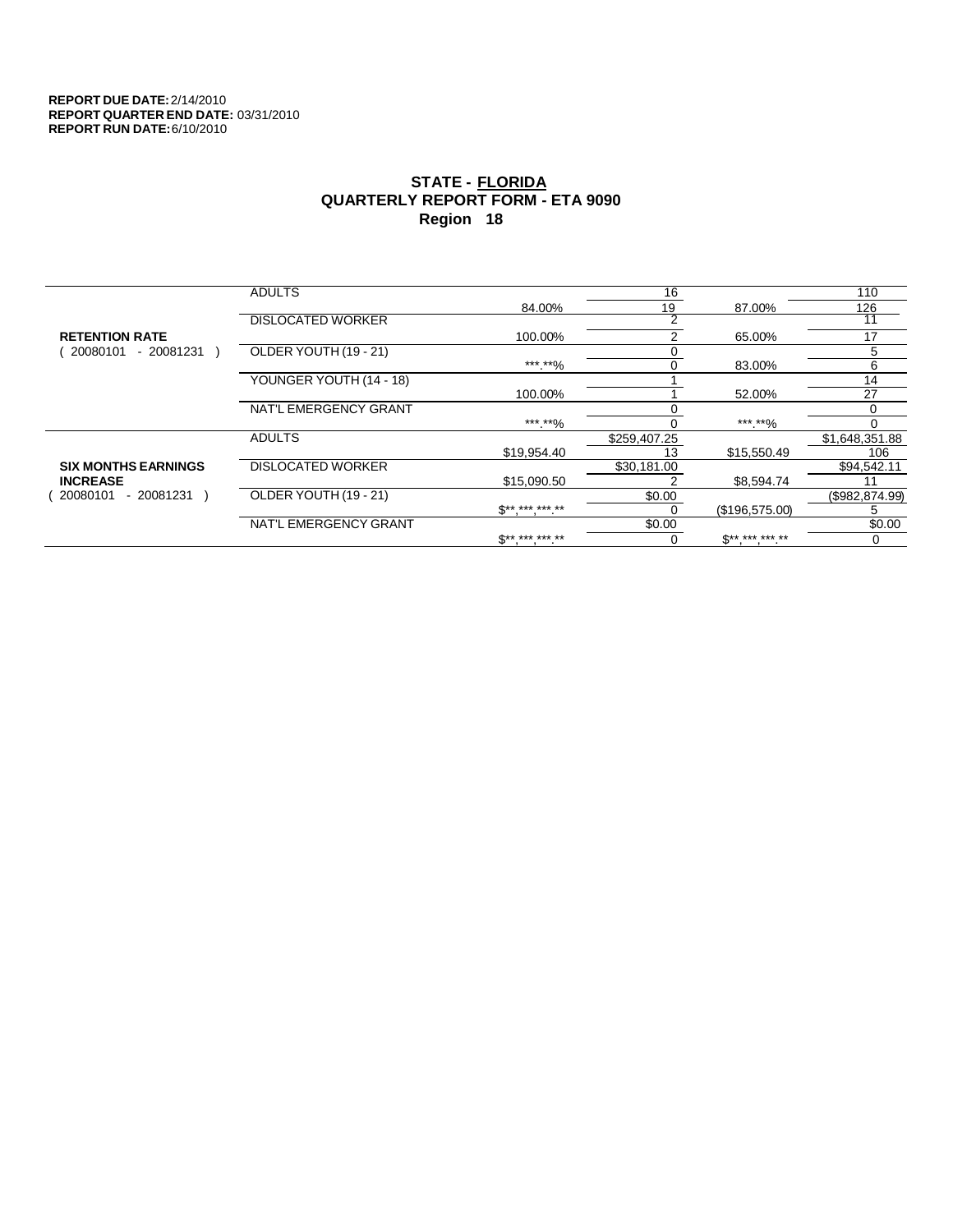| <b>PERFORMANCE ITEMS</b>                             | <b>PROGRAM GROUPS</b>                   |                         | <b>CURRENT QUARTER</b> | <b>CUMULATIVE</b>      |                    |
|------------------------------------------------------|-----------------------------------------|-------------------------|------------------------|------------------------|--------------------|
| TIME PERIOD TO CUMULATE                              |                                         |                         | (MOST RECENT)          | <b>4-QTR REPORTING</b> |                    |
| PERFORMANCE RESULTS                                  |                                         |                         |                        | <b>PERIOD</b>          |                    |
|                                                      |                                         |                         | <b>NUMERATOR</b>       |                        | <b>NUMERATOR</b>   |
|                                                      |                                         | <b>VALUE</b>            | <b>DENOMINATOR</b>     | <b>VALUE</b>           | <b>DENOMINATOR</b> |
|                                                      | <b>TOTAL ADULT PARTICIPANT</b>          | 196                     |                        | 328                    |                    |
|                                                      | <b>ADULT(SELF SERV ONLY)</b>            | $-N/A$                  |                        | $-N/A$ -               |                    |
|                                                      | <b>ADULT</b>                            | 178                     |                        | 308                    |                    |
|                                                      | <b>DISLOCATED WORKER</b>                | 18                      |                        | 20                     |                    |
|                                                      | NAT'L EMERGENCY GRANT                   | $\Omega$                |                        | $\Omega$               |                    |
|                                                      | <b>RECEIVED TRAINING SERVICES</b>       | 132                     |                        | 263                    |                    |
| <b>TOTAL PARTICIPANTS</b>                            | <b>ADULT</b>                            | 118                     |                        | 247                    |                    |
| $(20090401 - 20100331)$                              | <b>DISLOCATED WORKER</b>                | 14                      |                        | 16                     |                    |
|                                                      | <b>TOTAL YOUTH (14-21) PARTICIPANTS</b> | 111                     |                        | 168                    |                    |
|                                                      | YOUNGER YOUTH (14-18                    | 88                      |                        | 126                    |                    |
|                                                      | OLDER YOUTH (19-21)                     | 23                      |                        | 42                     |                    |
|                                                      | <b>OUT-OF-SCHOOL YOUTH</b>              | $\overline{27}$         |                        | 53                     |                    |
|                                                      | <b>IN-SCHOOL YOUTH</b>                  | 84                      |                        | 115                    |                    |
|                                                      | <b>TOTAL ADULT EXITERS</b>              | 53                      |                        | 150                    |                    |
|                                                      | ADULT(SELF-SERV ONLY                    | $-N/A$ -                |                        | $-N/A$ -               |                    |
|                                                      | <b>ADULT</b>                            | 51                      |                        | 147                    |                    |
|                                                      | <b>DISLOCATED WORKER</b>                | $\overline{2}$          |                        | 3                      |                    |
| <b>TOTAL EXITERS</b>                                 | <b>NAT'L EMERGENCY GRANT</b>            | $\Omega$                |                        | 0                      |                    |
| $(20090101 - 20091231)$                              | TOTAL YOUTH(14-21)                      | 10                      |                        | 67                     |                    |
|                                                      | YOUNGER YOUTH(14-18)                    | 4                       |                        | 44                     |                    |
|                                                      | OLDER YOUTH(19-21)                      | 6                       |                        | $\overline{23}$        |                    |
|                                                      | OUT-OF-SCHOOL YOUTH                     | 4                       |                        | 36                     |                    |
|                                                      | <b>IN-SCHOOL YOUTH</b>                  | 6                       |                        | $\overline{31}$        |                    |
| <b>PERFORMANCE ITEMS</b>                             | <b>PROGRAM GROUPS</b>                   | <b>CURRENT QUARTER</b>  |                        | <b>CUMULATIVE</b>      |                    |
| TIME PERIOD TO CUMULATE                              |                                         |                         |                        | <b>4-QTR REPORTING</b> |                    |
|                                                      |                                         | (MOST RECENT)           |                        |                        |                    |
|                                                      |                                         |                         |                        |                        |                    |
| PERFORMANCE RESULTS                                  |                                         |                         |                        |                        | <b>PERIOD</b>      |
|                                                      |                                         |                         | <b>NUMERATOR</b>       |                        | <b>NUMERATOR</b>   |
|                                                      |                                         | VALUE                   | <b>DENOMINATOR</b>     | <b>VALUE</b>           | <b>DENOMINATOR</b> |
| <b>PLACEMENT IN EMPLOYMENT</b>                       | <b>WIA YOUTH (14 - 21)</b>              |                         | 2                      |                        | 22                 |
| <b>OR EDUCATION</b>                                  | (20080701 - 20090630                    | 40.00%                  | 5                      | 63.00%                 | $\overline{35}$    |
| <b>ATTAINMENT OF DEGREE</b>                          | <b>WIA YOUTH (14 - 21)</b>              |                         | 6                      |                        | 34                 |
| <b>OR CERTIFICATE</b>                                | $(20080701 - 20090630)$                 | 100.00%                 | $\overline{6}$         | 92.00%                 | $\overline{37}$    |
| <b>LITERACY OR NUMERACY</b>                          | <b>WIA YOUTH (14 - 21)</b>              |                         | $-N/A$ -               |                        | $-N/A$ -           |
| <b>GAINS</b>                                         | 20080701 - 20090630                     |                         | $-N/A$ -               |                        | -N/A-              |
| YOUTH DIPLOMA OR                                     | WIA YOUNGER YOUTH (14 - 18)             |                         | $\Omega$               |                        | 23                 |
| <b>EQUIVALENT RATE</b>                               | 20090101 - 20091231 )                   | 0.00%                   | 756                    | 74.00%                 | 31                 |
| <b>SKILL ATTAINMENT RATE</b>                         | WIA YOUNGER YOUTH (14 - 18)             |                         |                        |                        |                    |
|                                                      | 20090101 - 20091231                     |                         |                        |                        |                    |
|                                                      | <b>ADULTS</b>                           |                         | 2                      |                        | 16.00              |
|                                                      |                                         | 100.00%                 | $\overline{2}$         | 100.00%                | 16                 |
|                                                      | <b>DISLOCATED WORKER</b>                |                         | $\overline{0}$         |                        | 3.00               |
|                                                      |                                         | *** ** 0/<br>$\sim$ / C | $\overline{0}$         | 100.00%                | 3                  |
| <b>ENTERED EMPLOYMENT RATE OLDER YOUTH (19 - 21)</b> |                                         |                         | $\mathbf{1}$           |                        | $\overline{7}$     |
| $(20080701 - 20090630)$                              |                                         | 50.00%                  | $\overline{2}$         | 78.00%                 | 9                  |
|                                                      | <b>NAT'L EMERGENCY GRANT</b>            |                         | 0                      |                        | 0                  |
|                                                      |                                         | ***.**%                 | $\overline{0}$         | ***.**%                | $\overline{0}$     |
|                                                      | <b>ADULTS</b>                           |                         | 19                     |                        | 123                |
| <b>EMPLOYMENT &amp; CREDENTIAL</b>                   |                                         | 95.00%                  | 20                     | 98.00%                 | $\overline{125}$   |
| ADULT/DISLOCATED WORKER DISLOCATED WORKER            |                                         |                         | 0                      |                        | 2                  |
| OR CREDENTIAL RATES                                  |                                         | *** **%                 | 0                      | 100.00%                | 2                  |
| <b>OLDER YOUTH</b>                                   | OLDER YOUTH (19 - 21)                   |                         | $\overline{2}$         |                        | $\overline{8}$     |
| 20080701 - 20090630                                  |                                         | 67.00%                  | 3                      | 73.00%                 | 11                 |
|                                                      |                                         |                         |                        |                        |                    |
|                                                      |                                         |                         |                        |                        |                    |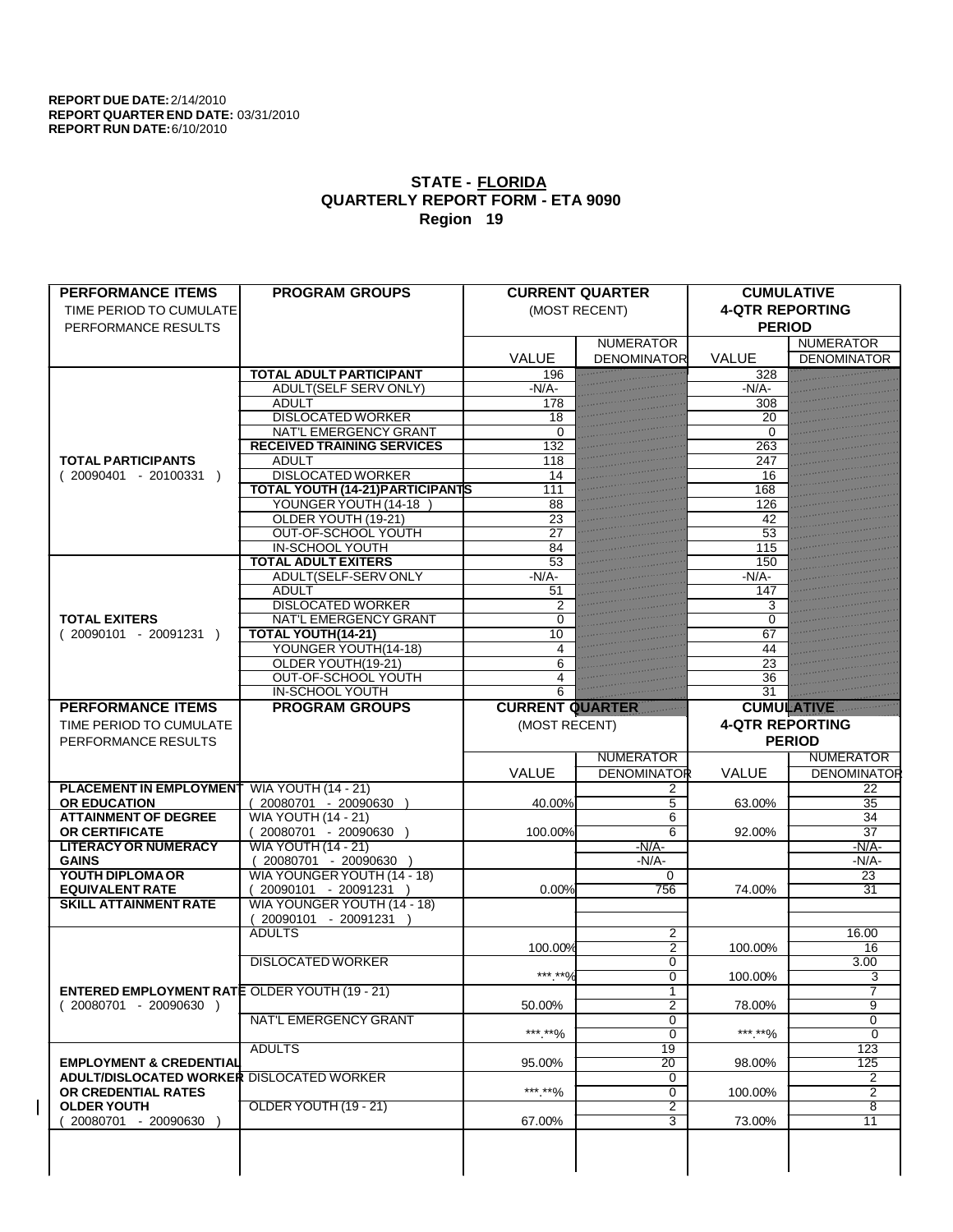|                            | <b>ADULTS</b>            |              | 30           |                | 132              |
|----------------------------|--------------------------|--------------|--------------|----------------|------------------|
|                            |                          | 100.00%      | 30           | 95.00%         | 139              |
|                            | <b>DISLOCATED WORKER</b> |              |              |                |                  |
| <b>RETENTION RATE</b>      |                          | $0.00\%$     |              | 67.00%         | 6                |
| - 20081231<br>20080101     | OLDER YOUTH (19 - 21)    |              |              |                | 10               |
|                            |                          | 100.00%      |              | 91.00%         | 11               |
|                            | YOUNGER YOUTH (14 - 18)  |              |              |                | 18               |
|                            |                          | 30.00%       | 10           | 56.00%         | 32               |
|                            | NAT'L EMERGENCY GRANT    |              |              |                |                  |
|                            |                          | *** **%      |              | ***.**%        | 0                |
|                            | <b>ADULTS</b>            |              | \$525,123.00 |                | \$2,055,050.34   |
|                            |                          | \$19,449.00  | 27           | \$17,715.95    | 116              |
| <b>SIX MONTHS EARNINGS</b> | <b>DISLOCATED WORKER</b> |              | \$4,004.00   |                | \$79,172.37      |
| <b>INCREASE</b>            |                          | \$4,004.00   |              | \$13,195.39    | 6                |
| - 20081231<br>20080101     | OLDER YOUTH (19 - 21)    |              | \$4.738.00   |                | (\$3,949,547.96) |
|                            |                          | \$4.738.00   |              | (\$493,693.50) | 8                |
|                            | NAT'L EMERGENCY GRANT    |              | \$0.00       |                | \$0.00           |
|                            |                          | $S*********$ |              | $S*********$   |                  |
|                            |                          |              |              |                |                  |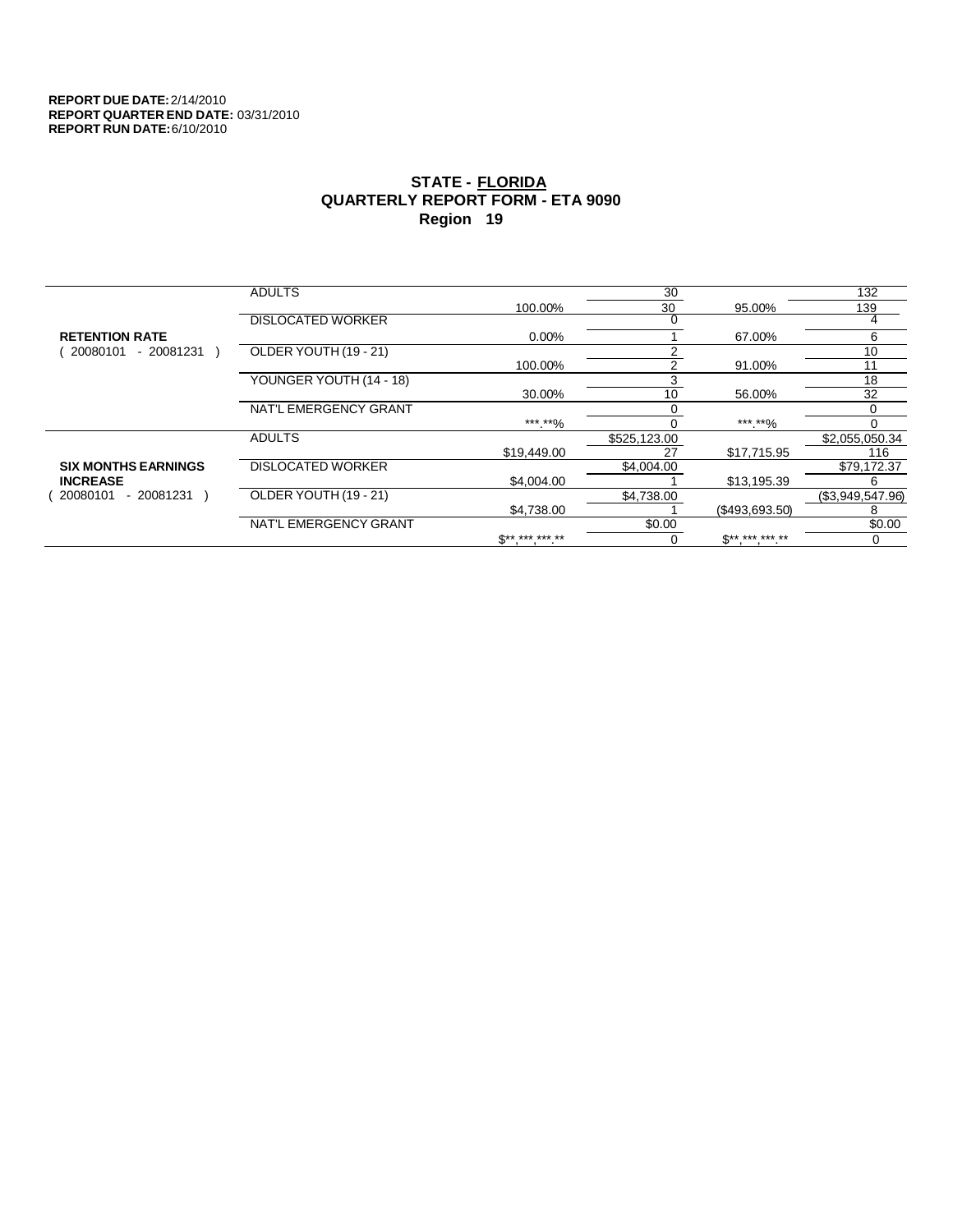|                                                                  | <b>PROGRAM GROUPS</b>                   |                        | <b>CURRENT QUARTER</b> | <b>CUMULATIVE</b>      |                     |
|------------------------------------------------------------------|-----------------------------------------|------------------------|------------------------|------------------------|---------------------|
| TIME PERIOD TO CUMULATE                                          |                                         |                        | (MOST RECENT)          | <b>4-QTR REPORTING</b> |                     |
| PERFORMANCE RESULTS                                              |                                         |                        |                        | <b>PERIOD</b>          |                     |
|                                                                  |                                         |                        | <b>NUMERATOR</b>       |                        | <b>NUMERATOR</b>    |
|                                                                  |                                         | <b>VALUE</b>           | <b>DENOMINATOR</b>     | <b>VALUE</b>           | <b>DENOMINATOR</b>  |
|                                                                  | <b>TOTAL ADULT PARTICIPANT</b>          | 1592                   |                        | 2051                   |                     |
|                                                                  | <b>ADULT(SELF SERV ONLY)</b>            | $-N/A$                 |                        | $-N/A$                 |                     |
|                                                                  | <b>ADULT</b>                            | 918                    |                        | 1319                   |                     |
|                                                                  | <b>DISLOCATED WORKER</b>                | 703                    |                        | 762                    |                     |
|                                                                  | <b>NAT'L EMERGENCY GRANT</b>            | 5                      |                        | 5                      |                     |
|                                                                  | <b>RECEIVED TRAINING SERVICES</b>       | 1283                   |                        | 1676                   |                     |
| <b>TOTAL PARTICIPANTS</b>                                        | <b>ADULT</b>                            | 773                    |                        | 1130                   |                     |
| $(20090401 - 20100331)$                                          | <b>DISLOCATED WORKER</b>                | 534                    |                        | 571                    |                     |
|                                                                  | <b>TOTAL YOUTH (14-21) PARTICIPANTS</b> | 327                    |                        | 519                    |                     |
|                                                                  | YOUNGER YOUTH (14-18                    | 186                    |                        | 348                    |                     |
|                                                                  | OLDER YOUTH (19-21)                     | 141                    |                        | 171                    |                     |
|                                                                  | <b>OUT-OF-SCHOOL YOUTH</b>              | 201                    |                        | 267                    |                     |
|                                                                  | <b>IN-SCHOOL YOUTH</b>                  | 126                    |                        | 252                    |                     |
|                                                                  | <b>TOTAL ADULT EXITERS</b>              | 169                    |                        | 501                    |                     |
|                                                                  | ADULT(SELF-SERV ONLY                    | $-N/A$ -               |                        | $-N/A$ -               |                     |
|                                                                  | <b>ADULT</b>                            | 142                    |                        | 432                    |                     |
|                                                                  | <b>DISLOCATED WORKER</b>                | 27                     |                        | 71                     |                     |
| <b>TOTAL EXITERS</b>                                             | <b>NAT'L EMERGENCY GRANT</b>            | 0                      |                        | 1                      |                     |
| $(20090101 - 20091231)$                                          | <b>TOTAL YOUTH(14-21)</b>               | 18                     |                        | $\overline{211}$       |                     |
|                                                                  | YOUNGER YOUTH(14-18)                    | 14                     |                        | 171                    |                     |
|                                                                  | OLDER YOUTH(19-21)                      | $\overline{4}$         |                        | 40                     |                     |
|                                                                  | OUT-OF-SCHOOL YOUTH                     | 17                     |                        | 82                     |                     |
|                                                                  | <b>IN-SCHOOL YOUTH</b>                  |                        |                        | 129                    |                     |
| <b>PERFORMANCE ITEMS</b>                                         | <b>PROGRAM GROUPS</b>                   | <b>CURRENT QUARTER</b> |                        | <b>CUMULATIVE</b>      |                     |
| TIME PERIOD TO CUMULATE                                          |                                         | (MOST RECENT)          |                        | <b>4-QTR REPORTING</b> |                     |
| PERFORMANCE RESULTS                                              |                                         |                        |                        |                        | <b>PERIOD</b>       |
|                                                                  |                                         |                        | <b>NUMERATOR</b>       |                        | <b>NUMERATOR</b>    |
|                                                                  |                                         |                        |                        |                        |                     |
|                                                                  |                                         |                        |                        |                        |                     |
|                                                                  |                                         | VALUE                  | <b>DENOMINATOR</b>     | <b>VALUE</b>           | <b>DENOMINATOR</b>  |
| <b>PLACEMENT IN EMPLOYMENT</b>                                   | <b>WIA YOUTH (14 - 21)</b>              |                        | 43                     |                        | 57                  |
| <b>OR EDUCATION</b>                                              | (20080701 - 20090630                    | 37.00%                 | 115                    | 37.00%                 | 154                 |
| <b>ATTAINMENT OF DEGREE</b>                                      | <b>WIA YOUTH (14 - 21)</b>              |                        | 80                     |                        | 115                 |
| <b>OR CERTIFICATE</b>                                            | $(20080701 - 20090630)$                 | 71.00%                 | 113                    | 74.00%                 | 155                 |
| <b>LITERACY OR NUMERACY</b>                                      | <b>WIA YOUTH (14 - 21)</b>              |                        | $-N/A$                 |                        | $-N/A$ -            |
| <b>GAINS</b>                                                     | 20080701 - 20090630                     |                        | -N/A-                  |                        | $-N/A$ -            |
| YOUTH DIPLOMA OR                                                 | WIA YOUNGER YOUTH (14 - 18)             |                        | 2                      |                        | 60                  |
| <b>EQUIVALENT RATE</b>                                           | 20090101 - 20091231 )                   | 0.00%                  | 3358                   | 55.00%                 | 110                 |
| <b>SKILL ATTAINMENT RATE</b>                                     | WIA YOUNGER YOUTH (14 - 18)             |                        |                        |                        |                     |
|                                                                  | 20090101 - 20091231                     |                        |                        |                        |                     |
|                                                                  | <b>ADULTS</b>                           |                        | 6                      |                        | 47.00               |
|                                                                  |                                         | 75.00%                 | $\overline{8}$         | 71.00%                 | 66                  |
|                                                                  | <b>DISLOCATED WORKER</b>                |                        | 9                      |                        | 58.00               |
|                                                                  |                                         | 75.00%                 | $\overline{12}$        | 73.00%                 | $\overline{80}$     |
| <b>ENTERED EMPLOYMENT RATE OLDER YOUTH (19 - 21)</b>             |                                         |                        | 10                     |                        | 14                  |
| $(20080701 - 20090630)$                                          |                                         | 43.00%                 | 23                     | 39.00%                 | 36                  |
|                                                                  | <b>NAT'L EMERGENCY GRANT</b>            |                        | 0                      |                        | 2<br>$\overline{2}$ |
|                                                                  |                                         | ***.**%                | $\overline{0}$         | 100.00%                |                     |
| <b>EMPLOYMENT &amp; CREDENTIAL</b>                               | <b>ADULTS</b>                           |                        | 48                     | 56.00%                 | 130                 |
|                                                                  |                                         | 47.00%                 | 103                    |                        | 231                 |
| ADULT/DISLOCATED WORKER DISLOCATED WORKER<br>OR CREDENTIAL RATES |                                         | 45.00%                 | 5                      | 48.00%                 | 26<br>54            |
|                                                                  |                                         |                        | $\overline{11}$<br>6   |                        | $\overline{11}$     |
| <b>OLDER YOUTH</b><br>20080701 - 20090630                        | OLDER YOUTH (19 - 21)                   | 25.00%                 | $\overline{24}$        | 27.00%                 | $\overline{41}$     |
|                                                                  |                                         |                        |                        |                        |                     |
|                                                                  |                                         |                        |                        |                        |                     |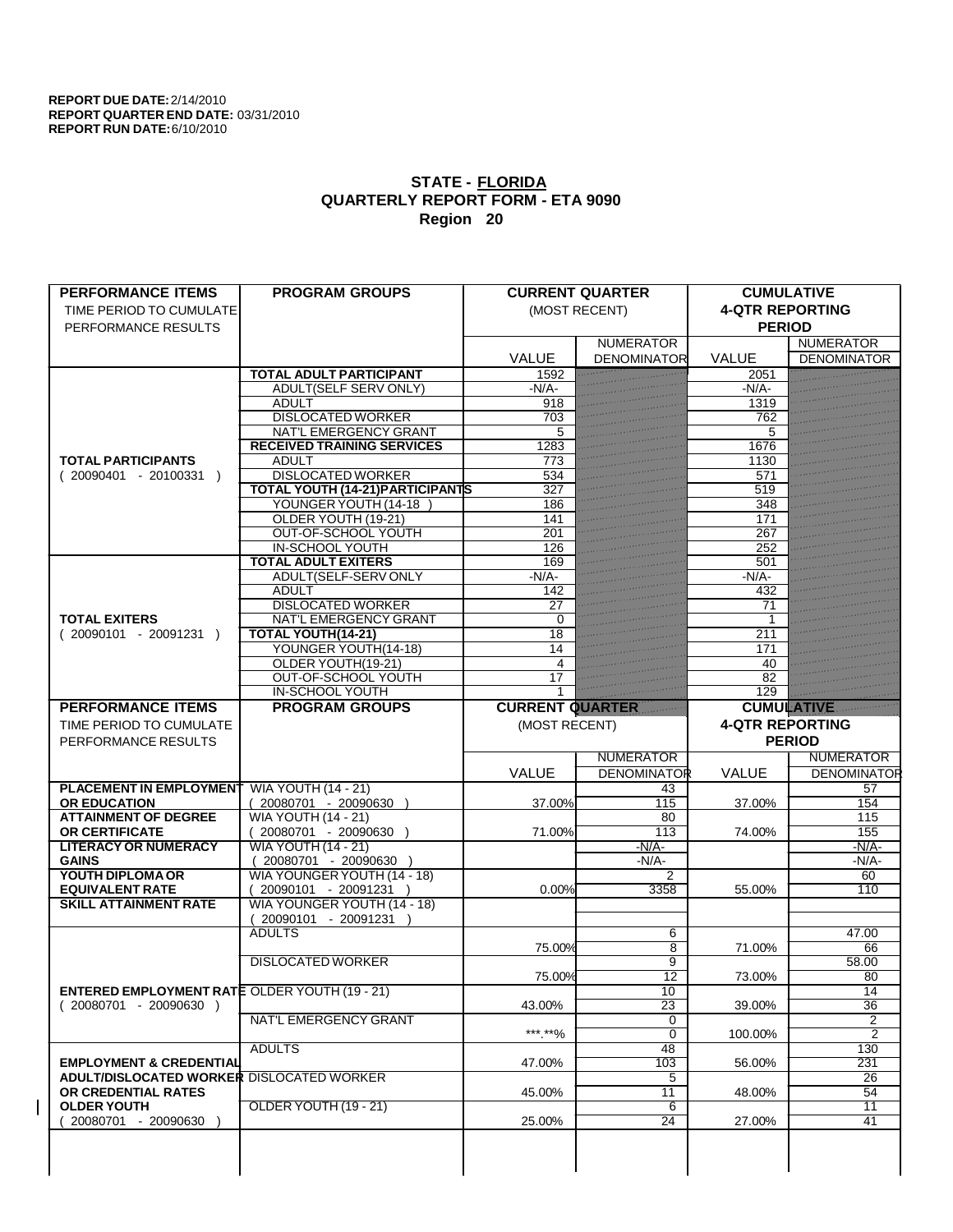|                            | <b>ADULTS</b>            |                | 42               |                | 174              |
|----------------------------|--------------------------|----------------|------------------|----------------|------------------|
|                            |                          | 82.00%         | 51               | 88.00%         | 198              |
|                            | <b>DISLOCATED WORKER</b> |                | $\overline{18}$  |                | 76               |
| <b>RETENTION RATE</b>      |                          | 69.00%         | 26               | 81.00%         | 94               |
| $-20081231$<br>20080101    | OLDER YOUTH (19 - 21)    |                |                  |                | 11               |
|                            |                          | 50.00%         | 2                | 55.00%         | 20               |
|                            | YOUNGER YOUTH (14 - 18)  |                | 5                |                | 29               |
|                            |                          | 83.00%         | 6                | 37.00%         | 79               |
|                            | NAT'L EMERGENCY GRANT    |                |                  |                |                  |
|                            |                          | ***.**%        |                  | *** **%        |                  |
|                            | <b>ADULTS</b>            |                | \$504,066.44     |                | \$2,847,392.67   |
|                            |                          | \$11,456.06    | 44               | \$18,136.26    | 157              |
| <b>SIX MONTHS EARNINGS</b> | <b>DISLOCATED WORKER</b> |                | \$308,232.35     |                | \$853,217.11     |
| <b>INCREASE</b>            |                          | \$8,111.38     | 38               | \$8,204.01     | 104              |
| - 20081231<br>20080101     | OLDER YOUTH (19 - 21)    |                | (\$1,002,027.99) |                | (\$9,979,317.90) |
|                            |                          | (\$501,014.00) |                  | (\$498,965.90) | 20               |
|                            | NAT'L EMERGENCY GRANT    |                | \$16,292.00      |                | \$16,292.00      |
|                            |                          | \$16,292.00    |                  | \$16,292.00    |                  |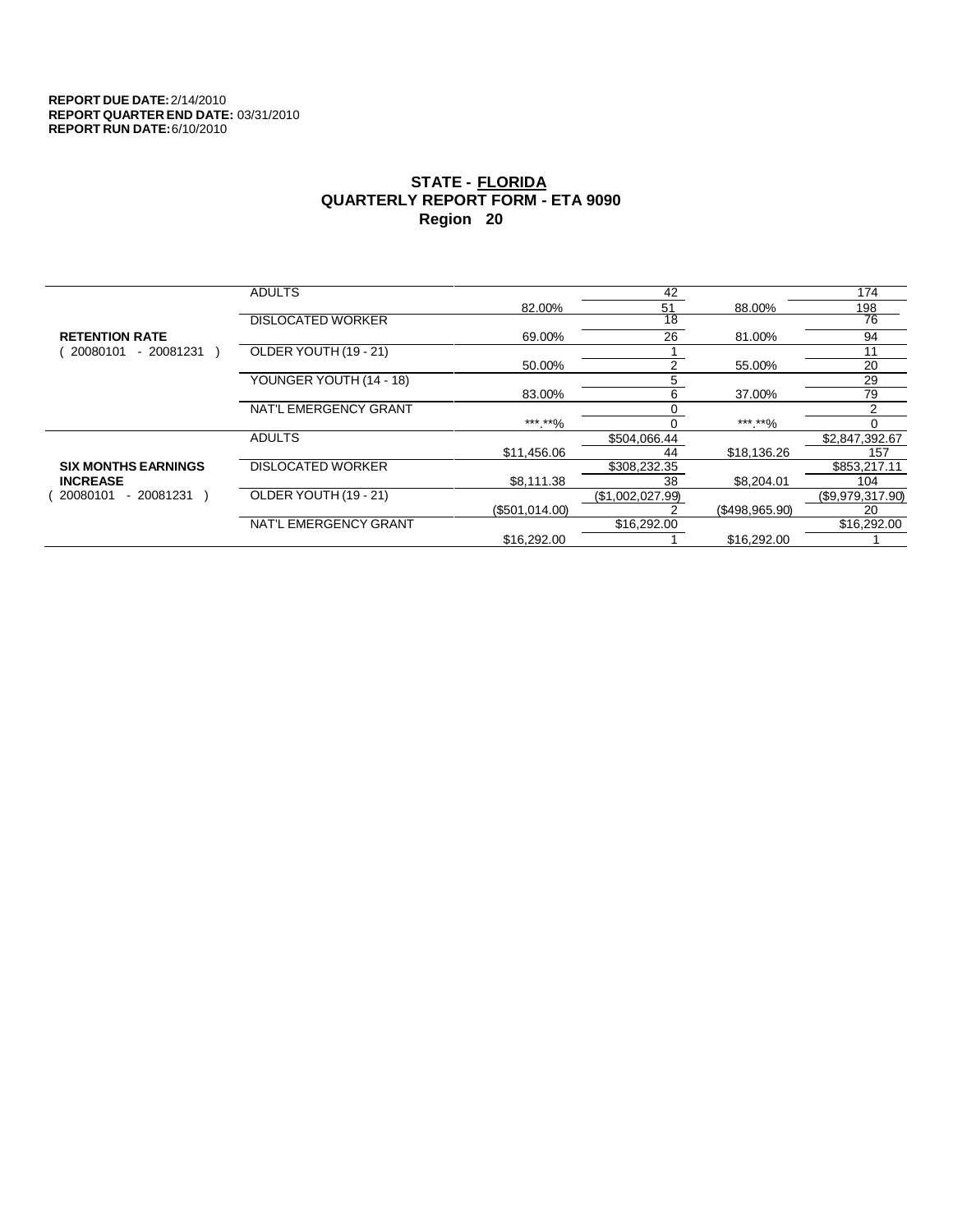| <b>PERFORMANCE ITEMS</b>                             | <b>PROGRAM GROUPS</b>                              |                        | <b>CURRENT QUARTER</b> | <b>CUMULATIVE</b>      |                    |
|------------------------------------------------------|----------------------------------------------------|------------------------|------------------------|------------------------|--------------------|
| TIME PERIOD TO CUMULATE                              |                                                    |                        | (MOST RECENT)          | <b>4-QTR REPORTING</b> |                    |
| PERFORMANCE RESULTS                                  |                                                    |                        |                        | <b>PERIOD</b>          |                    |
|                                                      |                                                    |                        | <b>NUMERATOR</b>       |                        | <b>NUMERATOR</b>   |
|                                                      |                                                    | <b>VALUE</b>           | <b>DENOMINATOR</b>     | <b>VALUE</b>           | <b>DENOMINATOR</b> |
|                                                      | <b>TOTAL ADULT PARTICIPANT</b>                     | 1326                   |                        | 2232                   |                    |
|                                                      | <b>ADULT(SELF SERV ONLY)</b>                       | $-N/A$                 |                        | $-N/A$ -               |                    |
|                                                      | <b>ADULT</b>                                       | 868                    |                        | 1728                   |                    |
|                                                      | <b>DISLOCATED WORKER</b>                           | 473                    |                        | 523                    |                    |
|                                                      | NAT'L EMERGENCY GRANT                              |                        |                        | 3                      |                    |
|                                                      | <b>RECEIVED TRAINING SERVICES</b>                  | 1113                   |                        | 1970                   |                    |
| <b>TOTAL PARTICIPANTS</b>                            | <b>ADULT</b>                                       | 768                    |                        | 1603                   |                    |
| $(20090401 - 20100331)$                              | <b>DISLOCATED WORKER</b>                           | 358                    |                        | 383                    |                    |
|                                                      | <b>TOTAL YOUTH (14-21) PARTICIPANTS</b>            | 222                    |                        | 394                    |                    |
|                                                      | YOUNGER YOUTH (14-18                               | 75                     |                        | 147                    |                    |
|                                                      | OLDER YOUTH (19-21)                                | 147                    |                        | 247                    |                    |
|                                                      | <b>OUT-OF-SCHOOL YOUTH</b>                         | 173                    |                        | 288                    |                    |
|                                                      | <b>IN-SCHOOL YOUTH</b>                             | 49                     |                        | 106                    |                    |
|                                                      | <b>TOTAL ADULT EXITERS</b>                         | 102                    |                        | 997                    |                    |
|                                                      | ADULT(SELF-SERV ONLY                               | $-N/A$                 |                        | $-N/A$                 |                    |
|                                                      | <b>ADULT</b>                                       | 86                     |                        | 940                    |                    |
|                                                      | <b>DISLOCATED WORKER</b>                           | 17                     |                        | 62                     |                    |
| <b>TOTAL EXITERS</b>                                 | NAT'L EMERGENCY GRANT                              | $\Omega$               |                        | 1                      |                    |
| $(20090101 - 20091231)$                              | <b>TOTAL YOUTH(14-21)</b>                          | 42                     |                        | 223                    |                    |
|                                                      | YOUNGER YOUTH(14-18)                               | 15                     |                        | 89                     |                    |
|                                                      | OLDER YOUTH(19-21)                                 | 27                     |                        | 134                    |                    |
|                                                      | OUT-OF-SCHOOL YOUTH                                | 32                     |                        | 159                    |                    |
|                                                      | IN-SCHOOL YOUTH                                    | $\overline{10}$        |                        | 64                     |                    |
| <b>PERFORMANCE ITEMS</b>                             | <b>PROGRAM GROUPS</b>                              | <b>CURRENT QUARTER</b> |                        | <b>CUMULATIVE</b>      |                    |
|                                                      |                                                    |                        |                        |                        |                    |
| TIME PERIOD TO CUMULATE                              |                                                    | (MOST RECENT)          |                        | <b>4-QTR REPORTING</b> |                    |
|                                                      |                                                    |                        |                        |                        |                    |
| PERFORMANCE RESULTS                                  |                                                    |                        |                        |                        | <b>PERIOD</b>      |
|                                                      |                                                    |                        | <b>NUMERATOR</b>       |                        | NUMERATOR          |
|                                                      |                                                    | VALUE                  | <b>DENOMINATOR</b>     | VALUE                  | <b>DENOMINATOR</b> |
| <b>PLACEMENT IN EMPLOYMENT</b>                       | <b>WIA YOUTH (14 - 21)</b>                         |                        | 21                     |                        | 101                |
| <b>OR EDUCATION</b>                                  | (20080701 - 20090630                               | 66.00%                 | 32                     | 57.00%                 | 178                |
| <b>ATTAINMENT OF DEGREE</b>                          | <b>WIA YOUTH (14 - 21)</b>                         |                        | 36                     |                        | 159                |
| <b>OR CERTIFICATE</b>                                | $(20080701 - 20090630)$                            | 86.00%                 | 42                     | 82.00%                 | 193                |
| <b>LITERACY OR NUMERACY</b>                          | <b>WIA YOUTH (14 - 21)</b>                         |                        | $-N/A$                 |                        | $-N/A$ -           |
| <b>GAINS</b>                                         | $(20080701 - 20090630)$                            |                        | $-N/A$ -               |                        | $-N/A$ -           |
| YOUTH DIPLOMA OR                                     | WIA YOUNGER YOUTH (14 - 18)                        |                        | 6                      |                        | 40                 |
| <b>EQUIVALENT RATE</b>                               | 20090101 - 20091231 )                              | 0.00%                  | 3898                   | 65.00%                 | $\overline{62}$    |
| <b>SKILL ATTAINMENT RATE</b>                         |                                                    |                        |                        |                        |                    |
|                                                      | WIA YOUNGER YOUTH (14 - 18)<br>20090101 - 20091231 |                        |                        |                        |                    |
|                                                      | <b>ADULTS</b>                                      |                        | 18                     |                        | 56.00              |
|                                                      |                                                    | 95.00%                 | 19                     | 89.00%                 | 63                 |
|                                                      | <b>DISLOCATED WORKER</b>                           |                        | 14                     |                        | 45.00              |
|                                                      |                                                    |                        |                        |                        |                    |
| <b>ENTERED EMPLOYMENT RATE OLDER YOUTH (19 - 21)</b> |                                                    | 88.00%                 | 16<br>10               | 87.00%                 | 52<br>41           |
| $(20080701 - 20090630)$                              |                                                    | 67.00%                 | 15                     | 73.00%                 | 56                 |
|                                                      | NAT'L EMERGENCY GRANT                              |                        | 0                      |                        | 0                  |
|                                                      |                                                    | ***.**%                | 0                      | $0.00\%$               | $\mathbf{1}$       |
|                                                      | <b>ADULTS</b>                                      |                        | 399                    |                        | 631                |
| <b>EMPLOYMENT &amp; CREDENTIAL</b>                   |                                                    | 97.00%                 | 411                    | 95.00%                 | 662                |
| <b>ADULT/DISLOCATED WORKER DISLOCATED WORKER</b>     |                                                    |                        | 5                      |                        | 22                 |
| OR CREDENTIAL RATES                                  |                                                    | 63.00%                 | 8                      | 73.00%                 | 30                 |
| <b>OLDER YOUTH</b>                                   | OLDER YOUTH (19 - 21)                              |                        | 14                     |                        | 54                 |
| 20080701 - 20090630                                  |                                                    | 56.00%                 | $\overline{25}$        | 63.00%                 | 86                 |
|                                                      |                                                    |                        |                        |                        |                    |
|                                                      |                                                    |                        |                        |                        |                    |
|                                                      |                                                    |                        |                        |                        |                    |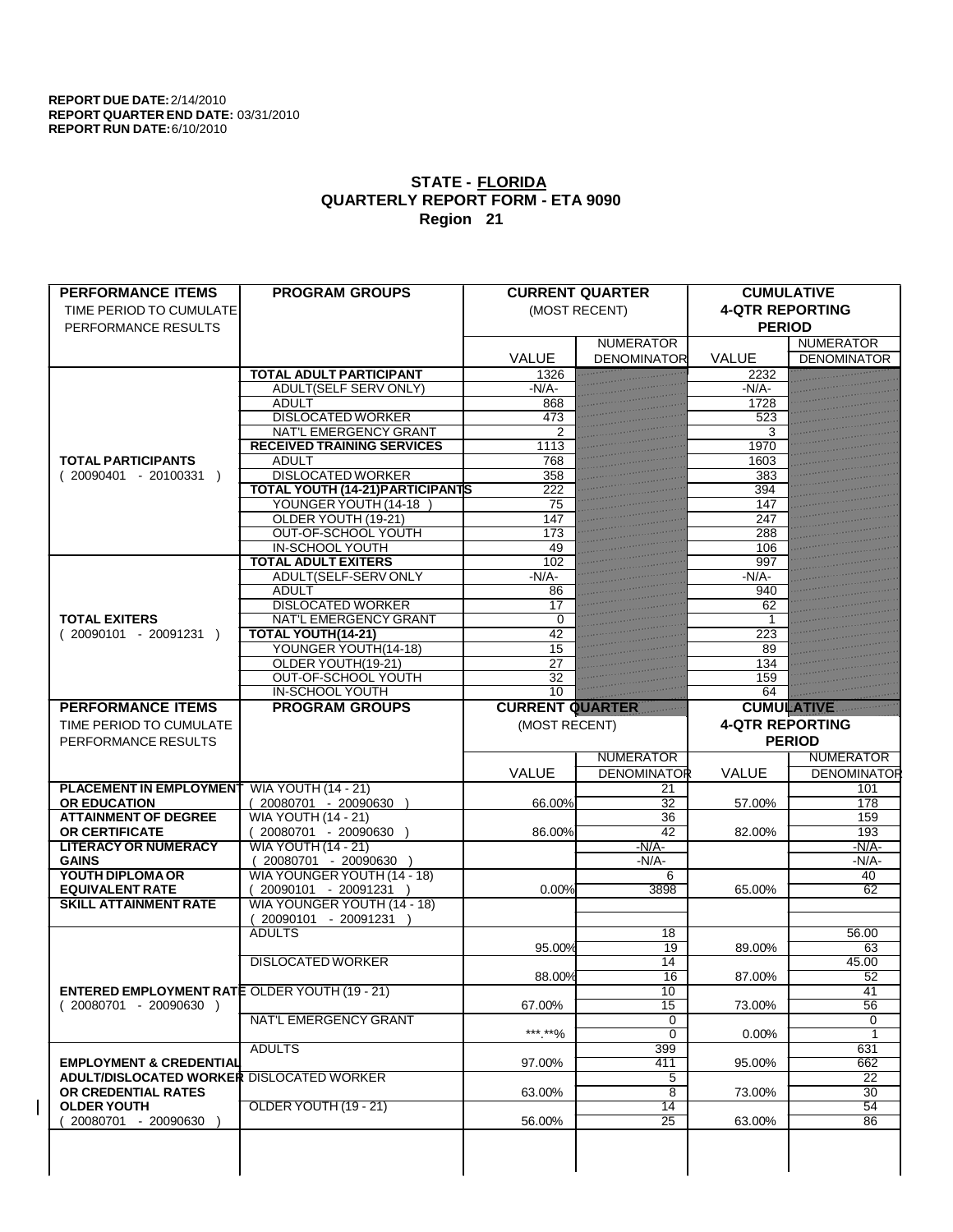|                            | <b>ADULTS</b>            |                | 42               |                 | 549               |
|----------------------------|--------------------------|----------------|------------------|-----------------|-------------------|
|                            |                          | 95.00%         | 44               | 91.00%          | 602               |
|                            | <b>DISLOCATED WORKER</b> |                |                  |                 | 51                |
| <b>RETENTION RATE</b>      |                          | 78.00%         | 9                | 86.00%          | 59                |
| 20080101<br>$-20081231$    | OLDER YOUTH (19 - 21)    |                | 9                |                 | 36                |
|                            |                          | 75.00%         | 12               | 71.00%          | 51                |
|                            | YOUNGER YOUTH (14 - 18)  |                | 11               |                 | 57                |
|                            |                          | 65.00%         | 17               | 61.00%          | 93                |
|                            | NAT'L EMERGENCY GRANT    |                |                  |                 |                   |
|                            |                          | ***.**%        |                  | ***.**%         |                   |
|                            | <b>ADULTS</b>            |                | \$532,487.80     |                 | \$11,168,738.97   |
|                            |                          | \$13,312.20    | 40               | \$20.418.17     | 547               |
| <b>SIX MONTHS EARNINGS</b> | <b>DISLOCATED WORKER</b> |                | \$45,219.12      |                 | \$730,635.88      |
| <b>INCREASE</b>            |                          | \$6,459.87     |                  | \$12,818.17     | 57                |
| 20080101<br>- 20081231     | OLDER YOUTH (19 - 21)    |                | (\$3,996,385.68) |                 | (\$38,916,699.62) |
|                            |                          | (\$399.638.57) | 10               | (\$864, 815.55) | 45                |
|                            | NAT'L EMERGENCY GRANT    |                | \$0.00           |                 | \$20,566.94       |
|                            |                          | $S*********$   | 0                | \$6.855.65      | 3                 |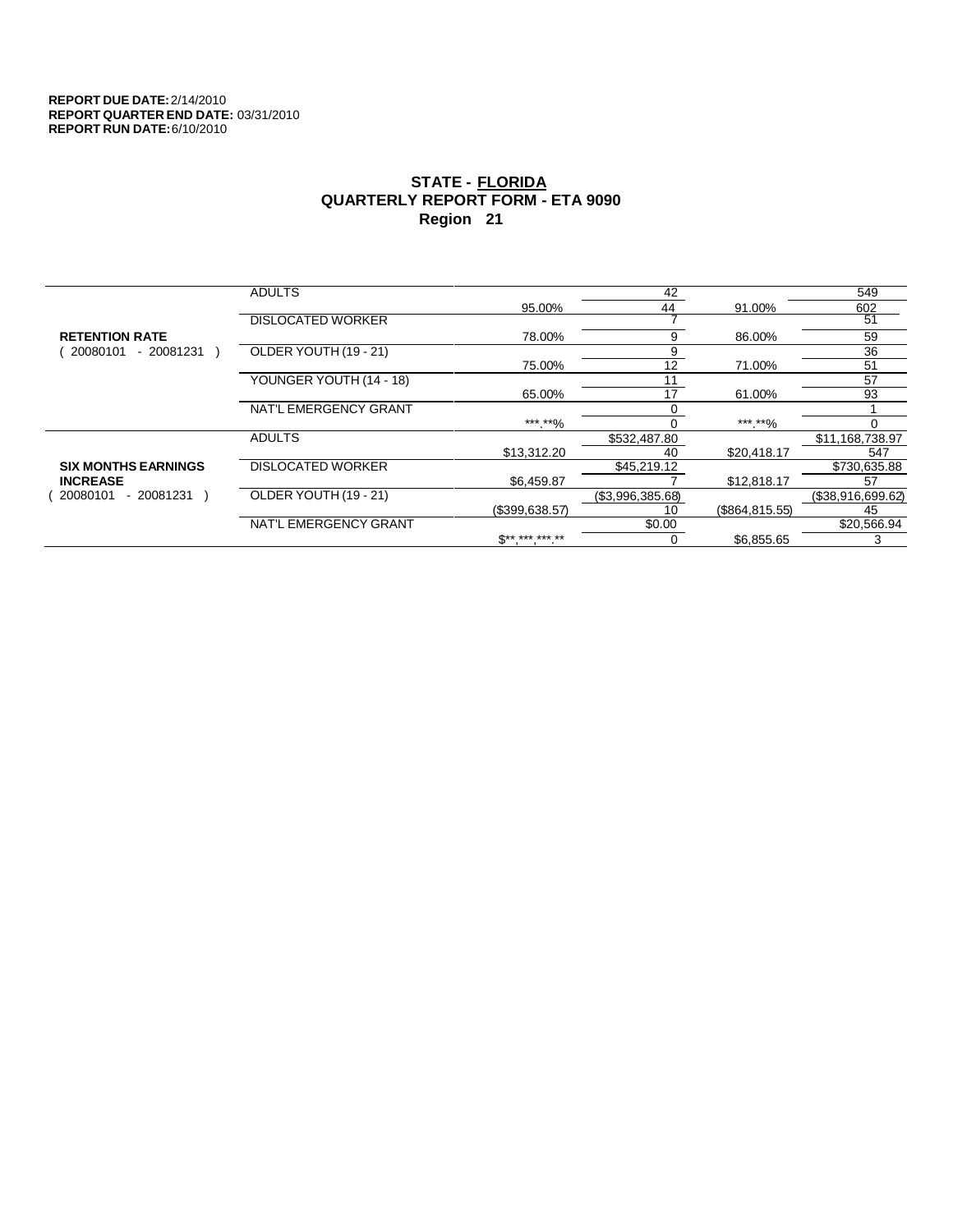|                                                      | <b>PROGRAM GROUPS</b>                                |                        | <b>CURRENT QUARTER</b> | <b>CUMULATIVE</b>      |                    |
|------------------------------------------------------|------------------------------------------------------|------------------------|------------------------|------------------------|--------------------|
| TIME PERIOD TO CUMULATE                              |                                                      |                        | (MOST RECENT)          | <b>4-QTR REPORTING</b> |                    |
| PERFORMANCE RESULTS                                  |                                                      |                        |                        | <b>PERIOD</b>          |                    |
|                                                      |                                                      |                        | <b>NUMERATOR</b>       |                        | <b>NUMERATOR</b>   |
|                                                      |                                                      | <b>VALUE</b>           | <b>DENOMINATOR</b>     | <b>VALUE</b>           | <b>DENOMINATOR</b> |
|                                                      | <b>TOTAL ADULT PARTICIPANT</b>                       | 2377                   |                        | 3127                   |                    |
|                                                      | <b>ADULT(SELF SERV ONLY)</b>                         | $-N/A$                 |                        | $-N/A$                 |                    |
|                                                      | <b>ADULT</b>                                         | 1147                   |                        | 1646                   |                    |
|                                                      | <b>DISLOCATED WORKER</b>                             | 1266                   |                        | 1529                   |                    |
|                                                      | <b>NAT'L EMERGENCY GRANT</b>                         | $\Omega$               |                        |                        |                    |
|                                                      | <b>RECEIVED TRAINING SERVICES</b>                    | 1834                   |                        | 2364                   |                    |
| <b>TOTAL PARTICIPANTS</b>                            | <b>ADULT</b>                                         | 836                    |                        | 1229                   |                    |
| $(20090401 - 20100331)$                              | <b>DISLOCATED WORKER</b>                             | 1026                   |                        | 1169                   |                    |
|                                                      | <b>TOTAL YOUTH (14-21) PARTICIPANTS</b>              | 574                    |                        | 925                    |                    |
|                                                      | YOUNGER YOUTH (14-18                                 | 372                    |                        | 601                    |                    |
|                                                      | OLDER YOUTH (19-21)                                  | 202                    |                        | 324                    |                    |
|                                                      | <b>OUT-OF-SCHOOL YOUTH</b>                           | 239                    |                        | 369                    |                    |
|                                                      | <b>IN-SCHOOL YOUTH</b><br><b>TOTAL ADULT EXITERS</b> | 335                    |                        | 556                    |                    |
|                                                      | ADULT(SELF-SERV ONLY                                 | 152<br>$-N/A$ -        |                        | 905<br>$-N/A$          |                    |
|                                                      | <b>ADULT</b>                                         | 68                     |                        | 581                    |                    |
|                                                      | <b>DISLOCATED WORKER</b>                             | 91                     |                        | 337                    |                    |
| <b>TOTAL EXITERS</b>                                 | <b>NAT'L EMERGENCY GRANT</b>                         | $\Omega$               |                        | 1                      |                    |
| $(20090101 - 20091231)$                              | <b>TOTAL YOUTH(14-21)</b>                            | 66                     |                        | 386                    |                    |
|                                                      | YOUNGER YOUTH(14-18)                                 | 26                     |                        | 235                    |                    |
|                                                      | OLDER YOUTH(19-21)                                   | 40                     |                        | 151                    |                    |
|                                                      | OUT-OF-SCHOOL YOUTH                                  | 57                     |                        | 162                    |                    |
|                                                      | <b>IN-SCHOOL YOUTH</b>                               | $\overline{9}$         |                        | 224                    |                    |
| <b>PERFORMANCE ITEMS</b>                             | <b>PROGRAM GROUPS</b>                                | <b>CURRENT QUARTER</b> |                        | <b>CUMULATIVE</b>      |                    |
| TIME PERIOD TO CUMULATE                              |                                                      | (MOST RECENT)          |                        | <b>4-QTR REPORTING</b> |                    |
| PERFORMANCE RESULTS                                  |                                                      |                        |                        |                        | <b>PERIOD</b>      |
|                                                      |                                                      |                        | <b>NUMERATOR</b>       |                        | <b>NUMERATOR</b>   |
|                                                      |                                                      | VALUE                  | <b>DENOMINATOR</b>     | <b>VALUE</b>           | <b>DENOMINATOR</b> |
| <b>PLACEMENT IN EMPLOYMENT</b>                       | <b>WIA YOUTH (14 - 21)</b>                           |                        | 155                    |                        |                    |
|                                                      |                                                      |                        |                        |                        |                    |
|                                                      |                                                      |                        |                        |                        | 282                |
| <b>OR EDUCATION</b>                                  | (20080701 - 20090630                                 | 77.00%                 | 202                    | 81.00%                 | 350                |
| <b>ATTAINMENT OF DEGREE</b>                          | <b>WIA YOUTH (14 - 21)</b>                           |                        | 62                     |                        | 113                |
| <b>OR CERTIFICATE</b>                                | $(20080701 - 20090630)$                              | 31.00%                 | 200                    | 33.00%                 | 339                |
| <b>LITERACY OR NUMERACY</b>                          | <b>WIA YOUTH (14 - 21)</b>                           |                        | $-N/A$                 |                        | $-N/A$ -           |
| <b>GAINS</b><br>YOUTH DIPLOMA OR                     | 20080701 - 20090630                                  |                        | $-N/A$ -<br>6          |                        | $-N/A$ -<br>62     |
| <b>EQUIVALENT RATE</b>                               | WIA YOUNGER YOUTH (14 - 18)                          | 0.00%                  | 6330                   | 34.00%                 | 185                |
| <b>SKILL ATTAINMENT RATE</b>                         | 20090101 - 20091231 )                                |                        |                        |                        |                    |
|                                                      | WIA YOUNGER YOUTH (14 - 18)<br>20090101 - 20091231   |                        |                        |                        |                    |
|                                                      | <b>ADULTS</b>                                        |                        | 66                     |                        | 198.00             |
|                                                      |                                                      | 85.00%                 | 78                     | 90.00%                 | 219                |
|                                                      | <b>DISLOCATED WORKER</b>                             |                        | 83                     |                        | 310.00             |
|                                                      |                                                      | 86.00%                 | 96                     | 94.00%                 | 330                |
| <b>ENTERED EMPLOYMENT RATE OLDER YOUTH (19 - 21)</b> |                                                      |                        | 28                     |                        | 98                 |
| $(20080701 - 20090630)$                              |                                                      | 82.00%                 | 34                     | 86.00%                 | 114                |
|                                                      | <b>NAT'L EMERGENCY GRANT</b>                         |                        |                        |                        |                    |
|                                                      |                                                      | 100.00%                | 1                      | 50.00%                 | $\overline{2}$     |
|                                                      | <b>ADULTS</b>                                        |                        | 261                    |                        | 372                |
| <b>EMPLOYMENT &amp; CREDENTIAL</b>                   |                                                      | 94.00%                 | $\overline{279}$       | 90.00%                 | 415                |
| <b>ADULT/DISLOCATED WORKER DISLOCATED WORKER</b>     |                                                      |                        | 29                     |                        | 87                 |
| OR CREDENTIAL RATES                                  |                                                      | 71.00%                 | 41                     | 78.00%                 | 112                |
| <b>OLDER YOUTH</b>                                   | OLDER YOUTH (19 - 21)                                |                        | $\overline{18}$        |                        | 50                 |
| 20080701 - 20090630                                  |                                                      | 44.00%                 | 41                     | 36.00%                 | 140                |
|                                                      |                                                      |                        |                        |                        |                    |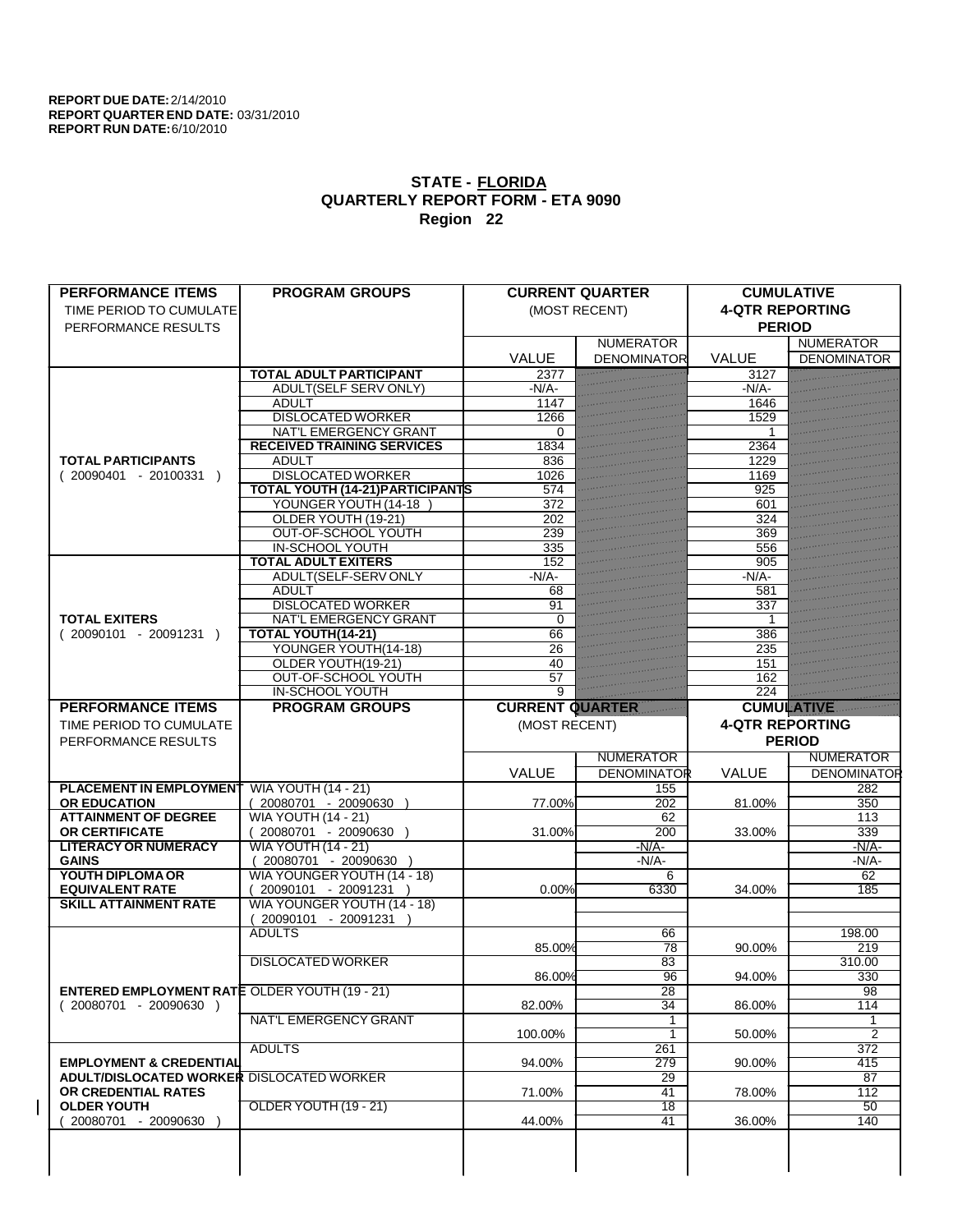|                            | <b>ADULTS</b>            |                               | 60                |                | 462               |
|----------------------------|--------------------------|-------------------------------|-------------------|----------------|-------------------|
|                            |                          | 83.00%                        | 72                | 87.00%         | 534               |
|                            | <b>DISLOCATED WORKER</b> |                               | $\overline{82}$   |                | 406               |
| <b>RETENTION RATE</b>      |                          | 88.00%                        | 93                | 87.00%         | 469               |
| 20080101<br>$-20081231$    | OLDER YOUTH (19 - 21)    |                               | 28                |                | 82                |
|                            |                          | 68.00%                        | 41                | 71.00%         | 116               |
|                            | YOUNGER YOUTH (14 - 18)  |                               | 12                |                | 247               |
|                            |                          | 71.00%                        | 17                | 84.00%         | 295               |
|                            | NAT'L EMERGENCY GRANT    |                               |                   |                |                   |
|                            |                          | *** **%                       | $\Omega$          | *** **%        | 0                 |
|                            | <b>ADULTS</b>            |                               | \$910,260.56      |                | \$7,000,457.91    |
|                            |                          | \$15,171.01                   | 60                | \$16,280.13    | 430               |
| <b>SIX MONTHS EARNINGS</b> | <b>DISLOCATED WORKER</b> |                               | \$1,644,168.41    |                | \$7,648,396.93    |
| <b>INCREASE</b>            |                          | \$20.812.26                   | 79                | \$15,737.44    | 486               |
| - 20081231<br>20080101     | OLDER YOUTH (19 - 21)    |                               | (\$25,953,433.62) |                | (\$56,795,271.04) |
|                            |                          | (\$837,207.54)                | 31                | (\$709,940.89) | 80                |
|                            | NAT'L EMERGENCY GRANT    |                               | \$0.00            |                | \$0.00            |
|                            |                          | $\mathbb{S}^{***}$ *** *** ** | 0                 | $S*********$   | 0                 |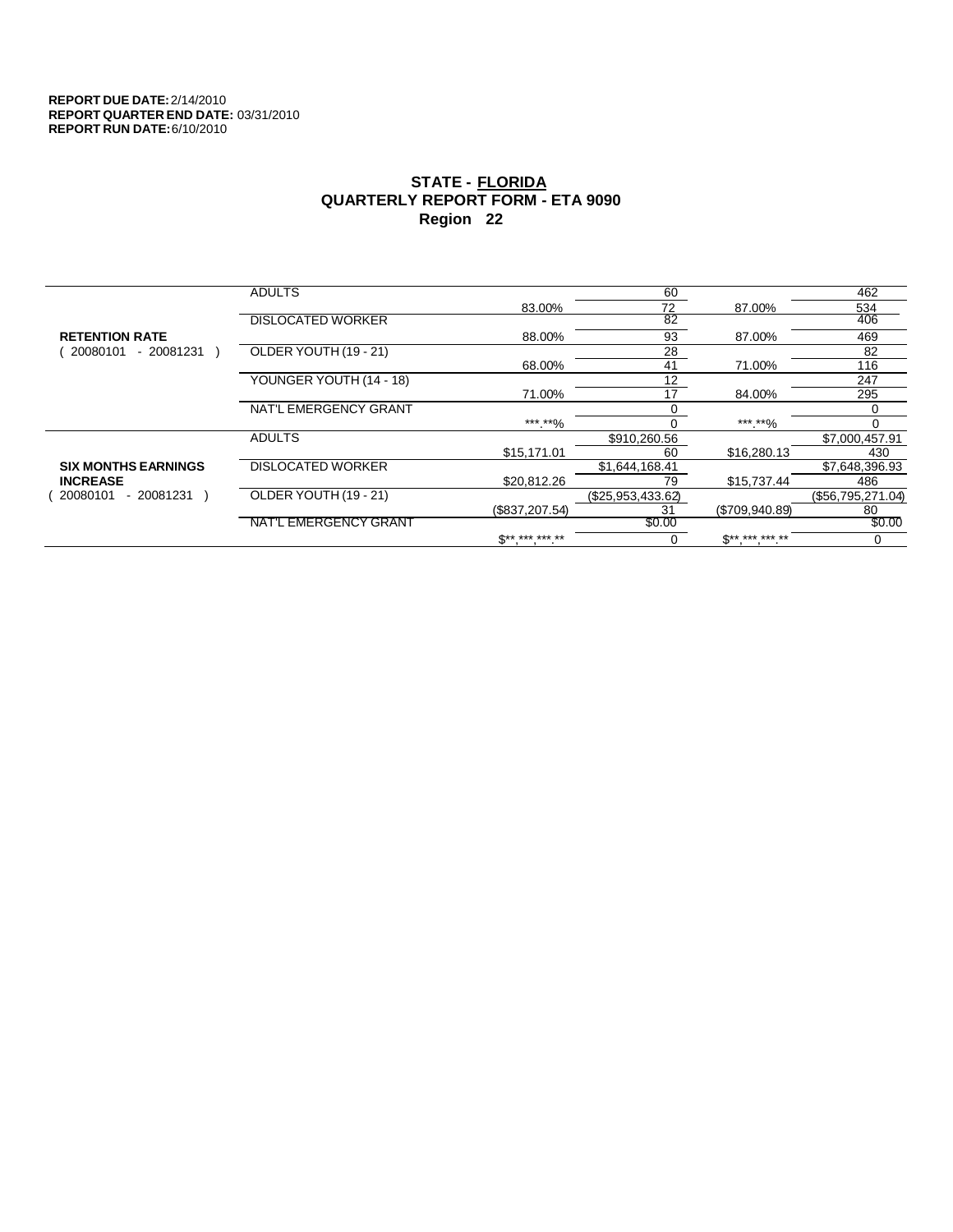| <b>PERFORMANCE ITEMS</b>                                                        | <b>PROGRAM GROUPS</b>                             |                        | <b>CURRENT QUARTER</b>   |                        | <b>CUMULATIVE</b>         |
|---------------------------------------------------------------------------------|---------------------------------------------------|------------------------|--------------------------|------------------------|---------------------------|
| TIME PERIOD TO CUMULATE                                                         |                                                   |                        | (MOST RECENT)            | <b>4-QTR REPORTING</b> |                           |
| PERFORMANCE RESULTS                                                             |                                                   |                        |                          | <b>PERIOD</b>          |                           |
|                                                                                 |                                                   |                        | <b>NUMERATOR</b>         | <b>VALUE</b>           | <b>NUMERATOR</b>          |
|                                                                                 | <b>TOTAL ADULT PARTICIPANT</b>                    | VALUE<br>6015          | <b>DENOMINATOR</b>       | 8136                   | <b>DENOMINATOR</b>        |
|                                                                                 | ADULT(SELF SERV ONLY)                             | $-N/A$                 |                          | -N/A-                  |                           |
|                                                                                 | <b>ADULT</b>                                      | 3757                   |                          | 5601                   |                           |
|                                                                                 | <b>DISLOCATED WORKER</b>                          | 2389                   |                          | 2679                   |                           |
|                                                                                 | <b>NAT'L EMERGENCY GRANT</b>                      | 42                     |                          | 49                     |                           |
|                                                                                 | <b>RECEIVED TRAINING SERVICES</b>                 | 4684                   |                          | 5309                   |                           |
| <b>TOTAL PARTICIPANTS</b>                                                       | <b>ADULT</b>                                      | 2827                   |                          | 3281                   |                           |
| $(20090401 - 20100331)$                                                         | <b>DISLOCATED WORKER</b>                          | 1973                   |                          | 2157                   |                           |
|                                                                                 | <b>TOTAL YOUTH (14-21) PARTICIPANTS</b>           | 3122                   |                          | 3647                   |                           |
|                                                                                 | YOUNGER YOUTH (14-18                              | 2339                   |                          | 2703                   |                           |
|                                                                                 | OLDER YOUTH (19-21)                               | 783                    |                          | 944                    |                           |
|                                                                                 | OUT-OF-SCHOOL YOUTH                               | 1424                   |                          | 1701                   |                           |
|                                                                                 | <b>IN-SCHOOL YOUTH</b>                            | 1698                   |                          | 1946                   |                           |
|                                                                                 | <b>TOTAL ADULT EXITERS</b>                        | 642                    |                          | 2796                   |                           |
|                                                                                 | ADULT(SELF-SERV ONLY                              | $-N/A$                 |                          | $-N/A$ -               |                           |
|                                                                                 | <b>ADULT</b><br><b>DISLOCATED WORKER</b>          | 565                    |                          | 2452<br>365            |                           |
| <b>TOTAL EXITERS</b>                                                            | NAT'L EMERGENCY GRANT                             | 78                     |                          | 8                      |                           |
| $(20090101 - 20091231)$                                                         | <b>TOTAL YOUTH(14-21)</b>                         | 127                    |                          | 849                    |                           |
|                                                                                 | YOUNGER YOUTH(14-18)                              | 93                     |                          | 567                    |                           |
|                                                                                 | OLDER YOUTH(19-21)                                | 34                     |                          | 282                    |                           |
|                                                                                 | OUT-OF-SCHOOL YOUTH                               | 69                     |                          | 461                    |                           |
|                                                                                 | <b>IN-SCHOOL YOUTH</b>                            | 58                     |                          | 388                    |                           |
| <b>PERFORMANCE ITEMS</b>                                                        | <b>PROGRAM GROUPS</b>                             | <b>CURRENT QUARTER</b> |                          | <b>CUMULATIVE</b>      |                           |
| TIME PERIOD TO CUMULATE                                                         |                                                   | (MOST RECENT)          |                          | <b>4-QTR REPORTING</b> |                           |
|                                                                                 |                                                   |                        |                          |                        |                           |
|                                                                                 |                                                   |                        |                          |                        |                           |
| PERFORMANCE RESULTS                                                             |                                                   |                        |                          |                        | <b>PERIOD</b>             |
|                                                                                 |                                                   |                        | <b>NUMERATOR</b>         |                        | <b>NUMERATOR</b>          |
| <b>PLACEMENT IN EMPLOYMENT</b>                                                  |                                                   | <b>VALUE</b>           | <b>DENOMINATOR</b><br>96 | <b>VALUE</b>           | <b>DENOMINATOR</b><br>515 |
| <b>OR EDUCATION</b>                                                             | <b>WIA YOUTH (14 - 21)</b>                        | 85.00%                 | 113                      | 78.00%                 | 663                       |
| <b>ATTAINMENT OF DEGREE</b>                                                     | 20080701 - 20090630<br><b>WIA YOUTH (14 - 21)</b> |                        | 72                       |                        | 432                       |
| OR CERTIFICATE                                                                  | 20080701 - 20090630 )                             | 55.00%                 | 131                      | 58.00%                 | 746                       |
| <b>LITERACY OR NUMERACY</b>                                                     | <b>WIA YOUTH (14 - 21)</b>                        |                        | $-N/A$ -                 |                        | $-N/A$ -                  |
| <b>GAINS</b>                                                                    | 20080701 - 20090630                               |                        | -N/A-                    |                        | $-N/A$                    |
| YOUTH DIPLOMA OR                                                                | WIA YOUNGER YOUTH (14 - 18)                       |                        | 50                       |                        | 248                       |
| <b>EQUIVALENT RATE</b>                                                          | 20090101 - 20091231 )                             | 0.00%                  | 18187                    | 72.00%                 | 345                       |
| <b>SKILL ATTAINMENT RATE</b>                                                    | WIA YOUNGER YOUTH (14 - 18)                       |                        |                          |                        |                           |
|                                                                                 | (20090101 - 20091231                              |                        |                          |                        |                           |
|                                                                                 | <b>ADULTS</b>                                     |                        | 515                      |                        | 2086.00                   |
|                                                                                 |                                                   | 87.00%                 | 590                      | 90.00%                 | 2318                      |
|                                                                                 | <b>DISLOCATED WORKER</b>                          |                        | 96                       |                        | 328.00                    |
|                                                                                 |                                                   | 86.00%                 | $\overline{111}$         | 89.00%                 | 370                       |
| <b>ENTERED EMPLOYMENT RATE OLDER YOUTH (19 - 21)</b><br>$(20080701 - 20090630)$ |                                                   | 82.00%                 | 27<br>33                 | 75.00%                 | 154<br>206                |
|                                                                                 | <b>NAT'L EMERGENCY GRANT</b>                      |                        | 2                        |                        | 8                         |
|                                                                                 |                                                   | 40.00%                 | $\overline{5}$           | 57.00%                 | 14                        |
|                                                                                 | <b>ADULTS</b>                                     |                        | 162                      |                        | 762                       |
| <b>EMPLOYMENT &amp; CREDENTIAL</b>                                              |                                                   | 80.00%                 | 203                      | 82.00%                 | 930                       |
| <b>ADULT/DISLOCATED WORKER DISLOCATED WORKER</b>                                |                                                   |                        | 46                       |                        | 170                       |
| OR CREDENTIAL RATES                                                             |                                                   | 63.00%                 | 73                       | 68.00%                 | 249                       |
| <b>OLDER YOUTH</b>                                                              | OLDER YOUTH (19 - 21)                             |                        | $\overline{19}$          |                        | 117                       |
| 20080701 - 20090630                                                             |                                                   | 36.00%                 | 53                       | 40.00%                 | 294                       |
|                                                                                 |                                                   |                        |                          |                        |                           |
|                                                                                 |                                                   |                        |                          |                        |                           |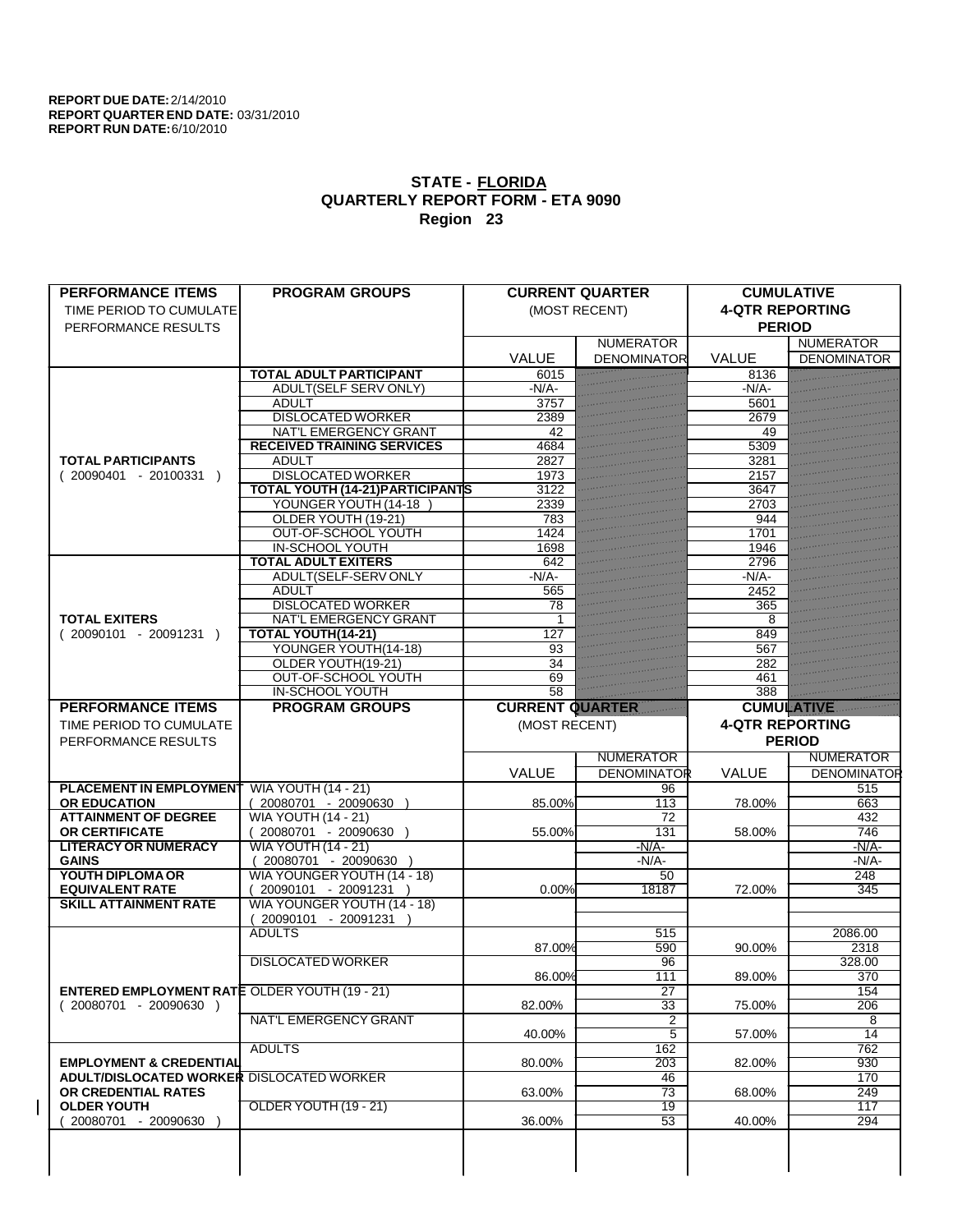|                            | <b>ADULTS</b>            |                  | 543               |                  | 2459                 |
|----------------------------|--------------------------|------------------|-------------------|------------------|----------------------|
|                            |                          | 83.00%           | 652               | 86.00%           | 2874                 |
|                            | <b>DISLOCATED WORKER</b> |                  | 70                |                  | 387                  |
| <b>RETENTION RATE</b>      |                          | 89.00%           | 79                | 91.00%           | 427                  |
| - 20081231<br>20080101     | OLDER YOUTH (19 - 21)    |                  | 60                |                  | 115                  |
|                            |                          | 83.00%           | 72                | 81.00%           | 142                  |
|                            | YOUNGER YOUTH (14 - 18)  |                  | 113               |                  | 213                  |
|                            |                          | 74.00%           | 153               | 76.00%           | 279                  |
|                            | NAT'L EMERGENCY GRANT    |                  |                   |                  | 11                   |
|                            |                          | ***.**%          |                   | ***.**%          |                      |
|                            | <b>ADULTS</b>            |                  | \$4,932,588.59    |                  | \$27,063,118.38      |
|                            |                          | \$12,583.13      | 392               | \$13,899.91      | 1947                 |
| <b>SIX MONTHS EARNINGS</b> | <b>DISLOCATED WORKER</b> |                  | \$960,121.70      |                  | \$5,087,652.36       |
| <b>INCREASE</b>            |                          | \$12,001.52      | 80                | \$12,056.05      | 422                  |
| - 20081231<br>20080101     | OLDER YOUTH (19 - 21)    |                  | (\$70,529,609.29) |                  | (\$141, 123, 381.19) |
|                            |                          | (\$1,052,680.74) | 67                | (\$1,053,159.56) | 134                  |
|                            | NAT'L EMERGENCY GRANT    |                  | \$49.074.00       |                  | \$103,486.00         |
|                            |                          | \$9.814.80       | 5                 | \$7,391.86       | 14                   |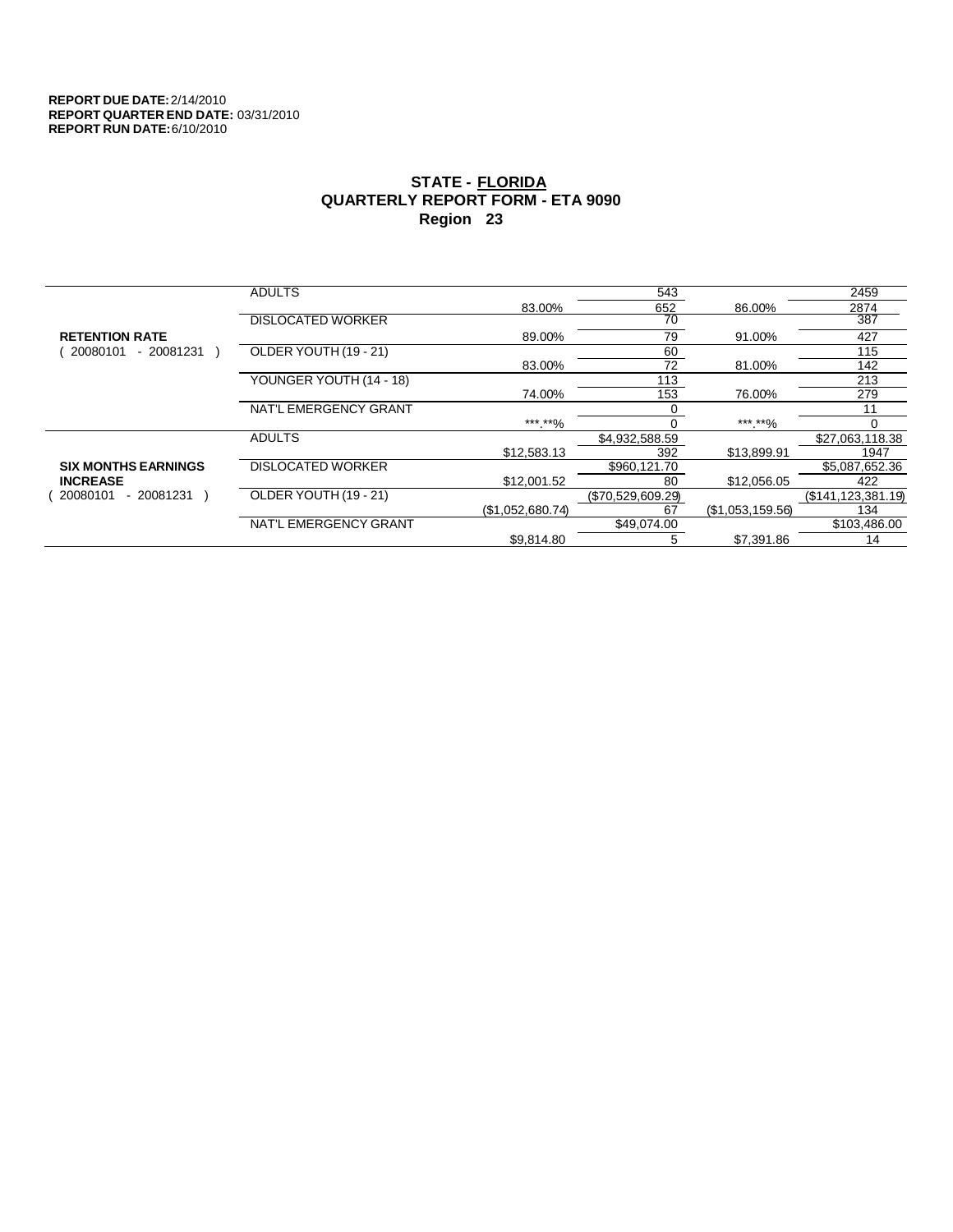| <b>PERFORMANCE ITEMS</b>                             | <b>PROGRAM GROUPS</b>                   |                        | <b>CURRENT QUARTER</b> | <b>CUMULATIVE</b>      |                    |
|------------------------------------------------------|-----------------------------------------|------------------------|------------------------|------------------------|--------------------|
| TIME PERIOD TO CUMULATE                              |                                         |                        | (MOST RECENT)          | <b>4-QTR REPORTING</b> |                    |
| PERFORMANCE RESULTS                                  |                                         |                        |                        | <b>PERIOD</b>          |                    |
|                                                      |                                         |                        | <b>NUMERATOR</b>       |                        | <b>NUMERATOR</b>   |
|                                                      |                                         | <b>VALUE</b>           | <b>DENOMINATOR</b>     | <b>VALUE</b>           | <b>DENOMINATOR</b> |
|                                                      | <b>TOTAL ADULT PARTICIPANT</b>          | 2749                   |                        | 3129                   |                    |
|                                                      | <b>ADULT(SELF SERV ONLY)</b>            | $-N/A$                 |                        | $-N/A$                 |                    |
|                                                      | <b>ADULT</b>                            | 1675                   |                        | 2031                   |                    |
|                                                      | <b>DISLOCATED WORKER</b>                | 1176                   |                        | 1211                   |                    |
|                                                      | <b>NAT'L EMERGENCY GRANT</b>            | 0                      |                        | $\Omega$               |                    |
|                                                      | <b>RECEIVED TRAINING SERVICES</b>       | 2389                   |                        | 2736                   |                    |
| <b>TOTAL PARTICIPANTS</b>                            | <b>ADULT</b>                            | 1427                   |                        | 1759                   |                    |
| $(20090401 - 20100331)$                              | <b>DISLOCATED WORKER</b>                | 1040                   |                        | 1064                   |                    |
|                                                      | <b>TOTAL YOUTH (14-21) PARTICIPANTS</b> | 294                    |                        | 385                    |                    |
|                                                      | YOUNGER YOUTH (14-18                    | 182                    |                        | 224                    |                    |
|                                                      | OLDER YOUTH (19-21)                     | 112                    |                        | 161                    |                    |
|                                                      | <b>OUT-OF-SCHOOL YOUTH</b>              | 182                    |                        | 263                    |                    |
|                                                      | <b>IN-SCHOOL YOUTH</b>                  | 112                    |                        | 122                    |                    |
|                                                      | <b>TOTAL ADULT EXITERS</b>              | 96                     |                        | 427                    |                    |
|                                                      | ADULT(SELF-SERV ONLY                    | $-N/A$ -               |                        | $-N/A$                 |                    |
|                                                      | <b>ADULT</b>                            | 85                     |                        | 388                    |                    |
|                                                      | <b>DISLOCATED WORKER</b>                | 13                     |                        | 57                     |                    |
| <b>TOTAL EXITERS</b>                                 | <b>NAT'L EMERGENCY GRANT</b>            | $\Omega$               |                        | 1                      |                    |
| $(20090101 - 20091231)$                              | <b>TOTAL YOUTH(14-21)</b>               | 28                     |                        | 113                    |                    |
|                                                      | YOUNGER YOUTH(14-18)                    | 11                     |                        | 48                     |                    |
|                                                      | OLDER YOUTH(19-21)                      | 17                     |                        | 65                     |                    |
|                                                      | OUT-OF-SCHOOL YOUTH                     | 28                     |                        | 102                    |                    |
|                                                      | <b>IN-SCHOOL YOUTH</b>                  | $\Omega$               |                        | 11                     |                    |
| <b>PERFORMANCE ITEMS</b>                             | <b>PROGRAM GROUPS</b>                   | <b>CURRENT QUARTER</b> |                        | <b>CUMULATIVE</b>      |                    |
| TIME PERIOD TO CUMULATE                              |                                         | (MOST RECENT)          |                        | <b>4-QTR REPORTING</b> |                    |
|                                                      |                                         |                        |                        |                        |                    |
|                                                      |                                         |                        |                        |                        |                    |
| PERFORMANCE RESULTS                                  |                                         |                        |                        |                        | <b>PERIOD</b>      |
|                                                      |                                         |                        | <b>NUMERATOR</b>       |                        | <b>NUMERATOR</b>   |
|                                                      |                                         | VALUE                  | <b>DENOMINATOR</b>     | <b>VALUE</b>           | <b>DENOMINATOR</b> |
| <b>PLACEMENT IN EMPLOYMENT</b>                       | <b>WIA YOUTH (14 - 21)</b>              |                        | 13                     |                        | 47                 |
| <b>OR EDUCATION</b>                                  | (20080701 - 20090630                    | 50.00%                 | 26                     | 66.00%                 | $\overline{71}$    |
| <b>ATTAINMENT OF DEGREE</b>                          | <b>WIA YOUTH (14 - 21)</b>              |                        | 19                     |                        | 50                 |
| <b>OR CERTIFICATE</b>                                | $(20080701 - 20090630)$                 | 61.00%                 | $\overline{31}$        | 61.00%                 | $\overline{82}$    |
| <b>LITERACY OR NUMERACY</b>                          | <b>WIA YOUTH (14 - 21)</b>              |                        | $-N/A$ -               |                        | $-N/A$ -           |
| <b>GAINS</b>                                         | 20080701 - 20090630                     |                        | $-N/A$ -               |                        | $-N/A$             |
| YOUTH DIPLOMA OR                                     | WIA YOUNGER YOUTH (14 - 18)             |                        | 2                      |                        | 7                  |
| <b>EQUIVALENT RATE</b>                               | 20090101 - 20091231 )                   | 0.00%                  | 4340                   | 30.00%                 | 23                 |
| <b>SKILL ATTAINMENT RATE</b>                         | WIA YOUNGER YOUTH (14 - 18)             |                        |                        |                        |                    |
|                                                      | 20090101 - 20091231                     |                        |                        |                        |                    |
|                                                      | <b>ADULTS</b>                           |                        | 22                     |                        | 103.00             |
|                                                      |                                         | 79.00%                 | $\overline{28}$        | 87.00%                 | 119                |
|                                                      | <b>DISLOCATED WORKER</b>                |                        | 10                     |                        | 71.00              |
|                                                      |                                         | 71.00%                 | 14                     | 88.00%                 | 81                 |
| <b>ENTERED EMPLOYMENT RATE OLDER YOUTH (19 - 21)</b> |                                         |                        | 5                      |                        | 29                 |
| $(20080701 - 20090630)$                              |                                         | 45.00%                 | 11                     | 74.00%                 | 39                 |
|                                                      | <b>NAT'L EMERGENCY GRANT</b>            |                        | 0                      |                        | 0                  |
|                                                      |                                         | ***.**%                | $\overline{0}$         | $0.00\%$               | 1                  |
|                                                      | <b>ADULTS</b>                           |                        | 78                     |                        | 205                |
| <b>EMPLOYMENT &amp; CREDENTIAL</b>                   |                                         | 93.00%                 | 84                     | 89.00%                 | 230                |
| ADULT/DISLOCATED WORKER DISLOCATED WORKER            |                                         |                        | 6                      |                        | 40                 |
| OR CREDENTIAL RATES                                  |                                         | 67.00%                 | 9                      | 74.00%                 | 54                 |
| <b>OLDER YOUTH</b>                                   | OLDER YOUTH (19 - 21)                   |                        | 7                      |                        | 29                 |
| 20080701 - 20090630                                  |                                         | 39.00%                 | $\overline{18}$        | 53.00%                 | $\overline{55}$    |
|                                                      |                                         |                        |                        |                        |                    |
|                                                      |                                         |                        |                        |                        |                    |